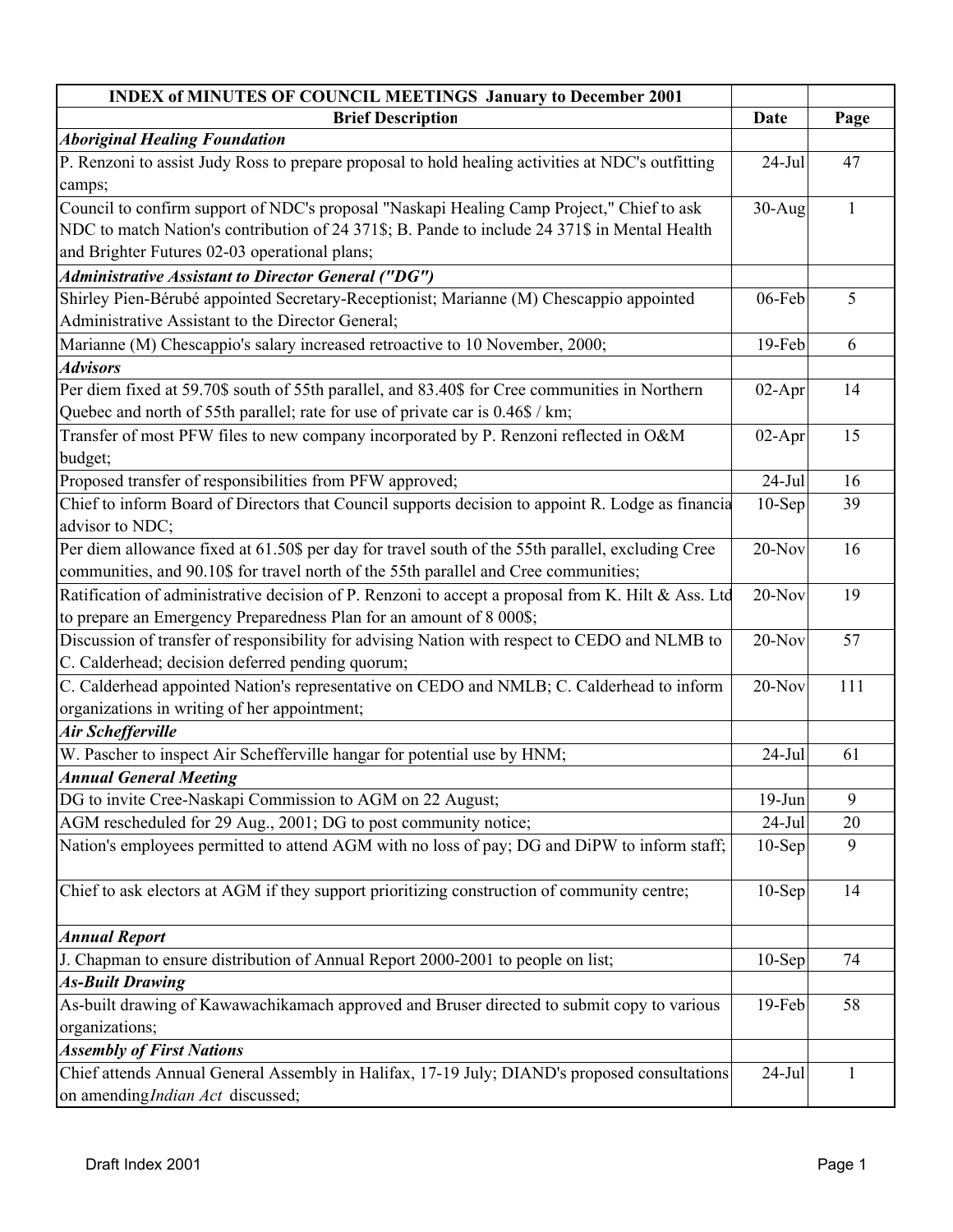| <b>Brief Description</b>                                                                           | Date      | Page           |
|----------------------------------------------------------------------------------------------------|-----------|----------------|
| Budget for HMM and B. Pande to represent Naskapi Imuun at AFN housing symposium in                 | $12-Apr$  | 13             |
| Toronto approved;                                                                                  |           |                |
| <b>Assembly of First Nations of Quebec and Labrador</b>                                            |           |                |
| Chief mandated to attend meeting in Quebec City Feb. 12 -15;                                       | 06-Feb    | 1              |
| Chief reports that Grand Chief Ghislain Picard declared by acclaimation to serve additional three- | 19-Feb    | $\overline{2}$ |
| year term;                                                                                         |           |                |
| Atmacinta Inc.                                                                                     |           |                |
| Transfer of most PFW files to new company incorporated by P. Renzoni reflected in O&M              | $02-Apr$  | 15             |
| budget;                                                                                            |           |                |
| Proposed transfer of responsibilities from PFW approved;                                           | $24-Jul$  | 16             |
| <b>Audit/Auditors</b>                                                                              |           |                |
| Audited financial statements for 2000-2001 approved;                                               | $24-Jul$  | 49             |
| Hartel to arrange audit of construction costs of Recreation Facility;                              | $24-Jul$  | 53             |
| Chief to inform Naskapis at AGM that Council has appointed Samson Bélair/Deloitte & Touche         | $10-Sep$  | 37             |
| S.E.N.C. for 2001-2002;                                                                            |           |                |
| <b>BAE-Newplan Group</b>                                                                           |           |                |
| BAE-Newplan Group Limited contracted to provide services to design, cost, and act as Project       | 19-Feb    | 14             |
| Manager for certain repairs and renovations to PFA;                                                |           |                |
| <b>Banking</b>                                                                                     |           |                |
| By-law No. 213 Respecting a Long-Term Loan of 260 000\$ for Phase XV of the Naskapi                | 19-Feb    | 38             |
| Housing Program; referendum to approve set;                                                        |           |                |
| By-law No. 215 Authorizing Short-term Borrowing Under a Temporary Bank Line of Credit for          | $02-Apr$  | 19             |
| the Period April 1, 2001, to March 31, 2002;                                                       |           |                |
| By-law No. 218 Respecting a Long-Term Loan of 260 000\$ for Phase XV of the Naskapi                | $30-Aug$  | 4              |
| Housing Program; referendum to approve set for Sept.;                                              |           |                |
| Approval of By-law No. 219 respecting long-term loan of \$409,872 for the renovation and           | $10-$ Sep | $\overline{7}$ |
| extension of the Nation office set for AGM on 11 Sept. or referendum on 21, 24, 25 and 26 Sept.    |           |                |
| if necessary;                                                                                      |           |                |
| <b>Beneficiary List</b>                                                                            |           |                |
| Membership Clerk to ensure that Francis Napesh Bradley Vollant-Dominique, Roderique                | 19-Feb    | 6              |
| McKenzie, Vanessa McKenzie, Kamille Nadeau-McKenzie, Kuanceeta McKenzie, Ghyslain                  |           |                |
| Vollant enrolled as Naskapi beneficiaries;                                                         |           |                |
| Request by Rosalie Pien to be transferred to Naskapi Nation List from Ushat-Maliotenam First       | $02-Apr$  | 54             |
| Nation discussed;                                                                                  |           |                |
| Membership Clerk to ensure that Phillipe Vollant is registered as a Naskapi Beneficiary;           | $19-Jun$  | 18             |
| Membership Clerk to ensure that Dan George-MacKenzie is enrolled as Naskapi beneficiary;           | 20-Nov    | 93             |
|                                                                                                    |           |                |
| <b>Bill 44</b>                                                                                     |           |                |
| Chief signs letter to G. Chevrette recommending changes to dct to Amend the Parks Act so that      | 20-Nov    | 85             |
| Naskapis retain power over their area of interest, and share power in areas shared with the Inuit; |           |                |
|                                                                                                    |           |                |
| <b>Breakaway Hockey Foundation</b>                                                                 |           |                |
| 50% of costs of tuition for Patrick Bacon and Robert Nabinacaboo to be granted from Heritage       | 20-Nov    | 96             |
| Budget, provided their parents pay other 50%; B. Pande to oversee implementation;                  |           |                |
|                                                                                                    |           |                |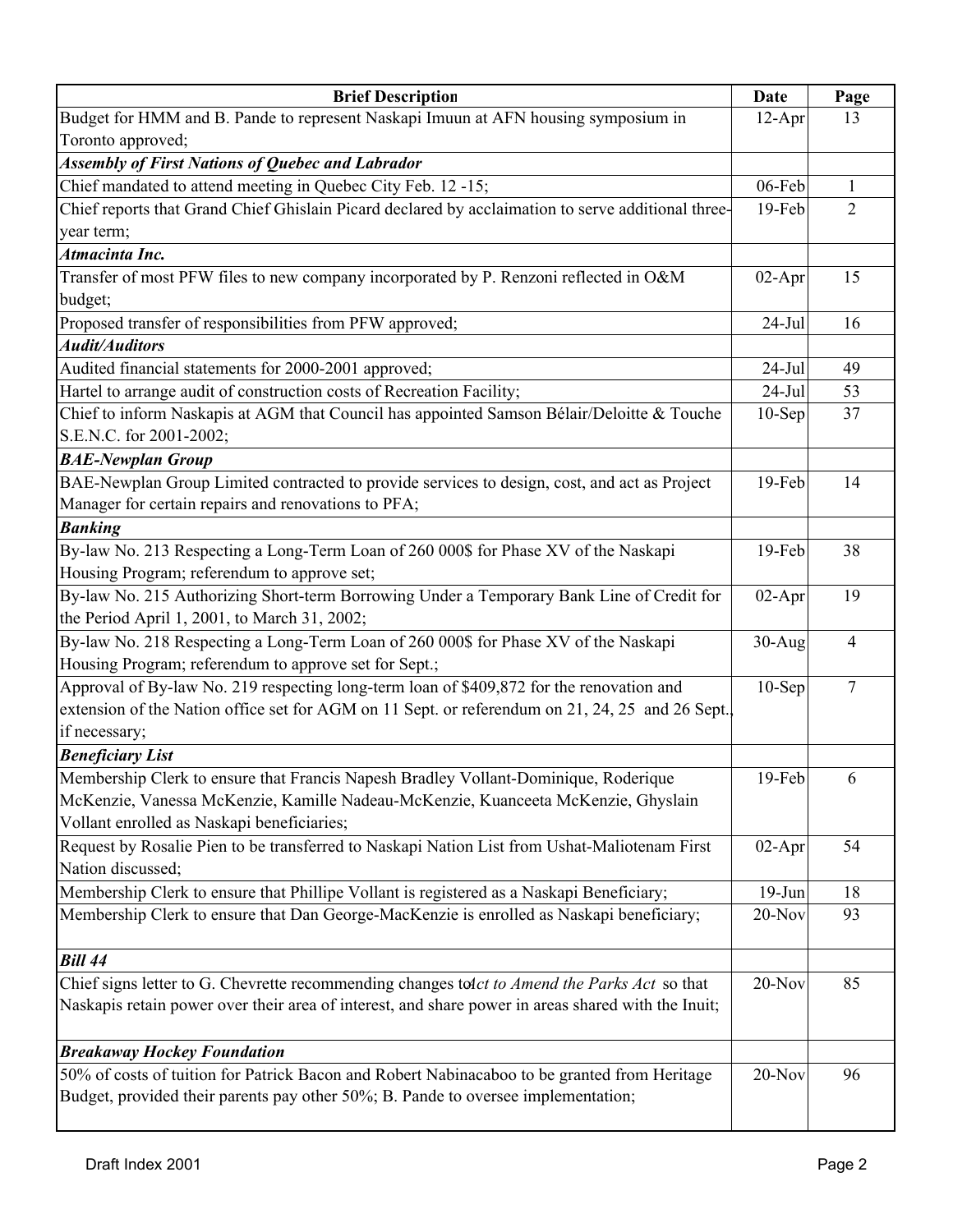| <b>Brief Description</b>                                                                          | Date      | Page           |
|---------------------------------------------------------------------------------------------------|-----------|----------------|
| 8 800\$ allocated from Heritage Fund to enable Patrick Bacon and Roger Nabinacaboo to attend      | $24-Jul$  | 55             |
| Breakaway Hockey Foundation Program;                                                              |           |                |
| <b>Brighter Futures</b>                                                                           |           |                |
| Amended stacked contribution agreement for 244 770\$ signed;                                      | 22-May    | 16             |
| Brighter Futures operational plan 2001-2002 approved; B. Pande to submit to Health Canada;        | $19-Jun$  | 12             |
|                                                                                                   |           |                |
| <b>Budget - Capital</b>                                                                           |           |                |
| Decision to purchase fuel truck deferred to 26 March;                                             | $19$ -Feb | 62             |
| Third revision of five-year capital budget approved;                                              | $02-Apr$  | 27             |
| DiPW and Bruser to determine cost-effectiveness of entering "rent-to-own" agreement for the       | $02-Apr$  | 30             |
| purchase of Caterpillar 936 Front-end loader;                                                     |           |                |
| Design option "C" and class "B" estimate for renovation and extension of Nation Office            | $02-Apr$  | 30             |
| approved; A. Kozina to prepare final drawings and specs, including a balcony for smokers and      |           |                |
| larger windows in conference room;                                                                |           |                |
| Sachidun to be hooked to Emergency Generator at cost of 3 000\$ from "Unallocated Capital" in     | 22-May    | 9              |
| Capital Budget 2001-2002;                                                                         |           |                |
| A. Kozina to prepare design options, with cost estimates, for Office renovations and extensions;  | 19-Feb    | 17             |
| Bruser to prepare engineering estimates for each option; A. Kozina to confirm account code with   |           |                |
| Hartel;                                                                                           |           |                |
| S. Simard reports on status of new residential sector; DiPW to assign Gilles Corbeil to work on   | $24$ -Jul | 29             |
| new residential sector as heavy equipment mechanic if necessary;                                  |           |                |
| Class "A" estimate for new residential sector approved;                                           | $12-Apr$  | $\overline{4}$ |
| <b>Budget - Operations &amp; Maintenance</b>                                                      |           |                |
| Policy to use O&M budget only to maintain housing, renovations being tenant's responsibility      | 19-Feb    | 26             |
| affirmed;                                                                                         |           |                |
| Ten month report of O&M budget; overspends in Administration, Maintenance Garage Activities,      | 19-Feb    | 44             |
| and Maintenance - Housing;                                                                        |           |                |
| Eleven month report indicates a net operating surplus of 31 039\$, instead of 82 838\$; Major     | $02-Apr$  | 7              |
| overspends are Housing Maintenance (122 744\$) and Administration (19 196\$);                     |           |                |
| Draft O&M Budget for 2001-2002 approved;                                                          | $02-Apr$  | 14             |
| Evaluation of DPW cancelled and deleted from O&M budget;                                          | $02-Apr$  | 15             |
| 185 000\$ included in O&M budget for renovation/extension; amount includes mobilization and       | $02-Apr$  | 15             |
| demobilization, construction, furniture, and a new telephone system;                              |           |                |
| R. Lodge to make final adjustments to budget for approval at next meeting; P. Renzoni to instruct | $02-Apr$  | 16             |
| Recreation Committee to submit operational plan for 2001-2002 to Council;                         |           |                |
| Proposal from Génératrice Drummond to inspect and maintain Nation's generators approved;          | $02-Apr$  | 67             |
| DiPW and W. Pascher to oversee maintenance; Hartel to identify appropriate account in O&M         |           |                |
| Budget;                                                                                           |           |                |
| DiPW and Bruser to oversee installation of new roofing at the Municipal Garage;                   | $24$ -Jul | 31             |
| O & M Budget for 2001-2002 approved;                                                              | $24$ -Jul | 51             |
| Revenues and expenditures for 4 months ending 31 July, 2001, summarized;                          | $10-Sep$  | 24             |
| Review of 6 months report ending 30 Sept., 2001; major overspends in Other Govt.,                 | $20$ -Nov | 67             |
| Administrative, Recreation, Housing Maintenance;                                                  |           |                |
| Review of revised O&M Budget; decision on approval of revised O&M budget deferred pending         | $20$ -Nov | 67             |
| quorum;                                                                                           |           |                |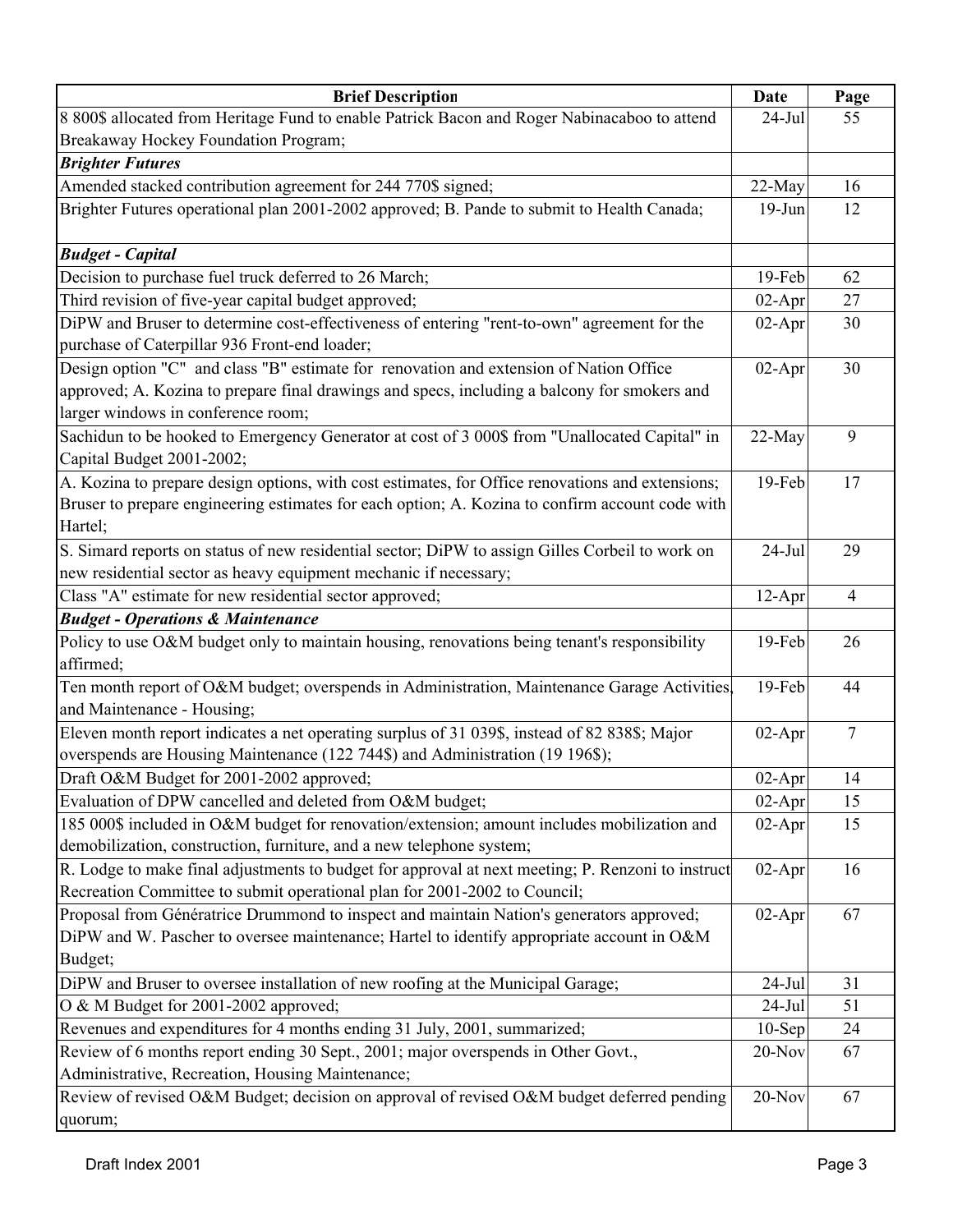| <b>Brief Description</b>                                                                          | Date      | Page           |
|---------------------------------------------------------------------------------------------------|-----------|----------------|
| Revised O&M budget approved;                                                                      | $20-Nov$  | 75             |
| $By-Laws$                                                                                         |           |                |
| No. 213 Respecting a Long-Term Loan of 260 000\$ for Phase XV of the Naskapi Housing              | $19$ -Feb | 38             |
| Program; referendum to approve set;                                                               |           |                |
| No. 214 Respecting the Annual User Charge Rate for the Fiscal Year 2001-2002 approved;            | 03-Apr    | 17             |
|                                                                                                   |           |                |
| No. 215 Authorizing Short-term Borrowing Under a Temporary Bank Line of Credit for the Perio      | 03-Apr    | 19             |
| April 1, 2001, to March 31, 2002;                                                                 |           |                |
| No. 216 Respecting the Personnel Policy for the Nation Office and repealing No. 174 approved;     | $03-Apr$  | 43             |
|                                                                                                   |           |                |
| No. 217 Respecting the Personnel Policy for the Department of Public Works and repealing No.      | 03-Apr    | 43             |
| 174 approved;                                                                                     |           |                |
| No. 218 Respecting a Long-Term Loan of 260 000\$ for Phase XV of the Naskapi Housing              | $30-Aug$  | $\overline{4}$ |
| Program; referendum to approve set for Sept.;                                                     |           |                |
| Approval of No. 219 respecting long-term loan of \$409,872 for the renovation and extension of th | $10-$ Sep | $\overline{7}$ |
| Nation office set for AGM on 11 Sept. or referendum on 21, 24, 25 and 26 Sept., if necessary;     |           |                |
|                                                                                                   |           |                |
| By-law No. 220 respecting CEDO passed;                                                            | $10-Sep$  | 45             |
| By-law No. 221 respecting NLMB passed;                                                            | $10-Sep$  | 50             |
| By-law No. 222 respecting Recreation Committee passed;                                            | $10-Sep$  | 55             |
| <b>Canada Mortgage and Housing Corporation</b>                                                    |           |                |
| Chief mandated to write to CMHC to ask it to consider adapting its "Homeowner's Manual" for       | 06-Feb    | 5              |
| social housing and translating it into Naskapi;                                                   |           |                |
| R.Pratt reports that DIAND's Ministerial Guarantee for loan from CMHC for Phase XV Housing        | $02-Apr$  | $\overline{2}$ |
| Program signed; CMHC to make advance of 250 000\$;                                                |           |                |
| P. Renzoni reports that, conditional on retaining funding levels from CMHC, three Model "A"       | $02-Apr$  | 24             |
| houses could be built;                                                                            |           |                |
| P. Renzoni reports CMHC confirmed funding of 72 200\$ and 410 000\$, amounts being equal to       | $24-Jul$  | 28             |
| amounts provided for phase XV;                                                                    |           |                |
| HMM and J. Chapman to prepare work plan for Home Adaptation for Seniors' Independence             | $24-Jul$  | 28             |
| Program; funding by CMHC of 35 400\$;                                                             |           |                |
| Minister of DIAND has signed the guarantee for the 236 000\$ loan from CMHC and CMHC has          | $20-Nov$  | $\overline{3}$ |
| sent money to Nation's CIBC account;                                                              |           |                |
| <b>Canadian Junior Rangers</b>                                                                    |           |                |
| Council supports establishment of program in Kawawa/Schefferville area; DG to forward copy of     | $20-Nov$  | 97             |
| resolution to Brigadier-Gen. Marc Caron;                                                          |           |                |
| <b>Capital Projects</b>                                                                           |           |                |
| Plan for regulation baseball field, table of measurements for fast and slow pitch fields, and 3   | 20-Nov    | 49             |
| options for location of field and infrastructure reviewed; decision deferred pending quorum;      |           |                |
|                                                                                                   |           |                |
| Plans and cost estimates for footbridge across ditch in front of JSMS facing St. John's Church    | 20-Nov    | 40             |
| reviewed; decision deferred pending quorum;                                                       |           |                |
| Councillor M.M. Shecanapish recommends that Bruser prepare design and cost estimate for           | 20-Nov    | 50             |
| gazebo on waterfront of Lake Matemace; decision deferred pending quorum;                          |           |                |
| Bruser to present simpler and less expensive design for footbridge;                               | $20-Nov$  | 105            |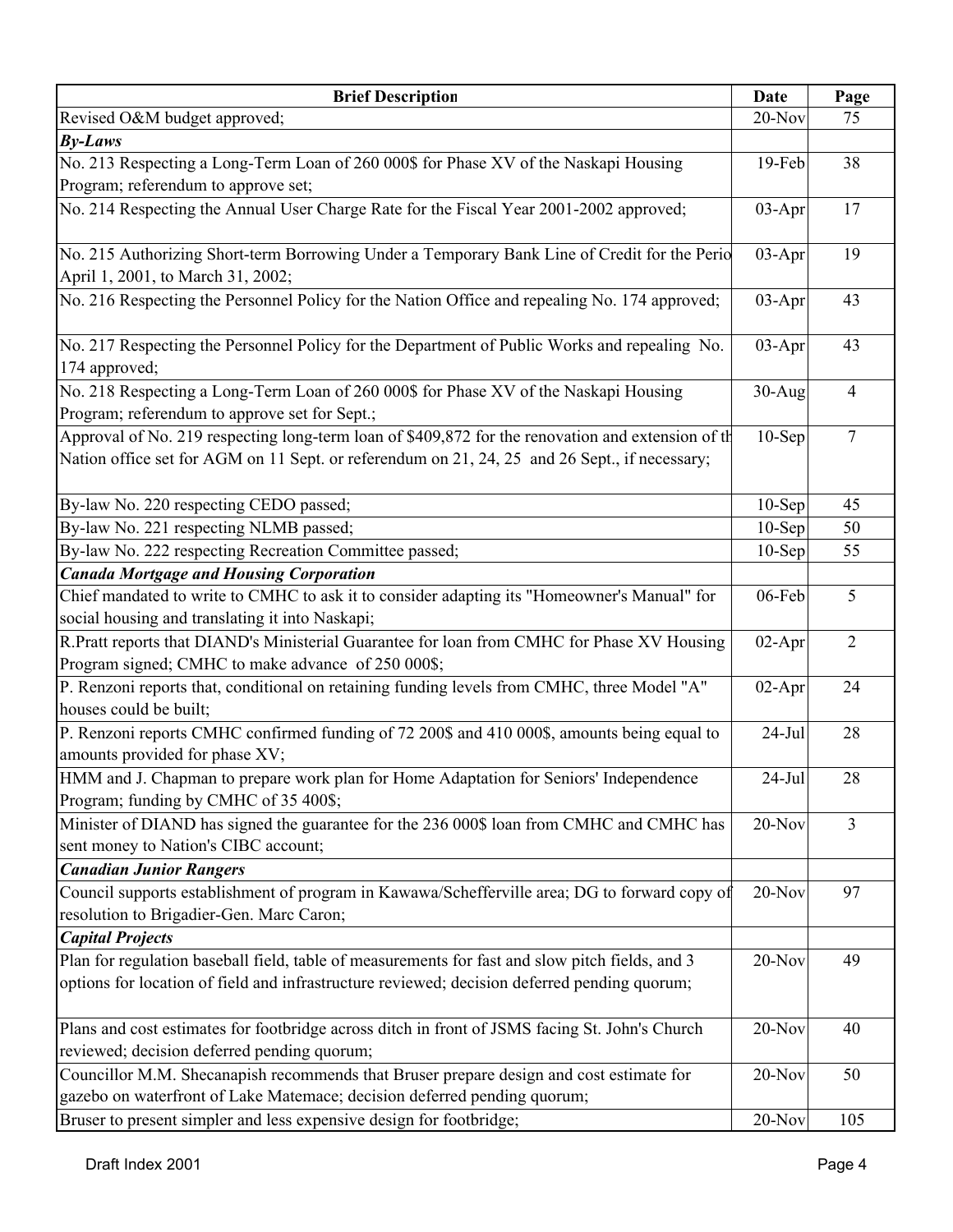| <b>Brief Description</b>                                                                          | Date      | Page           |
|---------------------------------------------------------------------------------------------------|-----------|----------------|
| Bruser to prepare design and cost estimate for gazebo to be located on water front of Lake        | $20-Nov$  | 106            |
| Matemace;                                                                                         |           |                |
| <b>Caribou</b>                                                                                    |           |                |
| Joe Guanish, Isaac Pien, George Guanish, and J. Brunelle mandated to represent the Nation at      | $19$ -Feb | 17             |
| Workshop in Kuujjuaq on 23 to 27 April; Up to 10 000\$ accessed from Heritage Fund to cover       |           |                |
| costs;                                                                                            |           |                |
| NDC mandated to submit to DIAND request for funding to send delegation to 9th North America       | 19-Feb    | 60             |
| Caribou Workshop in Kuujjuaq, 23-27 April;                                                        |           |                |
| J. Brunelle reports on NEI Workshop in Kawawachikamach 30 January to 2 February, 2001;            | 19-Feb    | 64             |
| Quebec Steering Committee to support three proposals on: information access; caribou herds;       |           |                |
| abandoned mining exploration sites;                                                               |           |                |
| P. Wilkinson to chair 9th North American Caribou Workshop; Nation to pay expenses but not         | $02-Apr$  | 3              |
| honoraria;                                                                                        |           |                |
| Comprehensive funding agreement increased by 22 500\$ to complete brochure for 9th Annual         | $24$ -Jul | 60             |
| N.A. Conference on Caribou;                                                                       |           |                |
| Caribou - Commercialization                                                                       |           |                |
| Chief's decision to confirm the Nation's interest in developing a long-term relationship with DLG | $10-$ Sep | 13             |
| for commercializing caribou meat ratified;                                                        |           |                |
| <b>Category IA-N land</b>                                                                         |           |                |
| R. Pratt to propose regulations for the use and speed of snowmobiles and all-terrain vehicles     | $10-$ Sep | $\overline{2}$ |
| within Category IA-N land;                                                                        |           |                |
| <b>Charters</b>                                                                                   |           |                |
| Charter flight hired to transport Naskapis to funeral of Wemish Mamianskum in Whapmagoostui;      | $10-Sep$  | 23             |
| DG to ensure purchase orders issued in advance of such trips;                                     |           |                |
| Chemaganish, Theresa                                                                              |           |                |
| Request for funding for family's transportation costs to graduation ceremony at Sask. Indian      | $19-Jun$  | 18             |
| Institute of Technologies denied;                                                                 |           |                |
| <b>Chief and Council</b>                                                                          |           |                |
| Chief mandated to attend AFNQ-L meeting in Quebec City Feb. 12 -15;                               | $06$ -Feb | 1              |
| Chief mandated to meet André Gaumond, President of Virginia Gold Mines, to discuss its drilling   | 06-Feb    | 2              |
| activity near Lake Gayot in Quebec City between Feb. 12 -15;                                      |           |                |
| Chief and Council, Memership Clerk, and DG to sign Privacy Statements and forward to DIAND:       | 19-Feb    | $\mathfrak{Z}$ |
|                                                                                                   |           |                |
| Joe Guanish, Isaac Pien, George Guanish, and J. Brunelle mandated to represent the Nation at      | 19-Feb    | 17             |
| Workshop in Kuujjuaq on 23 to 27 April; Up to 10 000\$ accessed from Heritage Fund to cover       |           |                |
| costs;                                                                                            |           |                |
| Per diem fixed at 59.70\$ south of 55th parallel, and 83.40\$ for Cree communities in Northern    | $02-Apr$  | 14             |
| Quebec and north of 55th parallel; rate for use of private car is 0.46\$ / km;                    |           |                |
| Isaac Pien to get more information from Tikile Kleist regarding potential joint-venture;          | $02-Apr$  | 61             |
| Meeting of 23 July rescheduled to 16 July, 2001; P. Renzoni to inform relevant individuals and    | $19-Jun$  | 9              |
| organizations;                                                                                    |           |                |
| Chief attends AFN Annual General Assembly in Halifax, 17-19 July;                                 | $24-Jul$  | $\mathbf{1}$   |
| Chief's decision to write to Chief Rosario Pinette of Uashat Mak Mani-Utenam ratified;            | $10-Sep$  | 1              |
| Chief and C. Calderhead to represent Nation at First Nations and Inuit Caucus in Montreal, 18-20  | $10-Sep$  | 42             |
| Sept.; C. Calderhead to prepare summary;                                                          |           |                |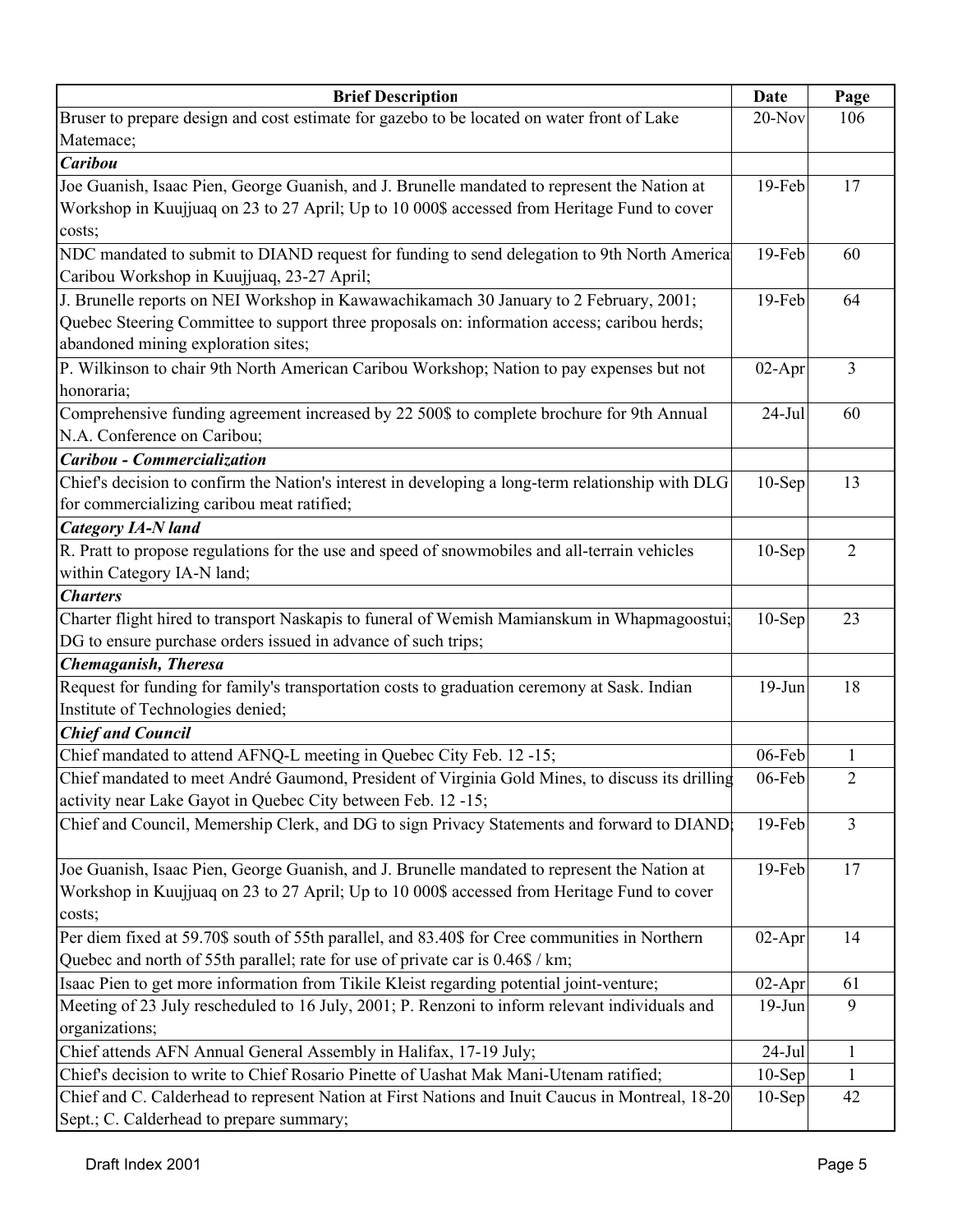| <b>Brief Description</b>                                                                           | Date      | Page |
|----------------------------------------------------------------------------------------------------|-----------|------|
| Council to meet with representatives of Dereco and Montagnais Band in Sept-Iles on 23 Oct.;        | $10$ -Oct | 10   |
| Dereco to pay travel costs;                                                                        |           |      |
| Review of unsigned letter of complaint about Chief;                                                | $20$ -Nov | 13   |
| J. Mameamskum to represent Nation at General Assembly on 27-29 Nov., 2001, in Quebec City,         | $20-Nov$  | 15   |
| due to prior engagements of Council;                                                               |           |      |
| Per diem allowance fixed at 61.50\$ per day for travel south of the 55th parallel, excluding Cree  | $20-Nov$  | 16   |
| communities, and 90.10\$ for travel north of the 55th parallel and Cree communities;               |           |      |
| Loss of quorum on 21 Nov., 2001; decision to continue meeting, and summarize items and pass        | $20-Nov$  | 34   |
| resolutions after quorum obtained;                                                                 |           |      |
| Dates of meetings for 2002 calender year fixed at 28 Jan., 25 Mar., 20 May, 15 July, 19 Aug., 14   | $20-Nov$  | 85   |
| Oct., and 25 Nov.; DG to present to NDC Board of Directors to avoid scheduling meetings on         |           |      |
| same dates;                                                                                        |           |      |
| Council to respond to Robert Mameanskum regarding his letter of complaint about Chief;             | 20-Nov    | 95   |
| Decisions deferred on Nov. 21 due to lack of quorum;                                               | $20-Nov$  | 98   |
| CLSC                                                                                               |           |      |
| Status report on establishment of CLSC given for Guy Chevrette; appreciation expressed for         | 23-Mar    | 9    |
| efforts of Québec Government to establish Naskapi CLSC;                                            |           |      |
| Chief to write to Marcel Lortie to ask if the Naskapi CLSC will take over the Dispensary's lead    | $02-Apr$  | 54   |
| role in implementing Health Canada's FN and Inuit Home Care Program in Kawawa:                     |           |      |
|                                                                                                    |           |      |
| 6 000\$ set aside from DIAND's Youth Strategy Program to hire Naskapi post-secondary student       | $02-Apr$  | 62   |
| as Administrative Technician at CLSC in Summer;                                                    |           |      |
| Resolution No. 01-Jun19-02: Respecting Advice and Consent for Acquisition of the Naskapi           | $19-Jun$  | 1    |
| Dispensary and Nurse's Residence by the Naskapi CLSC approved;                                     |           |      |
| P. Renzoni, R. Lodge, and P. Wilkinson to make recommendations about feasibility of buying         | $19-Jun$  | 8    |
| three more houses in Schefferville for rental to CLSC;                                             |           |      |
| Letter to Council from Daniel Einish expresses interest in working for Kukumess Transport; Chief   | $19-Jun$  | 17   |
| to suggest to Daniel Einish to direct letter to Antonio Fontaine;                                  |           |      |
| Summary of status of Complementary Agreement to Amend Section 10;                                  | $24-Jul$  | 13   |
| Marcel Lortie to oversee planning and implementation of Health Canada programs;                    | $10-Sep$  | 10   |
| Interim Director General's salary is half that of nursing staff; Chief writes to Alain Tremblay of | $10-Sep$  | 21   |
| MSSS to initiate discussions about salary of Director General of CLSC;                             |           |      |
| In response to request from Rhéal Marchand, Council mandates A. Kozina to review re-design of      | $10-Sep$  | 28   |
| vestibule in Model "A" houses for Phase XVII;                                                      |           |      |
| Chief to meet with Mental Health, NNADAP, Alcohol and CLSC social workers to discuss               | $10-Sep$  | 33   |
| possible implementation of suicide hotline at Kawawa;                                              |           |      |
| By-law No. 220 passed to reflect the appointment of a member from the CLSC on CEDO;                | $10-Sep$  | 45   |
|                                                                                                    |           |      |
| By-law No. 221 passed to reflect the appointment of a member from the CLSC on NLMB;                | $10-Sep$  | 50   |
|                                                                                                    |           |      |
| By-law No. 222 passed to reflect the appointment of a member from the CLSC on the Recreation       | $10-Sep$  | 55   |
| Committee;                                                                                         |           |      |
| Status of transfer of nurses' residence and dispensary;                                            | $20$ -Nov | 5    |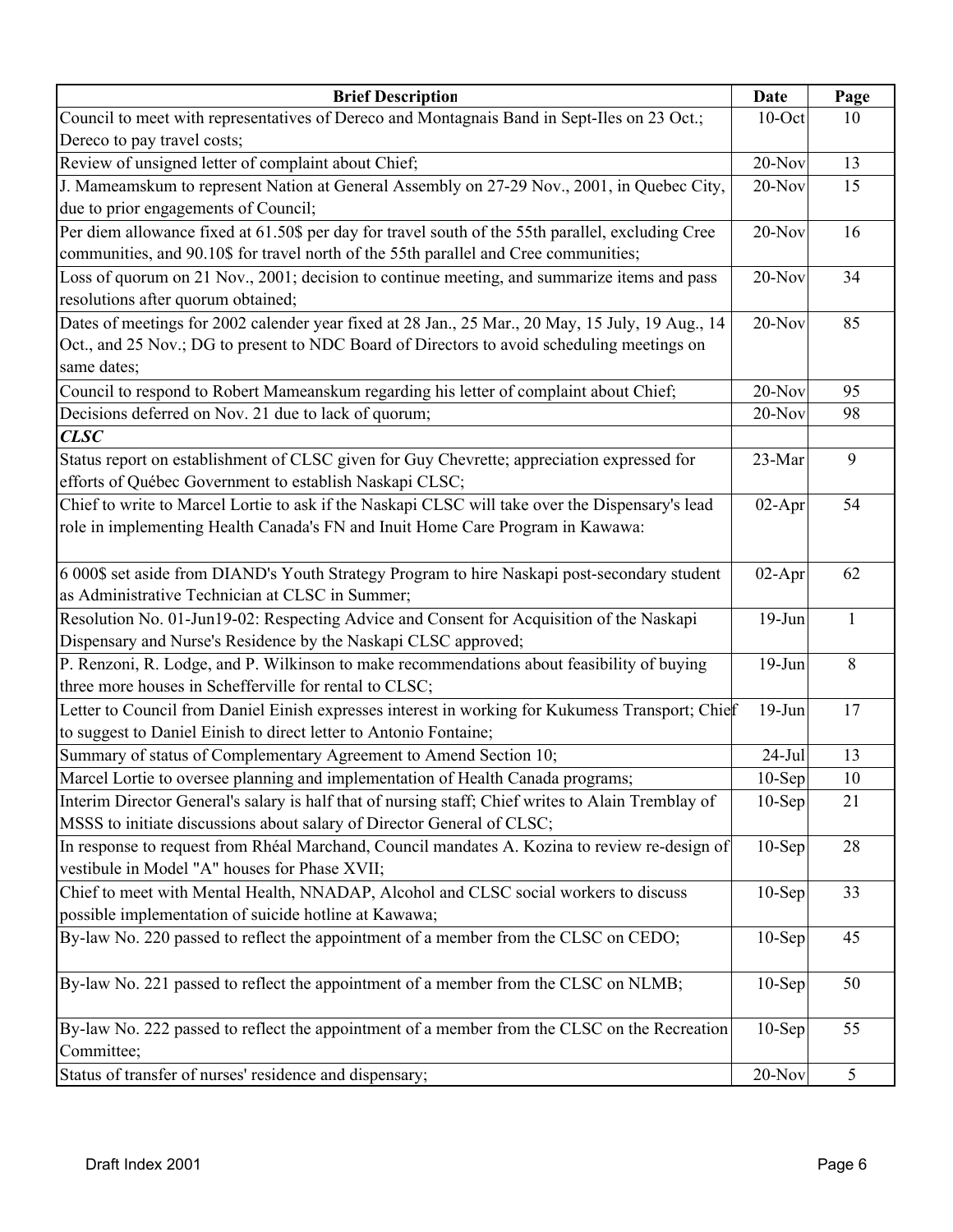| <b>Brief Description</b>                                                                                                                        | <b>Date</b> | Page            |
|-------------------------------------------------------------------------------------------------------------------------------------------------|-------------|-----------------|
| Chief authorized to sign An Agreement Resepecting the Planning and Implementation of                                                            | $20-Nov$    | 24              |
| Selected Social- and Health-Related Programmes between the Nation and the CLSC;                                                                 |             |                 |
|                                                                                                                                                 | $20-Nov$    | 24              |
| Chief authorized to sign Acknowlegdment Forms with Mental Health Worker, NNADAP Worker,                                                         |             |                 |
| and Alcohol Worker respecting application of Personnel Policy; DG to arrange signing and with O<br>Calderhead oversee Agreement implementation; |             |                 |
| C. Calderhead to forward report on First Nations and Inuit Health Caucus to M. Lortie, Naskapi                                                  | $20-Nov$    | 69              |
| CLSC;                                                                                                                                           |             |                 |
| <b>Committees</b>                                                                                                                               |             |                 |
| P. Renzoni mandated to facilitate "Nation Committees - Committee Development and Capacity<br>Building" Program;                                 | 19-Feb      | $\overline{7}$  |
| List of members on Nation/Village Committees reviewed;                                                                                          | $10-Sep$    | 43              |
| Discussion of inviting Nation's committees to next Council meeting; decision deferred pending                                                   | 20-Nov      | 64              |
| quorum;                                                                                                                                         |             |                 |
| Chief to invite committees to next Council meeting in order to open lines of communication;                                                     | 20-Nov      | 112             |
| <b>Community Centre</b>                                                                                                                         |             |                 |
| Chief to acknowledge over Radio Naskapi letter from 126 Naskapis requesting community centre                                                    | 19-Feb      | 70              |
| and explain request to be added to agenda of Spring consultation;                                                                               |             |                 |
| Minister Guy Chevrette present for discussion of planned community consultation with NDC in                                                     | 23-Mar      | $\overline{3}$  |
| Spring, 2001 regarding use of funds remaining underSpecial Agreement with Québec                                                                |             |                 |
| Government;                                                                                                                                     |             |                 |
| Chief to ask electors at AGM if they support prioritizing construction of community centre;                                                     | $10-Sep$    | 14              |
| Conditional on elector support of project, A. Kozina to prepare schematic design options and cost                                               | $10-$ Sep   | 14              |
| estimates for centre; budget for design options \$7,500; B. Pande to identify sources of funding;                                               |             |                 |
| Summary of questionnaire to gain understanding of interests of Naskapi individuals and                                                          | 20-Nov      | $7\phantom{.0}$ |
| organizations with respect to Community Centre; A. Kozina to prepare preliminary drawings and                                                   |             |                 |
| estimates;                                                                                                                                      |             |                 |
| Update provided on status of funding research; B. Pande recommends seeking 25% of constructio                                                   | 20-Nov      | 45              |
| costs from NDC; decision deferred pending quorum;                                                                                               |             |                 |
| B. Pande, P. Renzoni, and R. Lodge to initiate discussions with NDC to identify possible sources                                                | $20-Nov$    | 103             |
| of funding for construction of Community Centre;                                                                                                |             |                 |
| <b>Community Consultation</b>                                                                                                                   |             |                 |
| Minister Guy Chevrette present for discussion of planned community consultation with NDC in                                                     | 23-Mar      | $\mathfrak{Z}$  |
| Spring, 2001 regarding use of funds remaining under Special Agreement with Québec                                                               |             |                 |
| Government;                                                                                                                                     |             |                 |
| <b>Community Economic Development Organization</b>                                                                                              |             |                 |
| Budget for J. Chapman and B. Pande to prepare for and follow up to Housing Symposium in                                                         | 19-Feb      | 53              |
| Saskatoon approved;                                                                                                                             |             |                 |
| Budget for two Naskapi fire-fighters to take training in Florida approved; Nation to sponsor;                                                   | $12-Apr$    | 12              |
| Budget for CEDO Secretariat approved;                                                                                                           | $12-Apr$    | 13              |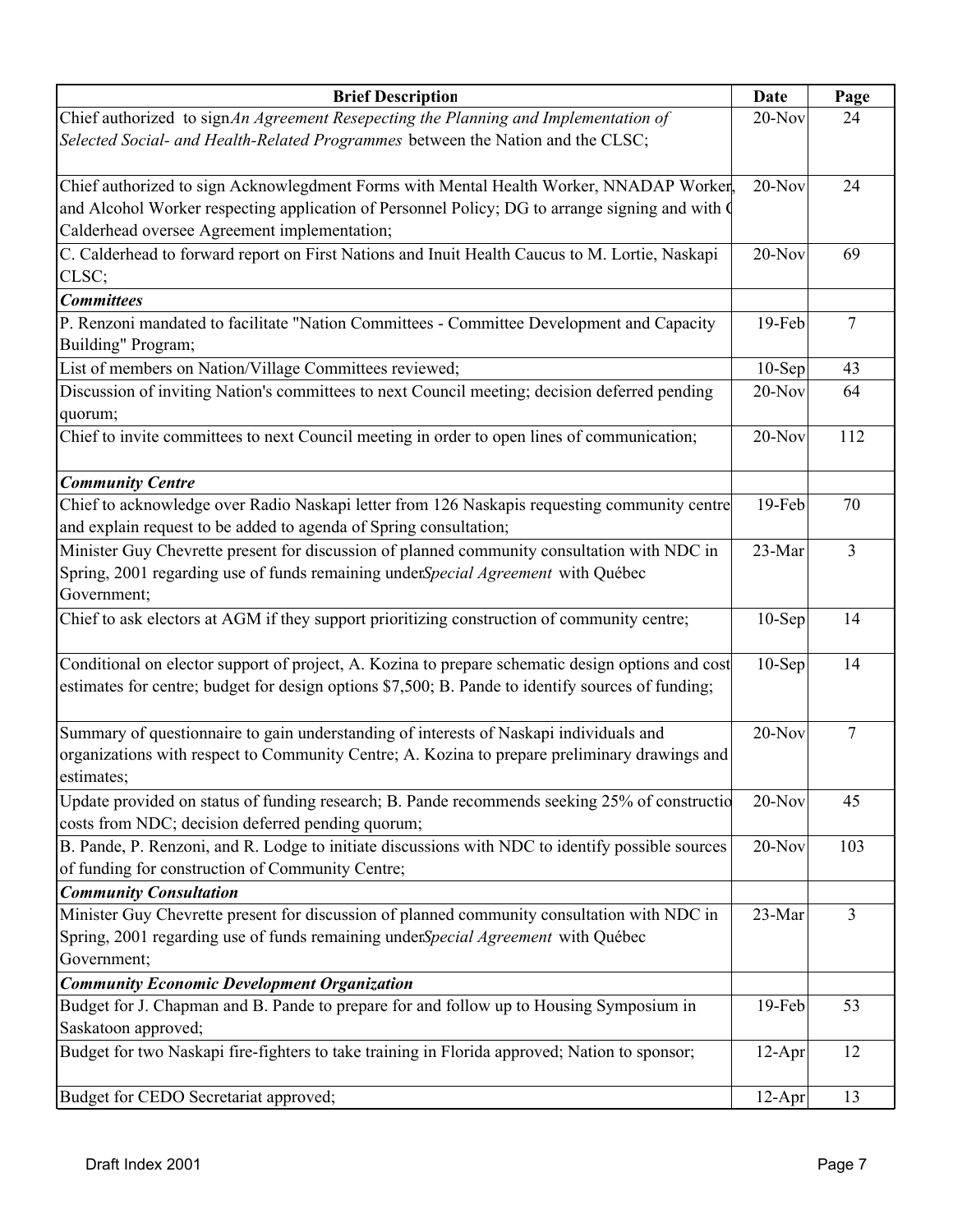| <b>Brief Description</b>                                                                          | Date     | Page           |
|---------------------------------------------------------------------------------------------------|----------|----------------|
| Budget for HMM and B. Pande to represent Naskapi Imuun at AFN housing symposium in                | $12-Apr$ | 13             |
| Toronto approved;                                                                                 |          |                |
| Budget to contribute to organization of Science and Technology Camp for JSMS students             | $12-Apr$ | 14             |
| approved;                                                                                         |          |                |
| Budget for travel and accommodation expenses of a Native Police Officer to provide monitoring     | $12-Apr$ | 15             |
| services to Naskapi Police Force approved;                                                        |          |                |
| Budget to enable 2 Naskapis to be hired at the Office or the DPW for 26 weeks under DIAND's       | $12-Apr$ | 15             |
| Social Assistance Transfer Program approved;                                                      |          |                |
| By-law No. 220 passed to reflect the appointment of a member from the Naskapi CLSC;               | $10-Sep$ | 45             |
| CEDO recommendation to allocate 3 750\$ towards the marketing and production of Ecolure           | $24-Jul$ | 36             |
| approved conditionally; Nation recognized as sponsor; Atmacinta to administer Program;            |          |                |
|                                                                                                   |          |                |
| Discussion of transfer of responsibility for advising Nation with respect to CEDO and NLMB to     | 20-Nov   | 57             |
| C. Calderhead; decision deferred pending quorum;                                                  |          |                |
| C. Calderhead appointed Nation's representative; C. Calderhead to inform organization in writing  | $20-Nov$ | 111            |
| of her appointment;                                                                               |          |                |
| <b>Comprehensive Funding Agreement</b>                                                            |          |                |
| "Comprehensive Funding Arrangement, 2000-2001 - Modification No.1" ratified;                      | 19-Feb   | 63             |
| Chief signs modification of Comprehensive Funding Agreement, increasing funding by 22 500\$ f     | $24-Jul$ | 60             |
| brochure for 9th Annual N.A. conference on caribou;                                               |          |                |
| Summary of modification no. 2; decision deferred pending quorum;                                  | $20-Nov$ | 58             |
| Chief and Council to execute Modification No. 2; DG to forward signed Arrangement to DIAND;       | $20-Nov$ | 112            |
|                                                                                                   |          |                |
| <b>Computers</b>                                                                                  |          |                |
| R. Lodge and B. Pande to prepare proposal to form group to look after Nation's computers,         | $24-Jul$ | 53             |
| including budget and ways to recruit and train Naskapis;                                          |          |                |
| Acceptance of 65\$ charge-out rate from NDC for B. Jancewicz to provide computer and technical    | $20-Nov$ | 83             |
| services to Nation when necessary;                                                                |          |                |
| <b>Conservation Officers</b>                                                                      |          |                |
| Summary of conservation problems in area for Guy Chevrette; request made for two permanent        | 23-Mar   | 7              |
| conservation officers in Schefferville; GC promises to forward official position within two weeks |          |                |
|                                                                                                   |          |                |
| Chief mandated to sign joint letter with NDC President to Guy Chevrette regarding the hiring of   | $10-Sep$ | 19             |
| Naskapi conservation officers;                                                                    |          |                |
| <b>Court Case</b>                                                                                 |          |                |
| Legal proceedings of Augustin Vollantet al. vs. Attorney General of Canada, Naskapi Band of       | 20-Nov   | $\overline{4}$ |
| Quebec et al.; Transport Canada settled out of court for 12 500\$ and costs;                      |          |                |
| <b>CRD</b> de la Côte-Nord                                                                        |          |                |
| Report on General Assembly 16-17 Feb; P. Renzoni to forward to NDC;                               | $02-Apr$ | 57             |
| Cree/Quebec Agreement-in-Principle                                                                |          |                |
| Summary and review of AIP signed 23 Oct., 2001, valued at 3.5\$ billion over 50 years; Chief to   | 20-Nov   | 26             |
| seek confirmation from Premier that Naskapis will be treated in similar manner in the event       |          |                |
| resource developments are proposed in its area;                                                   |          |                |
| Cree-Naskapi Act                                                                                  |          |                |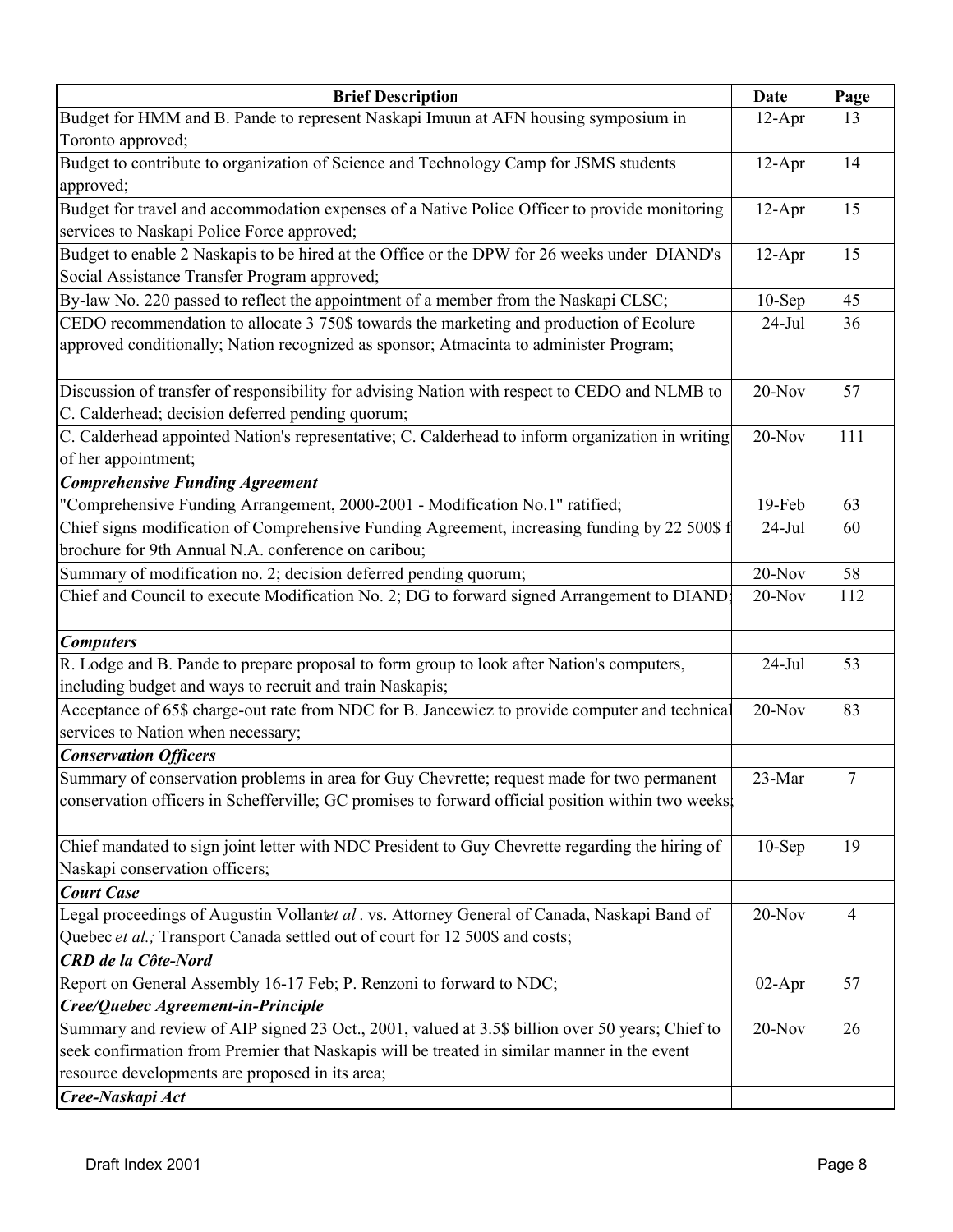| <b>Brief Description</b>                                                                                | Date      | Page           |
|---------------------------------------------------------------------------------------------------------|-----------|----------------|
| Cree-Naskapi Band Expropriation Regulations JUS-600814 approved; Chief mandated to write to             | 19-Feb    | 9              |
| Robert Nault conveying Nation's approval; P. Wilkinson mandated to submit claim to DIAND for            |           |                |
| reimbursement of R.Pratt's costs to prepare regulations;                                                |           |                |
| Cree-Naskapi Commission                                                                                 |           |                |
| DG to confirm with Grand Council of the Crees/Cree Regional Authority the names of candidates           | 19-Feb    | 70             |
| it wishes to propose to DIAND as Chairperson and Commissioners;                                         |           |                |
| DG to invite Cree-Naskapi Commission to AGM on 22 August;                                               | $19-Jun$  | 9              |
| Re-appointment of Richard Saunders, Philip Awashish, and Robert Kanatewat recommended;                  | $19-Jun$  | 17             |
|                                                                                                         |           |                |
| Chief signs letter responding to the Report of the Cree-Naskapi Commission, 2000;                       | $24-Jul$  | 13             |
| Summary of R. Pratt and P. Wilkinson's review of Report of the Cree-Naskapi Commission, 2000;           | $24-Jul$  | $\overline{2}$ |
|                                                                                                         |           |                |
| DG reports GCCQ has written to DIAND supporting re-appointment of Richard Saunders, Philip              | $24-Jul$  | 22             |
| Awashish, and Robert Kanatewat to Commission;                                                           |           |                |
| P. Wilkinson and R.Pratt mandated to review "Report of the Cree-Naskapi Commission, 2000";              | 19-Feb    | 10             |
|                                                                                                         |           |                |
| <b>Cree-Naskapi Pension Plan</b>                                                                        |           |                |
| DG appointed Naskapi representative on Cree-Naskapi Pension Plan Committee, R. Lodge to                 | $02-Apr$  | 18             |
| accompany DG to meetings;                                                                               |           |                |
| Review of resolution concerning modifications to Pension Plan; decision deferred pending quorum; 20-Nov |           | 66             |
|                                                                                                         |           |                |
| Modifications to plan specified and Chairman of Pension Committee authorized to approve official        | $20-Nov$  | 113            |
| text;                                                                                                   |           |                |
| <b>Data Entry Clerk</b>                                                                                 |           |                |
| Job postings for Data Entry Clerk and Inventory Clerk approved; DiPW to post and inform                 | 19-Feb    | 29             |
| Personnel Committee;                                                                                    |           |                |
| Department of Indian Affairs and Northern Development                                                   |           |                |
| Chief and Council, Memership Clerk, and DG to sign Privacy Statements and forward to DIAND;             | 19-Feb    | 3              |
|                                                                                                         |           |                |
| P. Renzoni mandated to facilitate "Nation Committees - Committee Development and Capacity               | 19-Feb    | $\tau$         |
| Building" Program;                                                                                      |           |                |
| Chief to write to Robert Nault conveying Nation's approval of Cree-Naskapi Band Expropriation           | 19-Feb    | 9              |
| Regulations JUS-600814; P. Wilkinson to submit claim for reimbursement for costs of preparing           |           |                |
| regulations;                                                                                            |           |                |
| Execution of RAN program agreement for 85 000\$ for negotiating water rights associated with th         | 19-Feb    | 15             |
| PFA and the purchase of the PFA; P. Wilkinson mandated to coordinate activities contemplated in         |           |                |
| agreement;                                                                                              |           |                |
| Balance owed to DIAND for SAP is 32 184\$, to be deducted from Comprehensive Funding                    | $19$ -Feb | 46             |
| Arrangement 2000-2001;                                                                                  |           |                |
| SAP Administrator (Replacement) and B. Pande to attend DIAND's Self-Evaluation Workshop on              | 19-Feb    | 48             |
| the Reinvestment Strategies and Income Security Demonstration Project in Québec City on 1-2             |           |                |
| March;                                                                                                  |           |                |
| B. Pande to attend National Income Security Reform - Regional Dialogue in Québec City on 15-1           | 19-Feb    | 56             |
| March;                                                                                                  |           |                |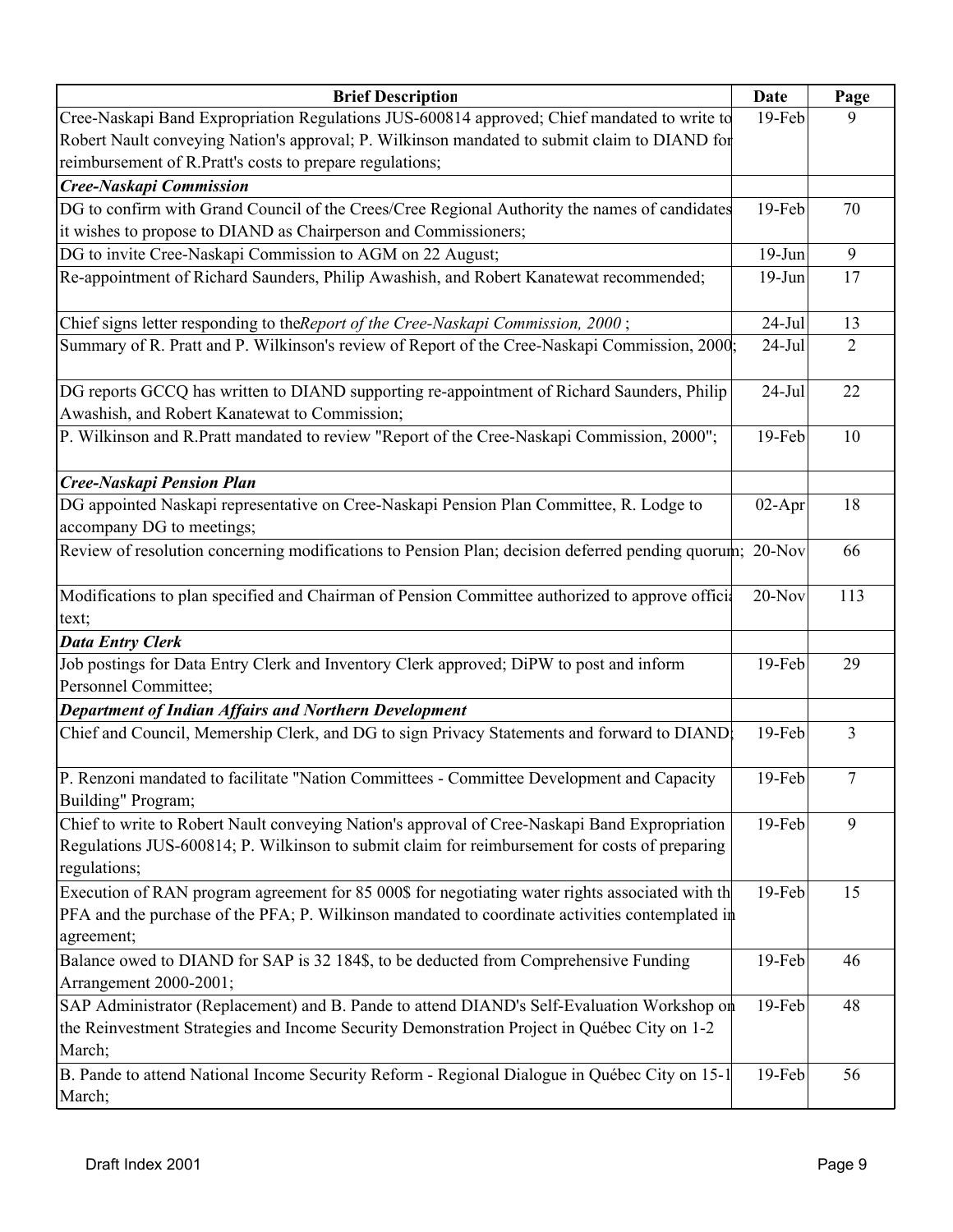| <b>Brief Description</b>                                                                             | Date     | Page |
|------------------------------------------------------------------------------------------------------|----------|------|
| DIAND to contribute 35 000\$ to remove and replace petroleum storage tank at Water Pumping           | 19-Feb   | 61   |
| Station;                                                                                             |          |      |
| NDC mandated to submit to DIAND request for funding for costs of sending a Naskapi delegation        | 19-Feb   | 60   |
| to 9th North American Caribou Workshop in Kuujjuaq, 23-27 April                                      |          |      |
| DIAND to provide 200 000\$ for uninsured costs arising from oil spill at Water Pumping Station       | $02-Apr$ | 6    |
| and to assume costs of new well(s) to replace the one potentially affected by spill;                 |          |      |
| P. Renzoni to forward to DIAND documentNNK. DPW. Heavy Equipment - Operation and                     | $02-Apr$ | 34   |
| Maintenance: Internal Procedures. 23 January, 2001;                                                  |          |      |
| Proposals for New Family Allowance and National Child Benefit Supplement reviewed and                | $02-Apr$ | 56   |
| approved;                                                                                            |          |      |
| 6 000\$ set aside from DIAND's Youth Strategy Program to hire Naskapi post-secondary student         | $02-Apr$ | 62   |
| as Administrative Technician at CLSC in Summer;                                                      |          |      |
| Budget to enable 2 Naskapis to be hired at the Office or the DPW for 26 weeks under DIAND's          | $12-Apr$ | 15   |
| Social Assistance Transfer Program approved;                                                         |          |      |
| CEDO to contribute funds to enable 2 Naskapis to be hired at the Office or the DPW for 26 weeks      | $12-Apr$ | 15   |
| under DIAND's Social Assistance Transfer Program;                                                    |          |      |
| Chief signs letters to Guy Chevrette and Robert Nault responding to Report of the Nunavik            | 22-May   | 5    |
| Commission, March 2001;                                                                              |          |      |
| Chief signs letters to Guy Chevrette and Robert Nault responding to Report of the Nunavik            | 22-May   | 5    |
| Commission, March 2001;                                                                              |          |      |
| Payment of invoice from Les Puits du Québec for 67 490.20\$ for drilling two new wells approved      | $24-Jul$ | 26   |
| Bruser to prepare cost breakdown for DIAND;                                                          |          |      |
| Chief signs modification of Comprehensive Funding Agreement, increasing funding by 22 500\$ f        | $24-Jul$ | 60   |
| brochure for 9th Annual N.A. Conference on Caribou;                                                  |          |      |
| Bruser to collaborate with DIAND water and wastewater facility assessment, provide relevant          | $24-Jul$ | 24   |
| info. on water distribution system, instruct Environconseil to provide info. on wastewater facility, |          |      |
| and seek funding for consultant travel to Kawawa if needed;                                          |          |      |
| Funding application to Income Security Demonstration Project to create community web site            | 20-Nov   | 43   |
| accepted by DIAND;                                                                                   |          |      |
| Discussion of status of request for funding from DIAND to cover costs of characterization of         | 20-Nov   | 46   |
| contaminated soil in Kawawa; request for information from DIAND; B. Pande to keep Council            |          |      |
| informed;                                                                                            |          |      |
| Discussion of Cooperative Education Program surplus, inadvisability of carrying it forward;          | 20-Nov   | 57   |
| decision deferred pending quorum;                                                                    |          |      |
| C. Calderhead to organize internships for JSMS secondary students under the Cooperative              | 20-Nov   | 110  |
| Education Program until budget surplus is committed in full; Chief to write to S. Robinson to        |          |      |
| explain;                                                                                             |          |      |
| <b>Department of Justice (Federal)</b>                                                               |          |      |
| Cree-Naskapi Band Expropriation Regulations JUS-600814 approved; Chief mandated to write to          | 19-Feb   | 9    |
| Robert Nault conveying Nation's approval; P. Wilkinson mandated to submit claim to DIAND for         |          |      |
| reimbursement of R.Pratt's costs to prepare regulations;                                             |          |      |
| <b>Department of Public Works</b>                                                                    |          |      |
| Chief signs agreement with Central Quebec School Board to clear snow at JSMS for 8 500\$;            | 19-Feb   | 16   |
| DPW instructed not to use heavy equipment to clear ice rink;                                         |          |      |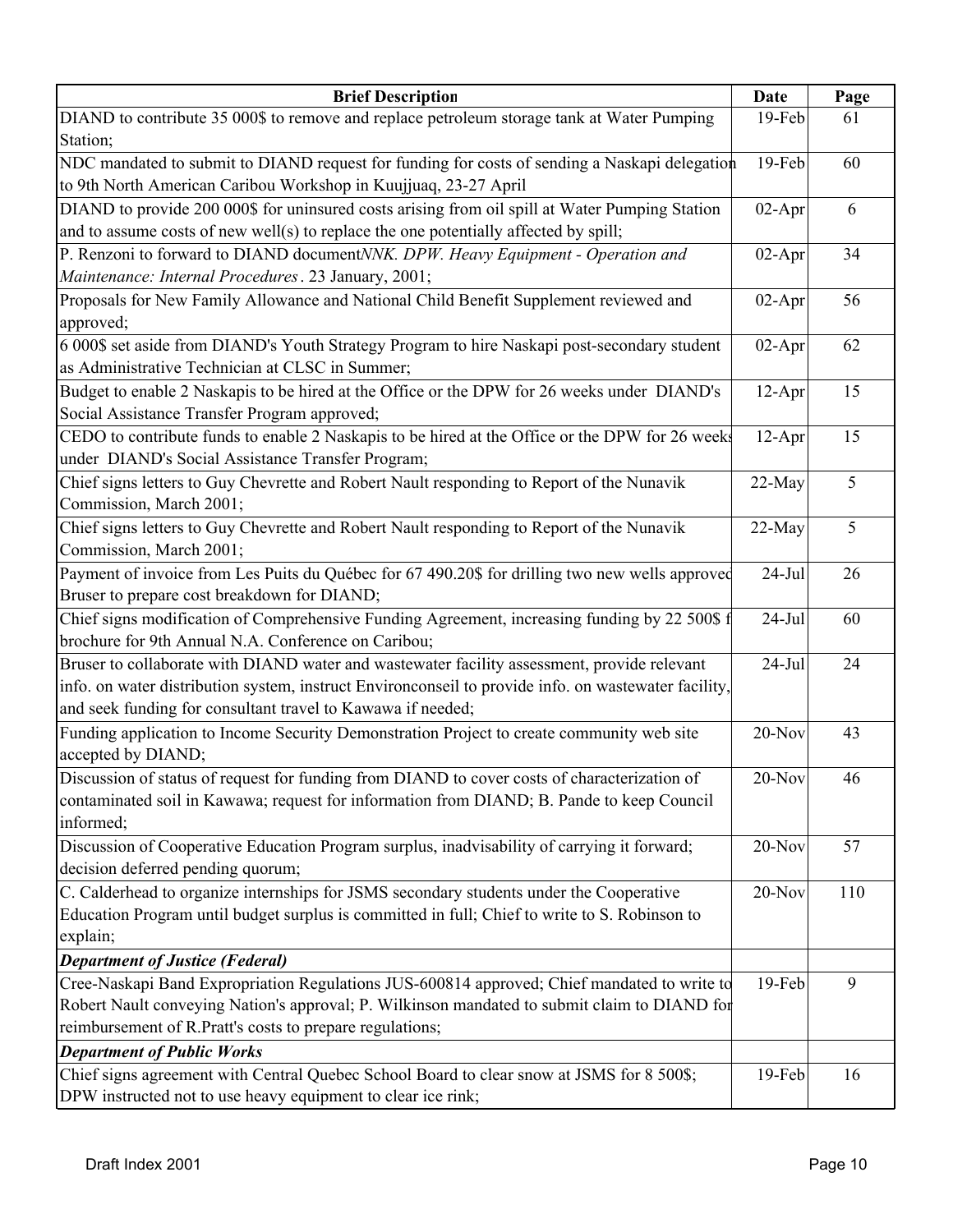| <b>Brief Description</b>                                                                         | <b>Date</b> | Page           |
|--------------------------------------------------------------------------------------------------|-------------|----------------|
| J. Chapman to coordinate merging of HMD 1(a) and MITEETAU 1.0 so that HM personnel can           | 19-Feb      | 26             |
| access date in HMD 1(a) and use them in MITEETAU 1.0; DiPW to approve purchase orders,           |             |                |
| work orders and invoices generated by HM;                                                        |             |                |
| HM personnel to use DPW e.mail, long distance telephone, and fax facilities, such costs being    | $19-Feb$    | 27             |
| charged to HM budget;                                                                            |             |                |
| HM personnel to use DPW vehicles, subject to availability and approval by DiPW and costs being   | 19-Feb      | 27             |
| charged to HM budget;                                                                            |             |                |
| Evaluation of DPW cancelled and deleted from O&M budget;                                         | $02-Apr$    | 15             |
| Internal Procedures document for use of heavy equipment approved; DiPW to implement; P.          | $02-Apr$    | 34             |
| Renzoni to forward document to DIAND;                                                            |             |                |
| Construction holiday from 25 to 29 June, 2001 approved;                                          | $19-Jun$    | 5              |
| DiPW to direct heavy equipment operators to use new access road to go to Borrow Pit for safety   | $19-Jun$    | 20             |
| reasons and to avoid creating dust;                                                              |             |                |
| DPW to consider Martin Electric when issuing tenders for electrical work; Chief to inform Laurer | $10-$ Sep   | 41             |
| McKenzie of resolution;                                                                          |             |                |
| DiPW summarizes Resolution No. 01-June19-04 respecting the approval of a construction            | $10-$ Sep   | 62             |
| holiday;                                                                                         |             |                |
| <b>Department of Public Works - Personnel</b>                                                    |             |                |
| Job postings for Data Entry Clerk and Inventory Clerk approved; DiPW to post and inform          | 19-Feb      | 29             |
| Personnel Committee;                                                                             |             |                |
| NLMB budget to employ and train a Data Entry Clerk at the DPW approved;                          | 19-Feb      | 54             |
| NLMB budget to employ and train a Inventory Clerk at the DPW approved;                           | 19-Feb      | 54             |
| NLMB budget to hire a General Labourer at DPW approved;                                          | 19-Feb      | 55             |
| Robert Mameanskum reassigned from General Labourer duties to position of Assistant Garbage       | 19-Feb      | 31             |
| Truck Operator;                                                                                  |             |                |
| DiPW to issue second warning to Mark Sandy for being verbally abusive to Gas Attendant and       | 19-Feb      | 74             |
| investigate allegation he was operating heavy equipment while intoxicated;                       |             |                |
| DiPW to prepare and post job opportunity for a Janitor at DPW;                                   | 19-Feb      | 58             |
| DiPW to post job descriptions for General Foreman and 3 Team Leaders for Phase XVI Housing       | 22-May      | $\overline{2}$ |
| Program; Personnel Committee to conduct interviews and make recommendations to Council;          |             |                |
|                                                                                                  |             |                |
| Timothy Nattawappio, John Nattawappio, Daniel Mokoush, Stéphane Katsimoko hired as General       | $22-May$    | $\overline{4}$ |
| Labourers for annual community clean-up and other activities;                                    |             |                |
| Donald Pien and Pien Einish hired as Carpenters for House No. 9 renovations for use as temporar  | 22-May      | 4              |
| Nation Office;                                                                                   |             |                |
| Michael Quiscappio and Johnny Peastitute hired for 1 week to assist Daniel Jean to clean         | 22-May      | 5              |
| reservoirs at Water Pumping Station;                                                             |             |                |
| Construction holiday from 25 to 29 June, 2001 approved;                                          | $19-Jun$    | 5              |
| DiPW to prepare and post job description for the position of full-time Janitor for Municipal     | $19-Jun$    | 5              |
| Garage, Police Station, and Fire Station; Janitor subject to three-month probation;              |             |                |
| DPW to hire 8 students as Apprentice Carpenters and General Labourers for 3.5 weeks at cost of   | $24-Jul$    | 41             |
| 8 624\$ from General Contingency account;                                                        |             |                |
| Students Joseph Tooma, Bill Einish, Norman Chescappio, Peter Paul Mameanskum hired as            | $24-Jul$    | 56             |
| apprentice carpenters; Barry Einish, Gloria Mameanskum, Sandy Shecanapish, Lydia                 |             |                |
| Chemaganish hired as general labourers;                                                          |             |                |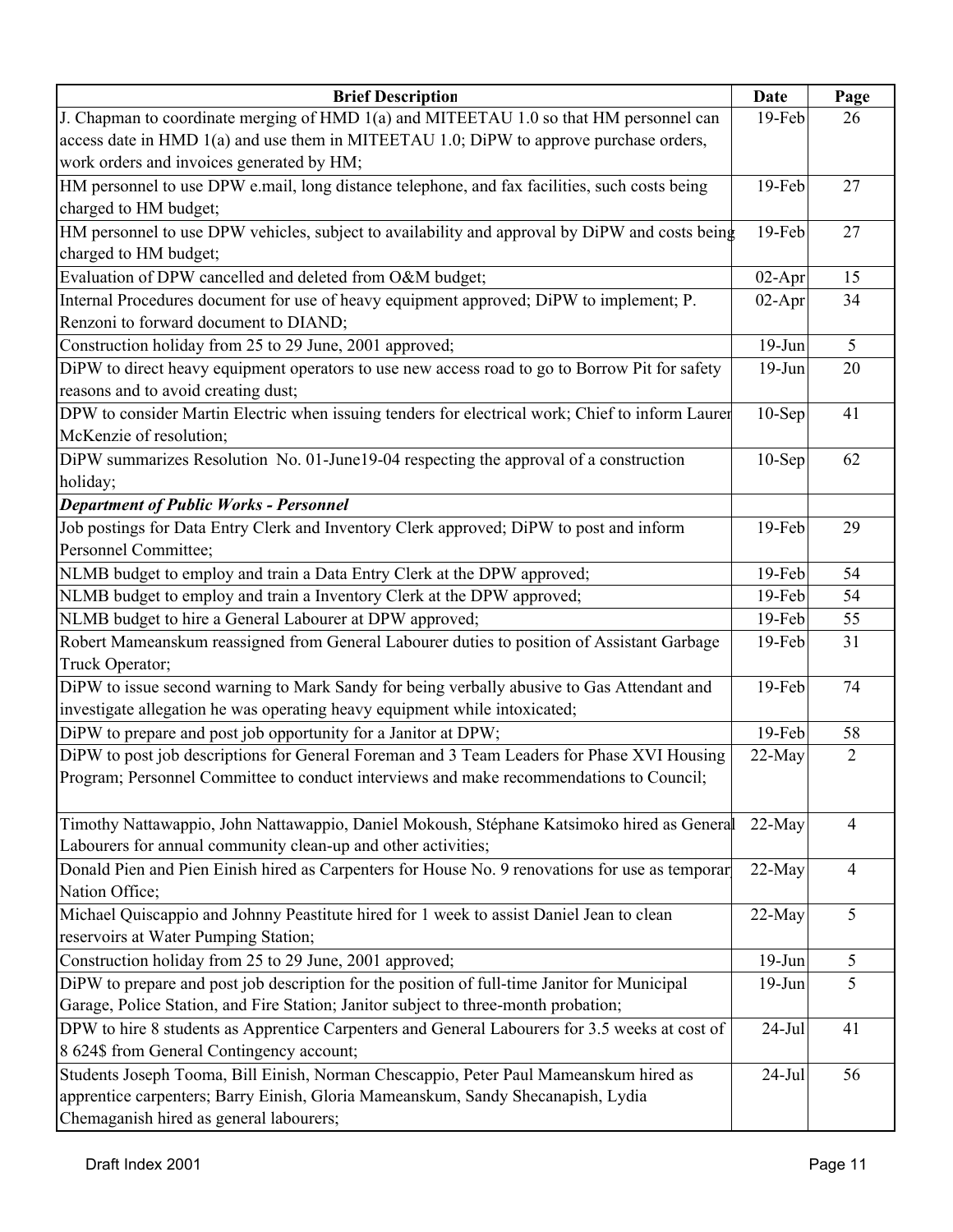| <b>Brief Description</b>                                                                            | <b>Date</b> | Page           |
|-----------------------------------------------------------------------------------------------------|-------------|----------------|
| DiPW and Bruser to prepare a potential pay scale for the DPW;                                       | $10-$ Sep   | 12             |
| DiPW to prepare and post ad for heavy equipment operator; Personnel Committee, with help from       | $10-$ Sep   | 24             |
| Deisel Mingan, to recommend to Council; DiPW to evaluate performance during one-year                |             |                |
| probation;                                                                                          |             |                |
| Sampson Chescappio, James Guanish, and Judas Tooma hired by DiPW to clear brush along road          | $10-$ Sep   | 28             |
| to Kawawachikamach;                                                                                 |             |                |
| DiPW to post ad for Inventory Clerk; Personnel Committee to interview candidates and                | $10-Sep$    | 63             |
| recommend to Council;                                                                               |             |                |
| DiPW to include in job description for full-time janitor a clause specifying that applicants must   | $10-$ Sep   | 75             |
| not have a criminal record;                                                                         |             |                |
| Discussion of lay-off of Temporary Employees at Christmas vacation; decision deferred pending       | 20-Nov      | 36             |
| quorum;                                                                                             |             |                |
| Discussion of prepartion of pay scale for DPW; S. Simard and DiPW to update report prepared in      | 20-Nov      | 49             |
| 1997, but never implemented;                                                                        |             |                |
| Jacob Mameanskum, Mark Sandy, G. Corbeil, authorized to work over Christmas vacation if             | $20-Nov$    | 99             |
| requested by DiPW, and to be compensated for doing so;                                              |             |                |
| DiPW to lay-off all Temporary Municipal Employees as projects end, but no later than 11 Dec.,       | $20-Nov$    | 100            |
| 2001;                                                                                               |             |                |
| Dereco Inc.                                                                                         |             |                |
| Meeting with Danny Cleary & other representatives; introductions; proposal to develop ferro-        | $10$ -Oct   | $\overline{2}$ |
| chrome plant in Schefferville;                                                                      |             |                |
| Jobs to be created by development of ferro-chrome factory with Dereco Inc.; plant could assist      | $10$ -Oct   | $\overline{4}$ |
| FNs in water right negotiations; ensure long-term power supply; proposed renovations to Menihek;    |             |                |
|                                                                                                     |             |                |
| Training programs for jobs created by Dereco to begin Spring, 2002; partnership with Naskapis       | $10$ -Oct   | 5              |
| and Montagnais of Schefferville;                                                                    |             |                |
| Potential location of plant; more information required;                                             | $10$ -Oct   | 6              |
| Enironmental studies of ferro-chrome plant;                                                         | $10$ -Oct   | 7              |
| Information session held in Sept. with Montagnais Band; still more information needed;              | $10$ -Oct   | 9              |
| P. Wilkinson to prepare questions in writing prior to meeting in Sept-Iles on 23 Oct;               | $10$ -Oct   | 10             |
| Council to meet with representatives of Dereco and Montagnais Band in Sept-Iles on 23 Oct.;         | $10$ -Oct   | 10             |
| Dereco to pay travel costs; P. Wilkinson to prepare questions in writing prior to meeting;          |             |                |
|                                                                                                     |             |                |
| Economic spin-offs of ferro-chrome plant;                                                           | $23$ -Oct   | $\overline{4}$ |
| Allican Inc. is interested in constructing and operating plant in Schefferville region; information | 23-Oct      | $\overline{2}$ |
| about ferro-chrome production provided;                                                             |             |                |
| Production goals of Schefferville plant; environmental effects of ferro-chrome plant; production    | $23$ -Oct   | $\overline{3}$ |
| procedure;                                                                                          |             |                |
| Environmental effects of ferro-chrome plant; proposed mitigation;                                   | $23$ -Oct   | $\overline{4}$ |
| Cost estimates of ferro-chrome project; strengths and weaknesses;                                   | $23$ -Oct   | 5              |
| Use of railway between Ross Junction and Schefferville by ferro-chrome company; proposed            | $23$ -Oct   | 6              |
| upgrade;                                                                                            |             |                |
| Increasing production at Menihek GS required; several options being studied, including reducing     | $23$ -Oct   | $\overline{7}$ |
| energy consumption in Schefferville;                                                                |             |                |
| Potential contribution of ferro-chrome development to Menihek water right negotiations;             | $23$ -Oct   | 9              |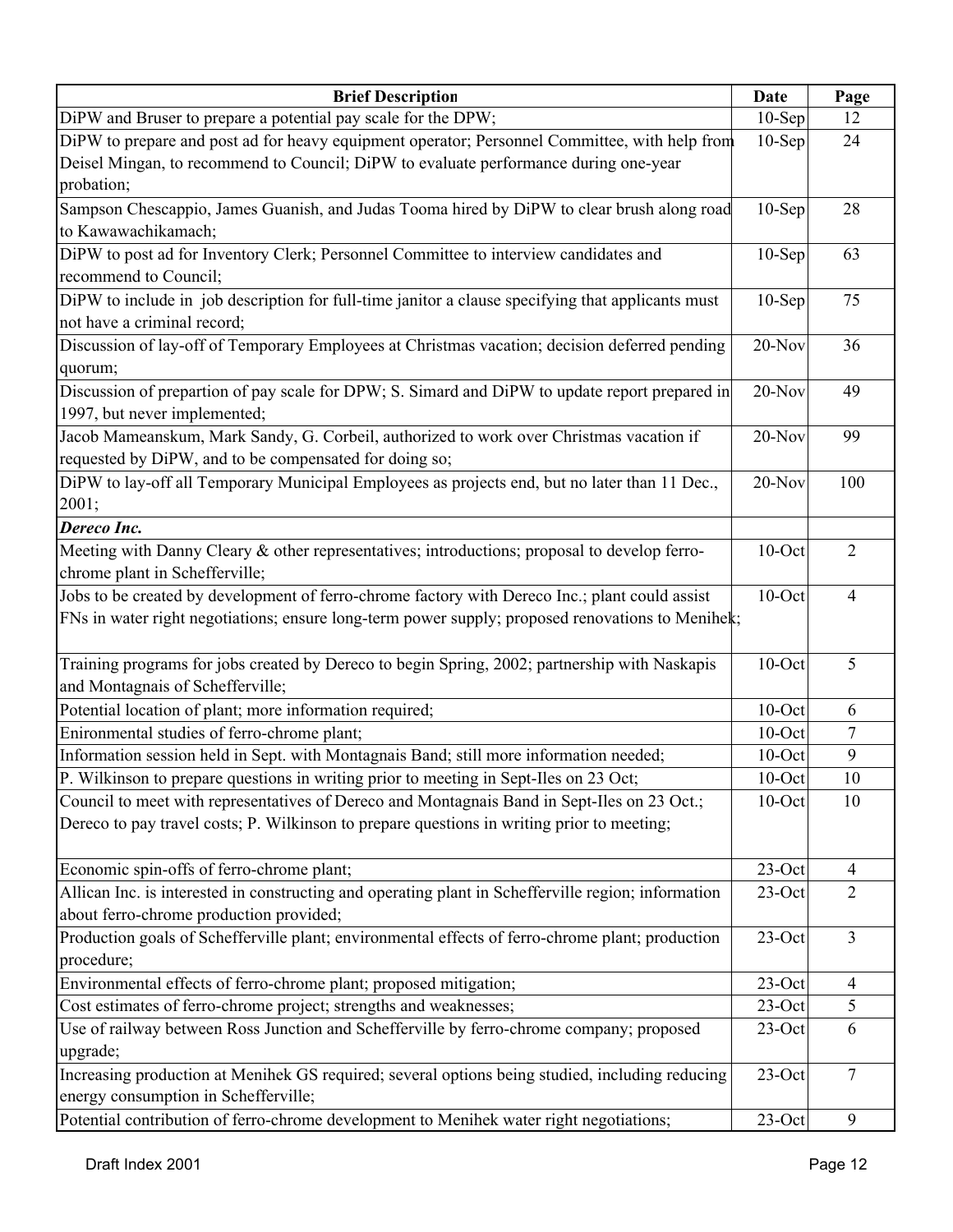| <b>Brief Description</b>                                                                            | <b>Date</b> | Page |
|-----------------------------------------------------------------------------------------------------|-------------|------|
| Partnership options;                                                                                | $23$ -Oct   | 10   |
| Council commits to participating in feasibility studies for plant; P. Wilkinson to represent Nation | $23$ -Oct   | 11   |
| on working group formed with Montagnais, Allican, and Dereco;                                       |             |      |
| Clause-by-clause explanation of Framework Agreement and additional information; Chief               | 20-Nov      | 69   |
| authorized to execute agreement btwn Dereco and Innu Nation of Matimekush;                          |             |      |
| Meeting with Innu Nation of Matimekush and Dereco to sign Framework Agreement;                      | $20-Nov$    | 76   |
| P. Wilkinson appointed Nation's rep on Organization Committee; R. Pratt appointed P.                | $20-Nov$    | 76   |
| Wilkinson's substitute; P. Wilkinson to be appointed as Nation's rep on Board of Directors of       |             |      |
| Newco;                                                                                              |             |      |
| <b>Director General</b>                                                                             |             |      |
| DG to take vacation on 17 to 19 April;                                                              | $02-Apr$    | 36   |
| John Mameamskum's request for vacation on 3-9 or 9 to 16 Aug. approved;                             | $24-Jul$    | 61   |
| DG to ensure purchase orders issued in advance of charter flights;                                  | $10-Sep$    | 23   |
| DG and Fire Chief to participate in Emergency Preparedness Training at Canadian Emergency           | $20-Nov$    | 100  |
| Preparedness Training College in Jan. 2002; Hartel to confirm if volunteer firefighters insured to  |             |      |
| fight fires outside Category IA-N land;                                                             |             |      |
| <b>Director of Public Works</b>                                                                     |             |      |
| DiPW granted one day Personal Leave on 19 March;                                                    | $19$ -Feb   | 31   |
| One-day personal leave for DiPW approved;                                                           | $24-Jul$    | 31   |
| One-day personal leave for DiPW approved;                                                           | $24-Jul$    | 31   |
| DiPW requests vacation from 7 to 13 Dec.; decision deferred pending quorum;                         | $20-Nov$    | 49   |
| P. Mameanskum to remain in Kawawa over Christmas vacation to organize any emergency                 | 20-Nov      | 99   |
| services required, and to be compensated for such services;                                         |             |      |
| DiPW's request for vacation from 7 - 13 Dec., 2001, approved;                                       | $20-Nov$    | 105  |
| <b>DLG</b>                                                                                          |             |      |
| Chief's decision to confirm the Nation's interest in developing a long-term relationship with DLG   | $10-Sep$    | 13   |
| for commercializing caribou meat ratified;                                                          |             |      |
| <b>Drop-in Centre</b>                                                                               |             |      |
| B. Pande to table request for funding to train Drop-in Centre Coordinator in areas of recreation    | $19-J$ un   | 20   |
| and youth development programming;                                                                  |             |      |
| Council defers decision to give raise to Drop-in Centre Coordinator until after training;           | $19-Jun$    | 20   |
| 5 000\$ from Heritage Budget granted to Church to offset projected deficit for 2001; C. Calderhea   | $20$ -Nov   | 93   |
| to include 250\$/month for rent of Church in funding proposal for Drop-in Centre; Chief to inform   |             |      |
| Reverend Sangster;                                                                                  |             |      |
| Council supports banning suspended students from recreational activities;                           | 20-Nov      | 97   |
| NLMB Budget to hire 2 Assistant Coordinators at Drop-In Centre approved; Nation to sponsor;         | 20-Nov      | 101  |
| Drug & Alcohol Abuse                                                                                |             |      |
| P. Renzoni to assist Judy Ross to prepare proposal to hold healing activities at NDC's outfitting   | $24$ -Jul   | 47   |
| camps;                                                                                              |             |      |
| Council to confirm support of NDC's proposal "Naskapi Healing Camp Project," Chief to ask           | $30-Aug$    | 1    |
| NDC to match Nation's contribution of 24 371\$; B. Pande to include amount in Mental Health and     |             |      |
| Brighter Futures 02-03 operational plans;                                                           |             |      |
| <b>Ecolure</b>                                                                                      |             |      |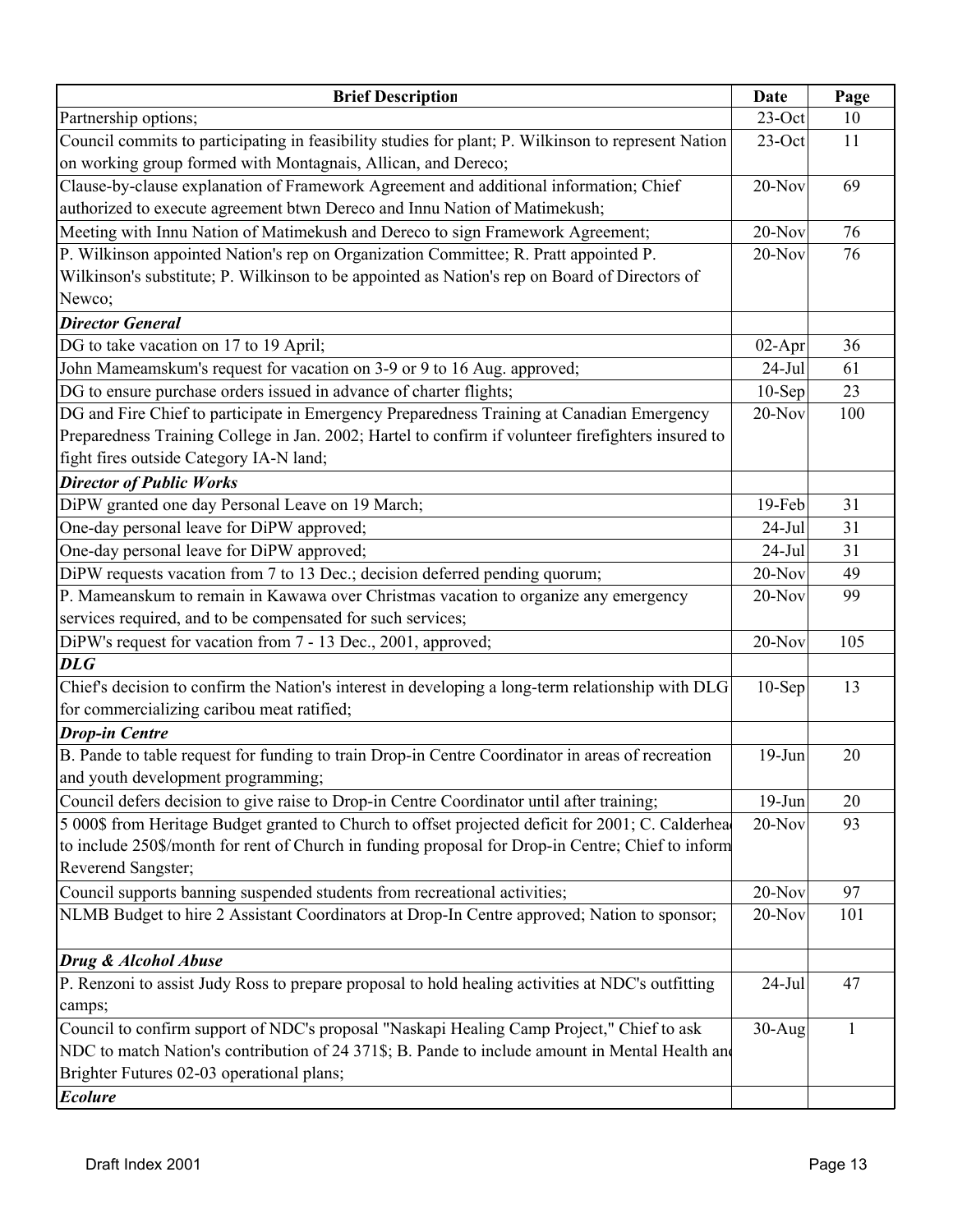| <b>Brief Description</b>                                                                           | <b>Date</b> | Page           |
|----------------------------------------------------------------------------------------------------|-------------|----------------|
| CEDO recommendation to allocate 3 750\$ towards the marketing and production of Ecolure            | $24-Jul$    | 36             |
| approved conditionally; Nation recognized as sponsor; Atmacinta to administer Program;             |             |                |
|                                                                                                    |             |                |
| <b>Economic Development</b>                                                                        |             |                |
| Report on Duplessis riding meeting held by Normand Duguay attended by Chief; discussion of         | $24$ -Jul   | 43             |
| Hydro-Québec's small-hydro development plans;                                                      |             |                |
| Jobs to be created by development of ferro-chrome factory with Dereco Inc.;                        | $10$ -Oct   | $\overline{4}$ |
| Economic spin-offs of ferro-chrome plant proposed by Dereco and Allican;                           | $23$ -Oct   | $\overline{4}$ |
| Einish, Daniel                                                                                     |             |                |
| Letter to Council from Daniel Einish expresses interest in working for Kukumess Transport; Chief   | $19-Jun$    | 17             |
| to suggest to DE to direct letter to Antonio Fontaine;                                             |             |                |
| Einish, Sampson                                                                                    |             |                |
| Sampson Einish receives second warning for failure to report to work; allegations that he requeste | $19$ -Feb   | 4              |
| donations over Radio-Naskapi, claiming he had permission of Chief, Deputy Chief and DG to do       |             |                |
| SO;                                                                                                |             |                |
| P. Renzoni mandated to find out why Sampson Einish was removed from the Personnel Committee        | $19$ -Feb   | 11             |
|                                                                                                    |             |                |
| Sampson Einish invited to discuss concerns with Housing Maintenance Department with Council:       | 19-Feb      | 34             |
|                                                                                                    |             |                |
| Sampson Einish admits he raised 225\$ to attend a funeral in Sept-Iles while on probation; Chief   | 19-Feb      | 43             |
| and Councillor Paul Mokush raise concern about his alcohol dependency; DG to apply Personnel       |             |                |
| Policy rigorously, encourages SE to seek help;                                                     |             |                |
| Chief explains that DiPW to prepare cost estimates for repairs to Apartment 104;                   | 19-Feb      | 43             |
| Sampson Einish never a member of Personnel Committee, ex officio or elected;                       | $02-Apr$    | 68             |
| Elections/Referenda                                                                                |             |                |
| Janet Sangster appointed Presiding Officer for referendum to approve By-law No.218;                | $30-Aug$    | 9              |
| Janet Sangster appointed Presiding Officer for referendum to approve By-law No.219, if required;   | $10-Sep$    | 7              |
|                                                                                                    |             |                |
| <b>Emergency Planning Committee</b>                                                                |             |                |
| EPC to represent Nation at Search and Rescue meeting organized by DIAND in Schefferville on §      | $19-Jun$    | 21             |
| $9$ Aug.;                                                                                          |             |                |
| John Mameamskum, Paul Mameanskum, Gilles Corbeil, and Sameul Pien re-appointed for three           | $10-Sep$    | 44             |
| years and Timothy Pien appointed; C. Calderhead to find out their willingness to serve;            |             |                |
| <b>Emergency Preparedness</b>                                                                      |             |                |
| P. Renzoni to ask K. Hilt for a proposal for the preparation of an EPP for Kawawa;                 | $10-Sep$    | 45             |
| P. Renzoni to maintain contact with Alan Penn regarding Environment Canada's initiative            | $20$ -Nov   | 11             |
| regarding emergency preparedness for chemical, biological, and radiochemical threats, and to       |             |                |
| speak to Ken Hilt;                                                                                 |             |                |
| Ratification of administrative decision of P. Renzoni to accept a proposal from K. Hilt & Ass. Ltd | $20$ -Nov   | 19             |
| to prepare an Emergency Preparedness Plan for an amount of 8 000\$;                                |             |                |
| P. Mameanskum and W. Mameanskum appointed as Emergency Preparedness Coordinator and                | $20$ -Nov   | 21             |
| Assistant Coordinator respectively; P. Renzoni to inform K. Hilt;                                  |             |                |
| DiPW reports that DIAND Emergency Preparedness Training Program to be held on 8-10 Jan.,           | $20$ -Nov   | 35             |
| 2002; recommends that DG and Fire Chief attend;                                                    |             |                |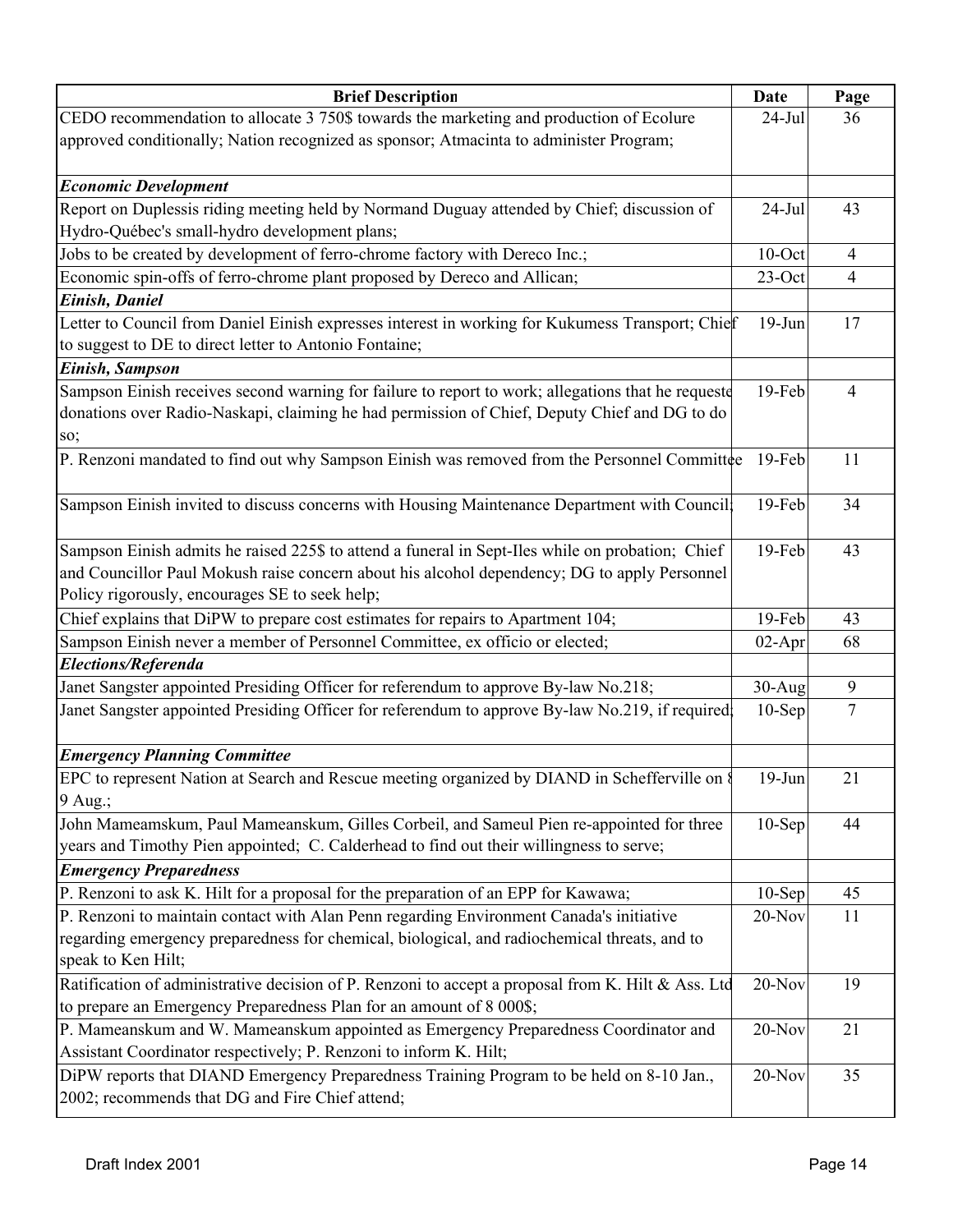| <b>Brief Description</b>                                                                            | Date      | Page   |
|-----------------------------------------------------------------------------------------------------|-----------|--------|
| Forest Fire training to be held in Kawawa in May, 2002, for members of volunteer fire dept.,        | $20-Nov$  | 35     |
| Quebec Dept. of Public Security to provide 10 000\$ forest fire fighting kit; DiPW recommends       |           |        |
| Hartel check whether volunteer firefighters insured on 1A-N lands;                                  |           |        |
| Y. Gros-Louis to contact Red Cross to provide support to community in case of emergency in          | $20$ -Nov | 36     |
| area;                                                                                               |           |        |
| DiPW working with K. Hilt to prepare EPP for Kawawa;                                                | $20-Nov$  | 36     |
| Discussion of possible purchase of "Jaws of Life"; summary of tools available, prices, and training | $20-Nov$  | 62     |
| by C. Calderhead; Marcella Beaudoin to meet with DG to discuss financing; C. Calderhead to          |           |        |
| keep Council informed;                                                                              |           |        |
| DG and Fire Chief to participate in Emergency Preparedness Training at Canadian Emergency           | $20-Nov$  | 100    |
| Preparedness Training College in Jan. 2002; Hartel to confirm if volunteer firefighters insured to  |           |        |
| fight fires outside Category IA-N land;                                                             |           |        |
| Emploi-Québec                                                                                       |           |        |
| Chief signs contribution agreement with Emploi-Quebec for Outreach Program; DG to forward to        | $22-May$  | 19     |
| Emploi-Québec;                                                                                      |           |        |
| <b>Environment</b>                                                                                  |           |        |
| Enviroconseil authorized to enter into a contract with GEPEC International Limited for the          | 19-Feb    | 13     |
| removal of Manhole #1 and any adjacent contaminated soil as a result of oil spill of Oct 13, 2000;  |           |        |
|                                                                                                     |           |        |
| DIAND to contribute 35 000\$ to remove and replace petroleum storage tank at Water Pumping          | 19-Feb    | 61     |
| Station;                                                                                            |           |        |
| J. Brunelle reported on NEI Workshop in Kawawachikamach 30 January to 2 February, 2001;             | 19-Feb    | 64     |
| Quebec Steering Committee to support three proposals on: information access; caribou herds;         |           |        |
| abandoned mining exploration sites;                                                                 |           |        |
| Chief authorized to write to Mr Carey Ogilvie, NEI, stating Nations support of project to           | 19-Feb    | 66     |
| characterize abandoned mining exploration sites; NLMB to be asked to contribute 2 000\$;            |           |        |
| P. Renzoni to ask ÉEM inc. for a proposal for an environmental site assessment for land on which    | $22-May$  | 10     |
| Phase XVI houses will be built;                                                                     |           |        |
| P. Renzoni and DG to oversee implementation of contract with Hydro-Quebec to clean up Fort          | $19-Jun$  | 16     |
| McKenzie;                                                                                           |           |        |
| Peter Guanish, James Pien, Jimmy Shecanapish, and Noah Nabinacaboo selected to work on clean-       | $19-Jun$  | 17     |
| up; DG to inform Pierre Gregoire of resolution;                                                     |           |        |
| EEM inc.'s proposal for environmental assessment of site approved; P. Renzoni to confirm with       | $19-Jun$  | $\tau$ |
| EEM approval not accepted as Standing Offer; Hartel to code EA to acct.;                            |           |        |
| Enviroconseil to characterize the stockpiled contaminated soil; P. Renzoni to request funding from  | $24-Jul$  | 34     |
| DIAND, and, with Bruser, to oversee contract with Enviroconseil;                                    |           |        |
| J. Brunelle to provide IEMR with Nation's web address to be linked to IEMR website;                 | $24-Jul$  | 48     |
| Regular tests show quality not a cause for concern; S. Simard and P. Wilkinson to table strategy to | $10-Sep$  | 29     |
| reduce levels of manganese in water supply;                                                         |           |        |
| Chief signs letter endorsing Dr. Wayne Pollard's proposal to study the impacts of climate change;   | $10-Sep$  | 35     |
|                                                                                                     |           |        |
| DG's decision to have Dr Réal-Raymond Major and Michael Simard inoculate dogs against rabies        | $10-Sep$  | 41     |
| ratified;                                                                                           |           |        |
| Enironmental studies of ferro-chrome plant;                                                         | $10$ -Oct | 7      |
| Environmental effects of ferro-chrome plant;                                                        | $23$ -Oct | 3      |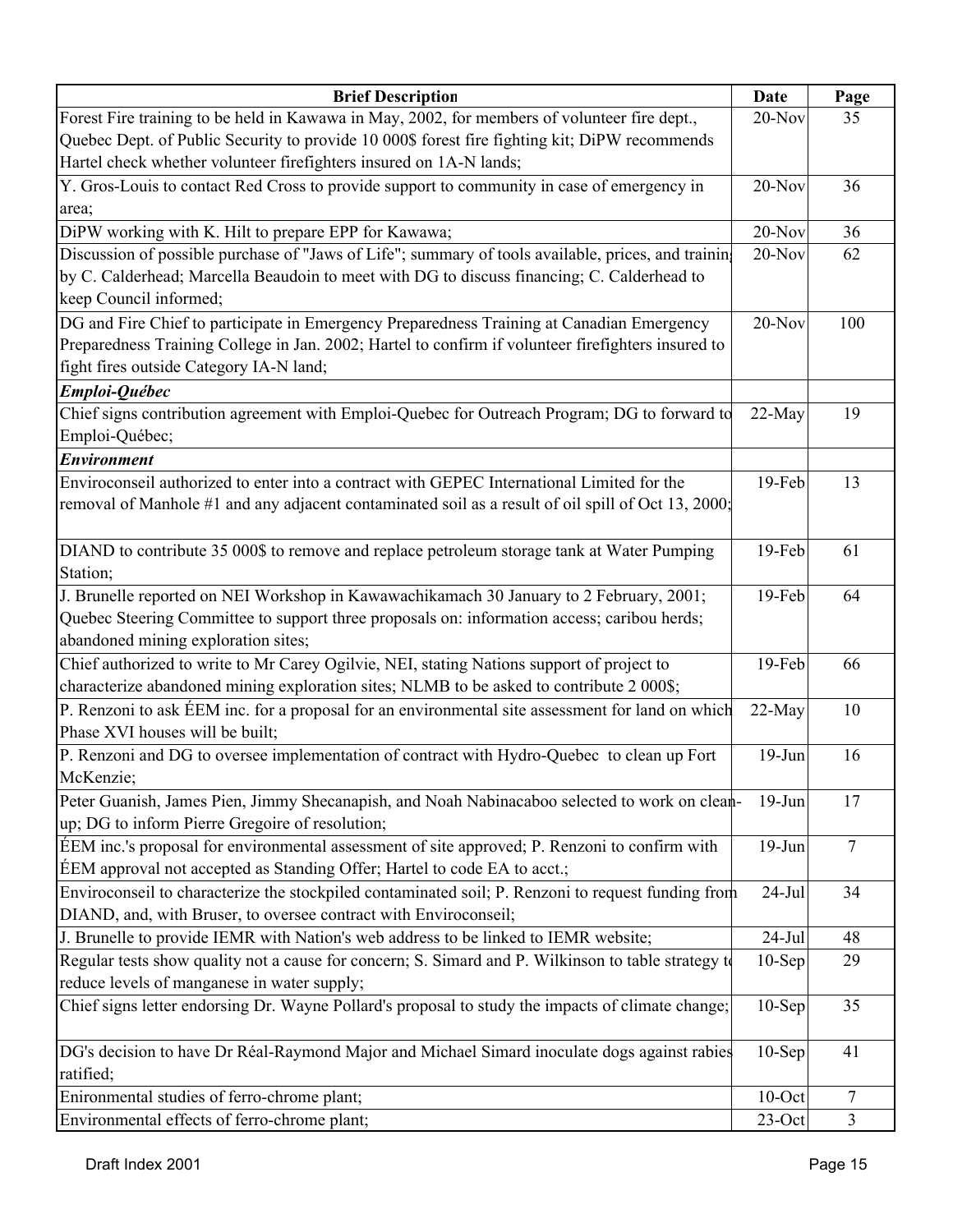| <b>Brief Description</b>                                                                            | <b>Date</b> | Page           |
|-----------------------------------------------------------------------------------------------------|-------------|----------------|
| Environmental effects of ferro-chrome plant; proposed mitigation;                                   | $23$ -Oct   | $\overline{4}$ |
| Review of letter from Alan Penn to Cree Grand Chief Ted Moses reporting on meeting of the           | 20-Nov      | 12             |
| National Advisory Committee on the implementation of the anadian Environmental Protection           |             |                |
| Act;                                                                                                |             |                |
| Results and recommendations in report on contaminated soils accepted; no further action to be       | $20-Nov$    | 29             |
| taken; DG to send copy of resolution to Enviroconseil; DPW to respect recommendations as            |             |                |
| summarized in P. Wilkinson's briefing document;                                                     |             |                |
| Discussion of status of request for funding from DIAND to cover costs of characterization of        | $20-Nov$    | 46             |
| contaminated soil in Kawawa; request for information from DIAND; B. Pande to keep Council           |             |                |
| informed;                                                                                           |             |                |
| Joint project with KRG, Makivik, and GETIC to assess abandoned mining sites accepted by             | $20-Nov$    | 91             |
| Northern Ecosystem Initiative; 35 sites to be studied in 2002, including some north of Kawawa; J.   |             |                |
| Brunelle to keep Council informed;                                                                  |             |                |
| Report on Mid-Canada Line Clean-up; all work in Naskapi territory complete, subject to approval     | $20-Nov$    | 92             |
| by Ministère de l'Environnement du Quebec;                                                          |             |                |
| <b>Essential and Emergency Services</b>                                                             |             |                |
| P. Mameanskum to remain in Kawawa over Christmas vacation to organize any emergency                 | $20-Nov$    | 99             |
| services required, and to be compensated for such services;                                         |             |                |
| Jacob Mameamskum, Mark Sandy, Gilles Corbeil, authorized to work over Christmas vacation if         | $20-Nov$    | 99             |
| requested by DiPW, and to be compensated for doing so;                                              |             |                |
| <b>Family Allowance and National Child Benefit Supplement</b>                                       |             |                |
| Proposals for New Family Allowance and National Child Benefit Supplement reviewed and               | $02-Apr$    | 56             |
| approved;                                                                                           |             |                |
| <b>Ferro-Chrome</b>                                                                                 |             |                |
| Proposal from Dereco to develop ferro-chrome plant in Schefferville;                                | $10$ -Oct   | $\overline{2}$ |
| Allican Inc. is interested in constructing and operating plant in Schefferville region; information | 23-Oct      | $\overline{2}$ |
| about ferro-chrome production provided;                                                             |             |                |
| Production goals of Schefferville plant; ferro-chrome production procedure;                         | $23$ -Oct   | $\mathfrak{Z}$ |
| Cost estimates of ferro-chrome project; strengths and weaknesses of proposed project;               | $23$ -Oct   | 5              |
| Partnership options;                                                                                | $23$ -Oct   | $10\,$         |
| Council commits to participating in feasibility studies for plant; P. Wilkinson to represent Nation | $23$ -Oct   | 11             |
| on working group formed with Montagnais, Allican, and Dereco;                                       |             |                |
| P. Wilkinson appointed Nation's rep on Organization Committee; R. Pratt appointed P.                | 20-Nov      | 76             |
| Wilkinson's substitute; P. Wilkinson to be appointed as Nation's rep on Board of Directors of       |             |                |
| Newco;                                                                                              |             |                |
| <b>Fire Department</b>                                                                              |             |                |
| DiPW to ask Willie Mameanskum to serve as Fire Chief; DiPW to inspect Fire Station daily until      | 19-Feb      | 30             |
| Fire Chief is appointed;                                                                            |             |                |
| Willie Mameanskum appointed Chief of the Kawawachikamach Volunteer Fire Department; WM              | $02-Apr$    | 35             |
| to inspect Fire Station daily;                                                                      |             |                |
| Four Naskapi fire-fighters to take training in Florida approved; Nation to sponsor NLMB and         | $12-Apr$    | 12             |
| CEDO programs;                                                                                      |             |                |
| Pompiers sans Frontières to evaluate Volunteer Fire Department for 12 900\$; Fire Chief and         | $19-Jun$    | 11             |
| Gilles Corbeil to oversee evaluation; budget for evaluation to come from General Contingency        |             |                |
| acct.;                                                                                              |             |                |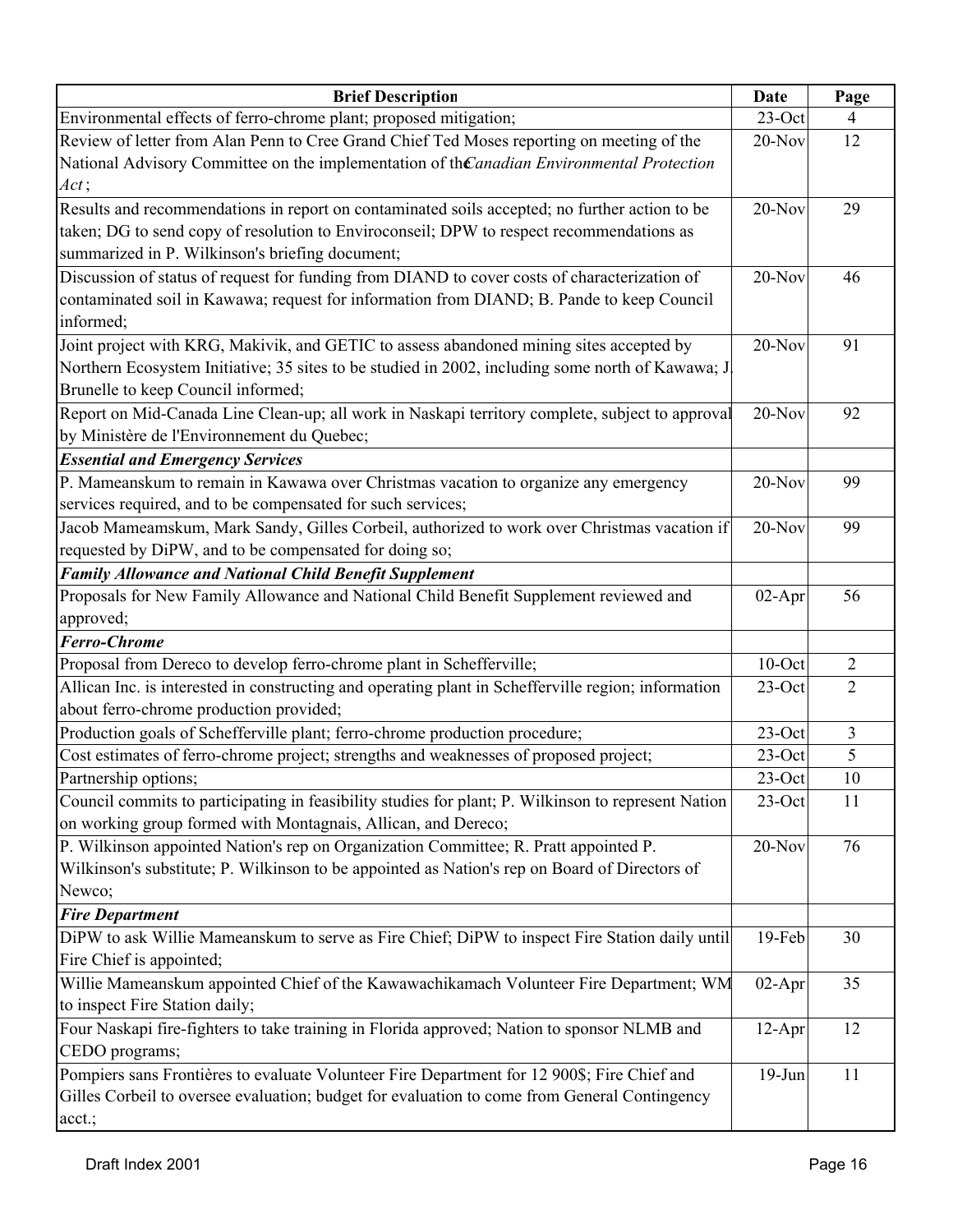| <b>Brief Description</b>                                                                                                                                                                                                                   | Date      | Page |
|--------------------------------------------------------------------------------------------------------------------------------------------------------------------------------------------------------------------------------------------|-----------|------|
| Discussion of insurance coverage when fire truck was out of community for repairs; P. Renzoni                                                                                                                                              | $24$ -Jul | 19   |
| recommends that Fire Chief copy correspondence to DiPW and DG;                                                                                                                                                                             |           |      |
| Chief to remind Fire Chief of responsibility to report on fires and make cost estimates for repairs;                                                                                                                                       | $10-Sep$  | 26   |
| Chief to acknowledge receipt of letter from Caroline Uniam concerning training for members of t<br>fire department;                                                                                                                        | $10-Sep$  | 76   |
| W. Mameanskum, G. Corbeil and B. Pande to address concerns raised by B. Jancewicz;                                                                                                                                                         | $10-Sep$  | 76   |
| Contract with Pompiers Sans Frontiers to be terminated; W. Mameanskum to inform in writing;                                                                                                                                                | $10-Sep$  | 76   |
| W. Mameanskum, G. Corbeil and B. Pande to propose an organizational structure including<br>proposed roles and responsibilities, budgets and training plans;                                                                                | $10-$ Sep | 76   |
| Discussion of preparation of organizational structure; Fire Chief and G. Corbeil addressing<br>concerns expressed by B. Jancewicz in letter of 5 Sept., B. Pande to keep Council informed;                                                 | $20-Nov$  | 40   |
| Radio-communications system to be evaluated during week of 19 Nov., by CLR; report to be<br>submitted within 10 working days;                                                                                                              | $20-Nov$  | 41   |
| Review of Annual Report, request for increases in honoraria of volunteer fire fighters; decision<br>deferred pending quorum;                                                                                                               | $20-Nov$  | 56   |
| Increase in honoraria for volunteer fire fighters approved; L. Mameamskum to issue cheques;                                                                                                                                                | $20-Nov$  | 72   |
| Decision regarding request by Fire Chief to use DPW vehicle on week-ends deferred;                                                                                                                                                         | $20-Nov$  | 98   |
| DG and Fire Chief to participate in Emergency Preparedness Training at Canadian Emergency<br>Preparedness Training College in Jan. 2002; Hartel to confirm if volunteer firefighters insured to<br>fight fires outside Category IA-N land; | 20-Nov    | 100  |
| <b>Firearms Act</b>                                                                                                                                                                                                                        |           |      |
| DG reports on arrangement with Canadian Firearms Centre whereby First Nations persons can<br>own and possess firearms and purchase ammunition without having taken safety course;                                                          | $19$ -Feb | 61   |
| First Nations of Quebec and Labrador Economic Development Commission                                                                                                                                                                       |           |      |
| B. Pande recommends Sampson Einish be appointed as Nation's rep. On FNQL Economic<br>Development Commission, and attend General Assembly in Quebec City, with C. Calderhead;<br>decision deferred pending quorum;                          | $20$ -Nov | 47   |
| Sampson Einish to represent Nation on FNQLEDC, attend General Assembly and Annual Semina<br>with C. Calderhead in Quebec on 22 - 24 Jan., 2002, and report to Council;                                                                     | 20-Nov    | 104  |
| <b>First Nations of Quebec &amp; Labrador Health and Social Services Commission</b>                                                                                                                                                        |           |      |
| Childcare Services Initiative budget to be used to offset salaries of staff and for professional<br>development; P. Renzoni to inform FNQLHSSC;                                                                                            | 22-May    | 13   |
| Head Start Program budget to be used to offset Sachidun coordinator's salary, developing and<br>strengthening Naskapi foundations, and other training and outreach activities;                                                             | 22-May    | 14   |
| Chief signs contribution agreement for Head Start Program; DG to forward to FNQLHSSC;                                                                                                                                                      | 22-May    | 15   |
| Representatives of the FNQL Health and Social Services Commission to travel to Kawawa in mid<br>Jan., 2002; B. Pande to keep Council informed;                                                                                             | 20-Nov    | 48   |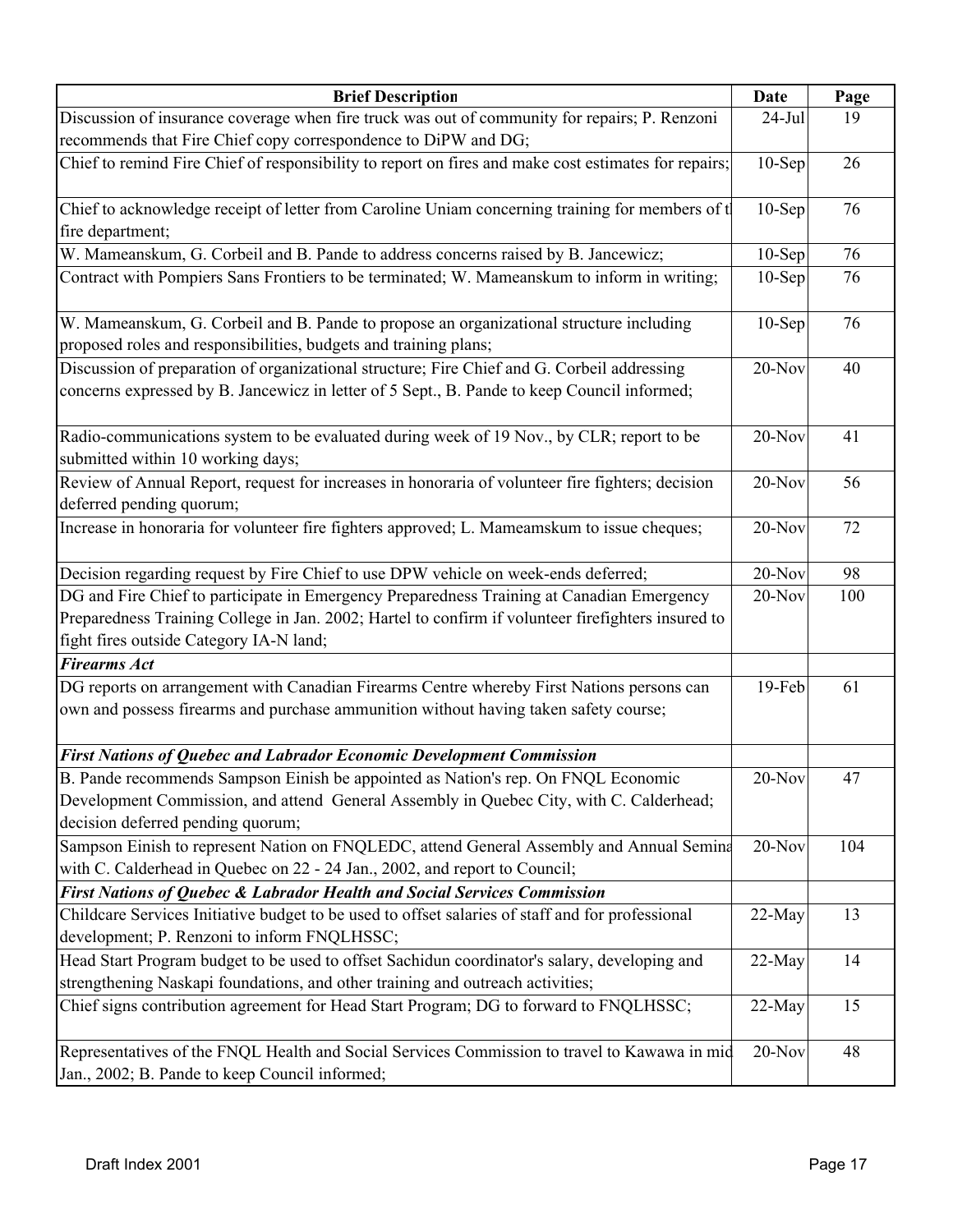| <b>Brief Description</b>                                                                           | Date      | Page            |
|----------------------------------------------------------------------------------------------------|-----------|-----------------|
| Report on First Nations and Inuit Health Caucus - 2001, including summary of caucus' discussion    | $20-Nov$  | 59              |
| on Distress Hotline Project, Mamau Group, Health Information System, Head Start Program,           |           |                 |
| HIV/AIDS, Traditional Healing; C. Calderhead to keep Council informed;                             |           |                 |
| C. Calderhead to forward report on First Nations and Inuit Health Caucus to M. Lortie, Naskapi     | $20-Nov$  | 69              |
| CLSC;                                                                                              |           |                 |
| <b>Fort McKenzie Clean-up</b>                                                                      |           |                 |
| Peter Guanish, James Pien, Jimmy Shecanapish, and Noah Nabinacaboo selected to work on clean-      | $19-J$ un | 17              |
| up; DG to inform Pierre Gregoire of resolution;                                                    |           |                 |
| <b>Funerals</b>                                                                                    |           |                 |
| Charter flight hired to transport Naskapis to funeral of Wemish Mamianskum in Whapmagoostui;       | $10-$ Sep | 23              |
| DG to ensure purchase orders issued in advance of such trips;                                      |           |                 |
| DG to arrange purchase of wreath for funeral service of Ruby Nabinacaboo;                          | $02-Apr$  | 49              |
| <b>Garbage Truck Operator</b>                                                                      |           |                 |
| Robert Mameanskum reassigned from General Labourer duties to position of Assistant Garbage         | 19-Feb    | 31              |
| Truck Operator;                                                                                    |           |                 |
| <b>Gathering Strength Initiative</b>                                                               |           |                 |
| P. Renzoni mandated to facilitate "Nation Committees - Committee Development and Capacity          | 19-Feb    | $7\phantom{.0}$ |
| Building" Program;                                                                                 |           |                 |
| <b>Generators</b>                                                                                  |           |                 |
| Decision to refrain from hooking up apartment buildings to emergency generator; W. Pascher to      | $02-Apr$  | 66              |
| prepare cost-estimate for hooking up Sachidun;                                                     |           |                 |
| Proposal from Génératrice Drummond to inspect and maintain Nation's generators approved;           | $02-Apr$  | 67              |
| DiPW and W. Pascher to oversee maintenance; Hartel to identify appropriate account in O&M          |           |                 |
| Budget;                                                                                            |           |                 |
| Sachidun to be hooked to Emergency Generator at cost of 3 000\$ from "Unallocated Capital" in      | 22-May    | 9               |
| Capital Budget 2001-2002;                                                                          |           |                 |
| <b>GEPEC International Limited</b>                                                                 |           |                 |
| Enviroconseil authorized to enter into a contract with GEPEC International Limited for the         | 19-Feb    | 13              |
| removal of Manhole #1 and any adjacent contaminated soil as a result of the oil spill of Oct 13,   |           |                 |
| 2000;                                                                                              |           |                 |
| GEPEC International Limited to be paid 75 000\$ for excavation work related to cleaning oil spill, | $02-Apr$  | $\overline{3}$  |
| provided it agrees not to pursue legal action against the Nation;                                  |           |                 |
| <b>Health Canada</b>                                                                               |           |                 |
| Planning Phase for Home Care Program begun; proposal from Ms Kendall-Jane Rundle to prepare        | $19$ -Feb | 47              |
| Service Delivery, Capital, and Training Plans for Home Care Program approved; K-JR to              |           |                 |
| represent Nation at Training Session; B. Pande to execute contract with K-JR;                      |           |                 |
|                                                                                                    |           |                 |
| NNADAP operational plan for 2001-2002 approved; B. Pande to submit plan to Health Canada           | $02-Apr$  | 51              |
| and administer Program;                                                                            |           |                 |
| Pre-Natal Nutrition Program operational plan for 2001-2002 approved; B. Pande to submit plan to    | $02-Apr$  | 51              |
| Health Canada and help Marie-Ange Brisson administer Program;                                      |           |                 |
| Solvent Abuse Program operational plan for 2001-2002 approved; B. Pande to submit plan to          | $02-Apr$  | 52              |
| Health Canada and administer Program;                                                              |           |                 |
| Mental Health Program operational plan for 2001-2002 approved; B. Pande to submit plan to          | $02-Apr$  | 53              |
| Health Canada and administer Program;                                                              |           |                 |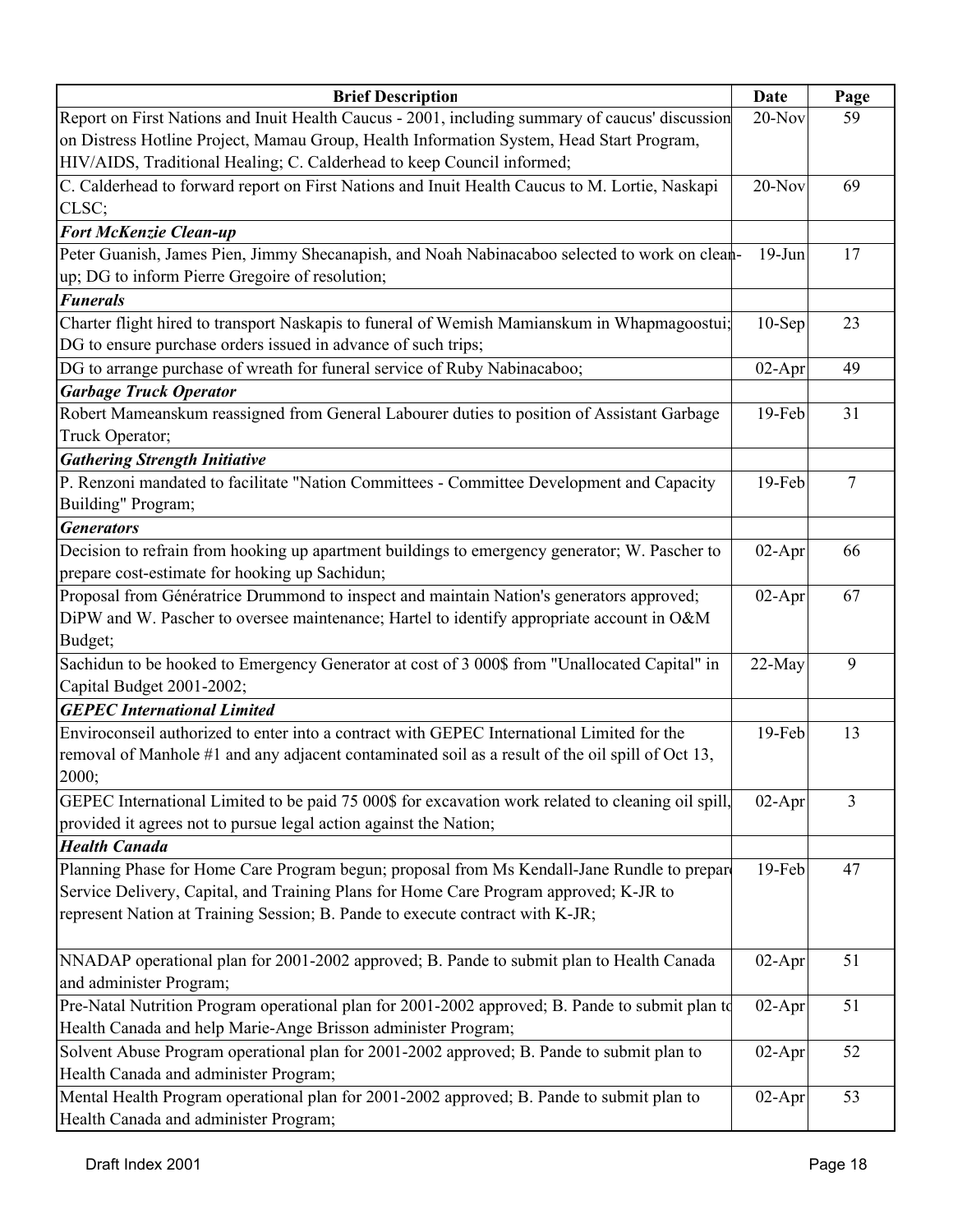| <b>Brief Description</b>                                                                                                                                                                    | Date      | Page |
|---------------------------------------------------------------------------------------------------------------------------------------------------------------------------------------------|-----------|------|
| Chief to write to Marcel Lortie to ask if the Naskapi CLSC will take over the Dispensary's lead                                                                                             | $02-Apr$  | 54   |
| role in implementing Health Canada's FN and Inuit Home Care Program in Kawawa;                                                                                                              |           |      |
| Amended Stacked Contribution Agreement for 244 770\$ signed;                                                                                                                                | 22-May    | 16   |
| Brighter Futures operational plan 2001-2002 approved; B. Pande to submit to Health Canada;                                                                                                  | $19-Jun$  | 12   |
|                                                                                                                                                                                             |           |      |
| Marcel Lortie to oversee planning and implementation of Health Canada programs;                                                                                                             | $10-Sep$  | 10   |
| Chief and C. Calderhead to represent Nation at First Nations and Inuit Caucus in Montreal, 18-20                                                                                            | $10-Sep$  | 42   |
| Sept.; C. Calderhead to prepare summary;                                                                                                                                                    |           |      |
| Report on First Nations and Inuit Health Caucus - 2001, including summary of caucus' discussion                                                                                             | $20-Nov$  | 59   |
| on Distress Hotline Project, Mamau Group, Health Information System, Head Start Program,                                                                                                    |           |      |
| HIV/AIDS, Traditional Healing; C. Calderhead to keep Council informed;                                                                                                                      |           |      |
| <b>Heavy Equipment</b>                                                                                                                                                                      |           |      |
| Chief signs agreement with Central Quebec School Board for snow removal at JSMS for 8 500\$;                                                                                                | 19-Feb    | 16   |
| DPW instructed not to use heavy equipment to clear ice rink;                                                                                                                                |           |      |
| DiPW to issue second warning to Mark Sandy for being verbally abusive to Gas Attendant and                                                                                                  | 19-Feb    | 74   |
| investigate allegation he was operating heavy equipment while intoxicated;                                                                                                                  |           |      |
| P. Renzoni to forward to DIAND documentNNK. DPW. Heavy Equipment - Operation and                                                                                                            | $02-Apr$  | 34   |
| Maintenance: Internal Procedures. 23 January, 2001;                                                                                                                                         |           |      |
| Internal Procedures document for use of heavy equipment approved; DiPW to implement; P.                                                                                                     | $02-Apr$  | 34   |
| Renzoni to forward document to DIAND;                                                                                                                                                       |           |      |
| Councillor Paul Mokoush expresses concern about Nation's practice of renting machinery from                                                                                                 | $02-Apr$  | 22   |
| Construction Murgi Inc. instead of Les Services Adoschaouna Enr.;                                                                                                                           |           |      |
| DiPW to direct heavy equipment operators to use new access road to go to Borrow Pit for safety<br>reasons and to avoid creating dust, and to inform Manikin Centre Manager of action taken; | $19-Jun$  | 20   |
|                                                                                                                                                                                             |           |      |
| S. Simard reports on Status of New Residential Sector; DiPW to assign G. Corbeil to work on                                                                                                 | $24-Jul$  | 29   |
| new residential sector as heavy equipment mechanic, if necessary;                                                                                                                           |           |      |
| Repairs to Iron Arm Road delayed until heavy equipment no longer needed in new residential                                                                                                  | $24-Jul$  | 60   |
| sector;                                                                                                                                                                                     |           |      |
| <b>Heritage Fund</b>                                                                                                                                                                        |           |      |
| Mark Sandy granted up to 1 250\$ from Heritage Fund to offset cost of travelling to Carnival in                                                                                             | $19-Feb$  | 3    |
| Sept-Iles on 2 March;                                                                                                                                                                       |           |      |
| Joe Guanish, Isaac Pien, George Guanish, and J. Brunelle mandated to represent the Nation at                                                                                                | $19$ -Feb | 17   |
| Workshop in Kuujjuaq on 23 to 27 April; Up to 10 000\$ accessed from Heritage Fund to cover                                                                                                 |           |      |
| costs;                                                                                                                                                                                      |           |      |
| Nine month report: 12 250\$ of 45 000\$ spent as of 31 December, 2000;                                                                                                                      | $19$ -Feb | 45   |
| Budget for 2001-2002 totalling 55 000\$ approved;                                                                                                                                           | $02-Apr$  | 20   |
| 2 800\$ to offset costs of Bill Jancewicz to go to conference in England, 16-21 Sept.;                                                                                                      | $02-Apr$  | 57   |
| Grant of 1 495\$ and loan of 3 495\$ to Mannie Mameanskum for transportation for Sainte-Anne-                                                                                               | $24-Jul$  | 21   |
| de-Beaupré Pilgrimage approved; Hartel to monitor repayment of loan by Jimmy James Einish an                                                                                                |           |      |
| MM;                                                                                                                                                                                         |           |      |
| 8 800\$ allocated to enable Patrick Bacon and Roger Nabinacaboo to attend Breakaway Hockey<br>Foundation Program;                                                                           | $24$ -Jul | 55   |
|                                                                                                                                                                                             |           |      |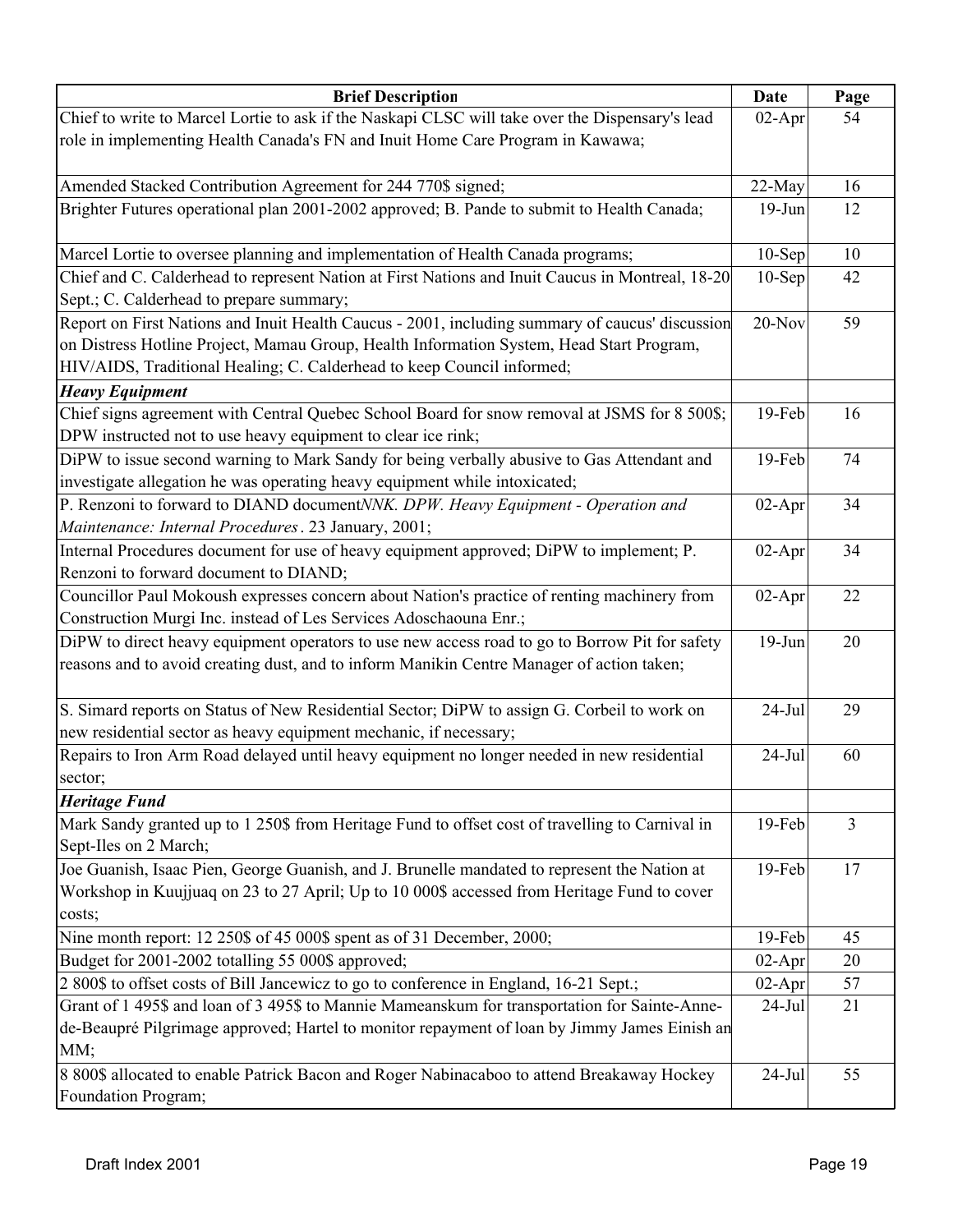| DG's administrative decision to grant \$800 to Edward Nine O'clock to return to Chibougamau<br>$10-$ Sep<br>22<br>with his family ratified;<br>DG authorized to approve expenditures from Emergencies budget;<br>$10-Sep$<br>22<br>Grant of 2 853.59\$ to stain the exterior of St-John's Church approved;<br>24<br>$10-Sep$<br>10 000\$ reserved from Heritage Fund to repair major pot holes in Iron Arm Rd.; Construction<br>30<br>$10-Sep$<br>Murgi to be asked for proposal;<br>R. Lodge summarizes revenues and expenditures for 4 months ending 31 July;<br>$10-Sep$<br>36<br>Summary of 6 month budget report;<br>80<br>$20 - Nov$<br>5 000\$ from Heritage Budget granted to Church to offset projected deficit for 2001; Chief to<br>20-Nov<br>93<br>2 400\$ granted towards costs of tuition for Patrick Bacon and Robert Nabinacaboo to continue in<br>$20-Nov$<br>96<br>Breakaway Hockey Foundation Program;<br><b>Home Care Program</b><br>Planning Phase begun; proposal from Ms Kendall-Jane Rundle to prepare Service Delivery,<br>19-Feb<br>47<br>Capital, and Training Plans approved; K-JR to represent Nation at Training Session; B. Pande to<br>54<br>$02-Apr$<br>role in implementing Health Canada's FN and Inuit Home Care Program in Kawawa:<br>Marcel Lortie to oversee planning and implementation of Health Canada programs;<br>10<br>$10-Sep$<br><b>Housing</b><br>Chief mandated to write to CMHC to ask it to consider adapting its "Homeowner's Manual" for<br>5<br>06-Feb<br>social housing and translating it into Naskapi;<br>Settlement from Continental Insurance Company of 7 532\$ for flood damage to Maisonettes Nos.<br>19-Feb<br>63<br>123 and 124 received;<br>A. Kozina to review re-design of vestibule in Model "A" houses for Phase XVII;<br>$10-Sep$<br>28<br>$\overline{2}$<br>$02-Apr$<br>Program signed; CMHC to make advance of 250 000\$;<br>$10-Sep$<br>29<br>A. Kozina to prepare schematic design options for new houses similar in size and cost to Model<br>"A" homes; 8 000\$ budgeted from General Contingency Acct.;<br>DiPW reports on damage caused by fire at House No. 108 on 21 August, 2001;<br>$10-Sep$<br>25<br>Report on the Cree/Naskapi Housing Symposium Organizing Committee Meeting; discussion of<br>54<br>20-Nov<br>recommendations regarding the Nation's contribution; decision deferred pending quorum;<br>W. Mameanskum to represent Nation at planning session for Cree-Naskapi Housing Symposium<br>$20-Nov$<br>74<br>W. Mameanskum to make certain recommendations at next meeting of Cree/Naskapi Housing<br>20-Nov<br>110<br>Symposium Organizing Committee, and, with J. Chapman, keep Council informed of<br>developments;<br>Results of A. Kozina's consultation with Naskapis regarding housing design, including wish list;<br>20-Nov<br>10<br>A. Kozina to prepare preliminary drawings and estimates;<br><b>Housing - Allocation</b><br>Apartment No. 102 allocated to Richard Sandy;<br>19-Feb<br>32 | <b>Brief Description</b>                                                                        | Date   | Page |
|-------------------------------------------------------------------------------------------------------------------------------------------------------------------------------------------------------------------------------------------------------------------------------------------------------------------------------------------------------------------------------------------------------------------------------------------------------------------------------------------------------------------------------------------------------------------------------------------------------------------------------------------------------------------------------------------------------------------------------------------------------------------------------------------------------------------------------------------------------------------------------------------------------------------------------------------------------------------------------------------------------------------------------------------------------------------------------------------------------------------------------------------------------------------------------------------------------------------------------------------------------------------------------------------------------------------------------------------------------------------------------------------------------------------------------------------------------------------------------------------------------------------------------------------------------------------------------------------------------------------------------------------------------------------------------------------------------------------------------------------------------------------------------------------------------------------------------------------------------------------------------------------------------------------------------------------------------------------------------------------------------------------------------------------------------------------------------------------------------------------------------------------------------------------------------------------------------------------------------------------------------------------------------------------------------------------------------------------------------------------------------------------------------------------------------------------------------------------------------------------------------------------------------------------------------------------------------------------------------------------------------------------------------------------------------------------------------------------------------------------------------------------------------------------------------------------------------------------------------------------------------------------------------------------------------------------------------------------------------------------------------|-------------------------------------------------------------------------------------------------|--------|------|
|                                                                                                                                                                                                                                                                                                                                                                                                                                                                                                                                                                                                                                                                                                                                                                                                                                                                                                                                                                                                                                                                                                                                                                                                                                                                                                                                                                                                                                                                                                                                                                                                                                                                                                                                                                                                                                                                                                                                                                                                                                                                                                                                                                                                                                                                                                                                                                                                                                                                                                                                                                                                                                                                                                                                                                                                                                                                                                                                                                                                       |                                                                                                 |        |      |
|                                                                                                                                                                                                                                                                                                                                                                                                                                                                                                                                                                                                                                                                                                                                                                                                                                                                                                                                                                                                                                                                                                                                                                                                                                                                                                                                                                                                                                                                                                                                                                                                                                                                                                                                                                                                                                                                                                                                                                                                                                                                                                                                                                                                                                                                                                                                                                                                                                                                                                                                                                                                                                                                                                                                                                                                                                                                                                                                                                                                       |                                                                                                 |        |      |
|                                                                                                                                                                                                                                                                                                                                                                                                                                                                                                                                                                                                                                                                                                                                                                                                                                                                                                                                                                                                                                                                                                                                                                                                                                                                                                                                                                                                                                                                                                                                                                                                                                                                                                                                                                                                                                                                                                                                                                                                                                                                                                                                                                                                                                                                                                                                                                                                                                                                                                                                                                                                                                                                                                                                                                                                                                                                                                                                                                                                       |                                                                                                 |        |      |
|                                                                                                                                                                                                                                                                                                                                                                                                                                                                                                                                                                                                                                                                                                                                                                                                                                                                                                                                                                                                                                                                                                                                                                                                                                                                                                                                                                                                                                                                                                                                                                                                                                                                                                                                                                                                                                                                                                                                                                                                                                                                                                                                                                                                                                                                                                                                                                                                                                                                                                                                                                                                                                                                                                                                                                                                                                                                                                                                                                                                       |                                                                                                 |        |      |
|                                                                                                                                                                                                                                                                                                                                                                                                                                                                                                                                                                                                                                                                                                                                                                                                                                                                                                                                                                                                                                                                                                                                                                                                                                                                                                                                                                                                                                                                                                                                                                                                                                                                                                                                                                                                                                                                                                                                                                                                                                                                                                                                                                                                                                                                                                                                                                                                                                                                                                                                                                                                                                                                                                                                                                                                                                                                                                                                                                                                       |                                                                                                 |        |      |
|                                                                                                                                                                                                                                                                                                                                                                                                                                                                                                                                                                                                                                                                                                                                                                                                                                                                                                                                                                                                                                                                                                                                                                                                                                                                                                                                                                                                                                                                                                                                                                                                                                                                                                                                                                                                                                                                                                                                                                                                                                                                                                                                                                                                                                                                                                                                                                                                                                                                                                                                                                                                                                                                                                                                                                                                                                                                                                                                                                                                       |                                                                                                 |        |      |
|                                                                                                                                                                                                                                                                                                                                                                                                                                                                                                                                                                                                                                                                                                                                                                                                                                                                                                                                                                                                                                                                                                                                                                                                                                                                                                                                                                                                                                                                                                                                                                                                                                                                                                                                                                                                                                                                                                                                                                                                                                                                                                                                                                                                                                                                                                                                                                                                                                                                                                                                                                                                                                                                                                                                                                                                                                                                                                                                                                                                       |                                                                                                 |        |      |
|                                                                                                                                                                                                                                                                                                                                                                                                                                                                                                                                                                                                                                                                                                                                                                                                                                                                                                                                                                                                                                                                                                                                                                                                                                                                                                                                                                                                                                                                                                                                                                                                                                                                                                                                                                                                                                                                                                                                                                                                                                                                                                                                                                                                                                                                                                                                                                                                                                                                                                                                                                                                                                                                                                                                                                                                                                                                                                                                                                                                       |                                                                                                 |        |      |
|                                                                                                                                                                                                                                                                                                                                                                                                                                                                                                                                                                                                                                                                                                                                                                                                                                                                                                                                                                                                                                                                                                                                                                                                                                                                                                                                                                                                                                                                                                                                                                                                                                                                                                                                                                                                                                                                                                                                                                                                                                                                                                                                                                                                                                                                                                                                                                                                                                                                                                                                                                                                                                                                                                                                                                                                                                                                                                                                                                                                       |                                                                                                 |        |      |
|                                                                                                                                                                                                                                                                                                                                                                                                                                                                                                                                                                                                                                                                                                                                                                                                                                                                                                                                                                                                                                                                                                                                                                                                                                                                                                                                                                                                                                                                                                                                                                                                                                                                                                                                                                                                                                                                                                                                                                                                                                                                                                                                                                                                                                                                                                                                                                                                                                                                                                                                                                                                                                                                                                                                                                                                                                                                                                                                                                                                       | inform Reverend Sangster;                                                                       |        |      |
|                                                                                                                                                                                                                                                                                                                                                                                                                                                                                                                                                                                                                                                                                                                                                                                                                                                                                                                                                                                                                                                                                                                                                                                                                                                                                                                                                                                                                                                                                                                                                                                                                                                                                                                                                                                                                                                                                                                                                                                                                                                                                                                                                                                                                                                                                                                                                                                                                                                                                                                                                                                                                                                                                                                                                                                                                                                                                                                                                                                                       |                                                                                                 |        |      |
|                                                                                                                                                                                                                                                                                                                                                                                                                                                                                                                                                                                                                                                                                                                                                                                                                                                                                                                                                                                                                                                                                                                                                                                                                                                                                                                                                                                                                                                                                                                                                                                                                                                                                                                                                                                                                                                                                                                                                                                                                                                                                                                                                                                                                                                                                                                                                                                                                                                                                                                                                                                                                                                                                                                                                                                                                                                                                                                                                                                                       |                                                                                                 |        |      |
|                                                                                                                                                                                                                                                                                                                                                                                                                                                                                                                                                                                                                                                                                                                                                                                                                                                                                                                                                                                                                                                                                                                                                                                                                                                                                                                                                                                                                                                                                                                                                                                                                                                                                                                                                                                                                                                                                                                                                                                                                                                                                                                                                                                                                                                                                                                                                                                                                                                                                                                                                                                                                                                                                                                                                                                                                                                                                                                                                                                                       |                                                                                                 |        |      |
|                                                                                                                                                                                                                                                                                                                                                                                                                                                                                                                                                                                                                                                                                                                                                                                                                                                                                                                                                                                                                                                                                                                                                                                                                                                                                                                                                                                                                                                                                                                                                                                                                                                                                                                                                                                                                                                                                                                                                                                                                                                                                                                                                                                                                                                                                                                                                                                                                                                                                                                                                                                                                                                                                                                                                                                                                                                                                                                                                                                                       |                                                                                                 |        |      |
|                                                                                                                                                                                                                                                                                                                                                                                                                                                                                                                                                                                                                                                                                                                                                                                                                                                                                                                                                                                                                                                                                                                                                                                                                                                                                                                                                                                                                                                                                                                                                                                                                                                                                                                                                                                                                                                                                                                                                                                                                                                                                                                                                                                                                                                                                                                                                                                                                                                                                                                                                                                                                                                                                                                                                                                                                                                                                                                                                                                                       |                                                                                                 |        |      |
|                                                                                                                                                                                                                                                                                                                                                                                                                                                                                                                                                                                                                                                                                                                                                                                                                                                                                                                                                                                                                                                                                                                                                                                                                                                                                                                                                                                                                                                                                                                                                                                                                                                                                                                                                                                                                                                                                                                                                                                                                                                                                                                                                                                                                                                                                                                                                                                                                                                                                                                                                                                                                                                                                                                                                                                                                                                                                                                                                                                                       | execute contract with K-JR;                                                                     |        |      |
|                                                                                                                                                                                                                                                                                                                                                                                                                                                                                                                                                                                                                                                                                                                                                                                                                                                                                                                                                                                                                                                                                                                                                                                                                                                                                                                                                                                                                                                                                                                                                                                                                                                                                                                                                                                                                                                                                                                                                                                                                                                                                                                                                                                                                                                                                                                                                                                                                                                                                                                                                                                                                                                                                                                                                                                                                                                                                                                                                                                                       | Chief to write to Marcel Lortie to ask if the Naskapi CLSC will take over the Dispensary's lead |        |      |
|                                                                                                                                                                                                                                                                                                                                                                                                                                                                                                                                                                                                                                                                                                                                                                                                                                                                                                                                                                                                                                                                                                                                                                                                                                                                                                                                                                                                                                                                                                                                                                                                                                                                                                                                                                                                                                                                                                                                                                                                                                                                                                                                                                                                                                                                                                                                                                                                                                                                                                                                                                                                                                                                                                                                                                                                                                                                                                                                                                                                       |                                                                                                 |        |      |
|                                                                                                                                                                                                                                                                                                                                                                                                                                                                                                                                                                                                                                                                                                                                                                                                                                                                                                                                                                                                                                                                                                                                                                                                                                                                                                                                                                                                                                                                                                                                                                                                                                                                                                                                                                                                                                                                                                                                                                                                                                                                                                                                                                                                                                                                                                                                                                                                                                                                                                                                                                                                                                                                                                                                                                                                                                                                                                                                                                                                       |                                                                                                 |        |      |
|                                                                                                                                                                                                                                                                                                                                                                                                                                                                                                                                                                                                                                                                                                                                                                                                                                                                                                                                                                                                                                                                                                                                                                                                                                                                                                                                                                                                                                                                                                                                                                                                                                                                                                                                                                                                                                                                                                                                                                                                                                                                                                                                                                                                                                                                                                                                                                                                                                                                                                                                                                                                                                                                                                                                                                                                                                                                                                                                                                                                       |                                                                                                 |        |      |
|                                                                                                                                                                                                                                                                                                                                                                                                                                                                                                                                                                                                                                                                                                                                                                                                                                                                                                                                                                                                                                                                                                                                                                                                                                                                                                                                                                                                                                                                                                                                                                                                                                                                                                                                                                                                                                                                                                                                                                                                                                                                                                                                                                                                                                                                                                                                                                                                                                                                                                                                                                                                                                                                                                                                                                                                                                                                                                                                                                                                       |                                                                                                 |        |      |
|                                                                                                                                                                                                                                                                                                                                                                                                                                                                                                                                                                                                                                                                                                                                                                                                                                                                                                                                                                                                                                                                                                                                                                                                                                                                                                                                                                                                                                                                                                                                                                                                                                                                                                                                                                                                                                                                                                                                                                                                                                                                                                                                                                                                                                                                                                                                                                                                                                                                                                                                                                                                                                                                                                                                                                                                                                                                                                                                                                                                       |                                                                                                 |        |      |
|                                                                                                                                                                                                                                                                                                                                                                                                                                                                                                                                                                                                                                                                                                                                                                                                                                                                                                                                                                                                                                                                                                                                                                                                                                                                                                                                                                                                                                                                                                                                                                                                                                                                                                                                                                                                                                                                                                                                                                                                                                                                                                                                                                                                                                                                                                                                                                                                                                                                                                                                                                                                                                                                                                                                                                                                                                                                                                                                                                                                       |                                                                                                 |        |      |
|                                                                                                                                                                                                                                                                                                                                                                                                                                                                                                                                                                                                                                                                                                                                                                                                                                                                                                                                                                                                                                                                                                                                                                                                                                                                                                                                                                                                                                                                                                                                                                                                                                                                                                                                                                                                                                                                                                                                                                                                                                                                                                                                                                                                                                                                                                                                                                                                                                                                                                                                                                                                                                                                                                                                                                                                                                                                                                                                                                                                       |                                                                                                 |        |      |
|                                                                                                                                                                                                                                                                                                                                                                                                                                                                                                                                                                                                                                                                                                                                                                                                                                                                                                                                                                                                                                                                                                                                                                                                                                                                                                                                                                                                                                                                                                                                                                                                                                                                                                                                                                                                                                                                                                                                                                                                                                                                                                                                                                                                                                                                                                                                                                                                                                                                                                                                                                                                                                                                                                                                                                                                                                                                                                                                                                                                       |                                                                                                 |        |      |
|                                                                                                                                                                                                                                                                                                                                                                                                                                                                                                                                                                                                                                                                                                                                                                                                                                                                                                                                                                                                                                                                                                                                                                                                                                                                                                                                                                                                                                                                                                                                                                                                                                                                                                                                                                                                                                                                                                                                                                                                                                                                                                                                                                                                                                                                                                                                                                                                                                                                                                                                                                                                                                                                                                                                                                                                                                                                                                                                                                                                       |                                                                                                 |        |      |
|                                                                                                                                                                                                                                                                                                                                                                                                                                                                                                                                                                                                                                                                                                                                                                                                                                                                                                                                                                                                                                                                                                                                                                                                                                                                                                                                                                                                                                                                                                                                                                                                                                                                                                                                                                                                                                                                                                                                                                                                                                                                                                                                                                                                                                                                                                                                                                                                                                                                                                                                                                                                                                                                                                                                                                                                                                                                                                                                                                                                       |                                                                                                 |        |      |
|                                                                                                                                                                                                                                                                                                                                                                                                                                                                                                                                                                                                                                                                                                                                                                                                                                                                                                                                                                                                                                                                                                                                                                                                                                                                                                                                                                                                                                                                                                                                                                                                                                                                                                                                                                                                                                                                                                                                                                                                                                                                                                                                                                                                                                                                                                                                                                                                                                                                                                                                                                                                                                                                                                                                                                                                                                                                                                                                                                                                       | R. Pratt reports that DIAND's Ministerial Guarantee for loan from CMHC for Phase XV Housing     |        |      |
|                                                                                                                                                                                                                                                                                                                                                                                                                                                                                                                                                                                                                                                                                                                                                                                                                                                                                                                                                                                                                                                                                                                                                                                                                                                                                                                                                                                                                                                                                                                                                                                                                                                                                                                                                                                                                                                                                                                                                                                                                                                                                                                                                                                                                                                                                                                                                                                                                                                                                                                                                                                                                                                                                                                                                                                                                                                                                                                                                                                                       |                                                                                                 |        |      |
|                                                                                                                                                                                                                                                                                                                                                                                                                                                                                                                                                                                                                                                                                                                                                                                                                                                                                                                                                                                                                                                                                                                                                                                                                                                                                                                                                                                                                                                                                                                                                                                                                                                                                                                                                                                                                                                                                                                                                                                                                                                                                                                                                                                                                                                                                                                                                                                                                                                                                                                                                                                                                                                                                                                                                                                                                                                                                                                                                                                                       |                                                                                                 |        |      |
|                                                                                                                                                                                                                                                                                                                                                                                                                                                                                                                                                                                                                                                                                                                                                                                                                                                                                                                                                                                                                                                                                                                                                                                                                                                                                                                                                                                                                                                                                                                                                                                                                                                                                                                                                                                                                                                                                                                                                                                                                                                                                                                                                                                                                                                                                                                                                                                                                                                                                                                                                                                                                                                                                                                                                                                                                                                                                                                                                                                                       |                                                                                                 |        |      |
|                                                                                                                                                                                                                                                                                                                                                                                                                                                                                                                                                                                                                                                                                                                                                                                                                                                                                                                                                                                                                                                                                                                                                                                                                                                                                                                                                                                                                                                                                                                                                                                                                                                                                                                                                                                                                                                                                                                                                                                                                                                                                                                                                                                                                                                                                                                                                                                                                                                                                                                                                                                                                                                                                                                                                                                                                                                                                                                                                                                                       |                                                                                                 |        |      |
|                                                                                                                                                                                                                                                                                                                                                                                                                                                                                                                                                                                                                                                                                                                                                                                                                                                                                                                                                                                                                                                                                                                                                                                                                                                                                                                                                                                                                                                                                                                                                                                                                                                                                                                                                                                                                                                                                                                                                                                                                                                                                                                                                                                                                                                                                                                                                                                                                                                                                                                                                                                                                                                                                                                                                                                                                                                                                                                                                                                                       |                                                                                                 |        |      |
|                                                                                                                                                                                                                                                                                                                                                                                                                                                                                                                                                                                                                                                                                                                                                                                                                                                                                                                                                                                                                                                                                                                                                                                                                                                                                                                                                                                                                                                                                                                                                                                                                                                                                                                                                                                                                                                                                                                                                                                                                                                                                                                                                                                                                                                                                                                                                                                                                                                                                                                                                                                                                                                                                                                                                                                                                                                                                                                                                                                                       |                                                                                                 |        |      |
|                                                                                                                                                                                                                                                                                                                                                                                                                                                                                                                                                                                                                                                                                                                                                                                                                                                                                                                                                                                                                                                                                                                                                                                                                                                                                                                                                                                                                                                                                                                                                                                                                                                                                                                                                                                                                                                                                                                                                                                                                                                                                                                                                                                                                                                                                                                                                                                                                                                                                                                                                                                                                                                                                                                                                                                                                                                                                                                                                                                                       |                                                                                                 |        |      |
|                                                                                                                                                                                                                                                                                                                                                                                                                                                                                                                                                                                                                                                                                                                                                                                                                                                                                                                                                                                                                                                                                                                                                                                                                                                                                                                                                                                                                                                                                                                                                                                                                                                                                                                                                                                                                                                                                                                                                                                                                                                                                                                                                                                                                                                                                                                                                                                                                                                                                                                                                                                                                                                                                                                                                                                                                                                                                                                                                                                                       |                                                                                                 |        |      |
|                                                                                                                                                                                                                                                                                                                                                                                                                                                                                                                                                                                                                                                                                                                                                                                                                                                                                                                                                                                                                                                                                                                                                                                                                                                                                                                                                                                                                                                                                                                                                                                                                                                                                                                                                                                                                                                                                                                                                                                                                                                                                                                                                                                                                                                                                                                                                                                                                                                                                                                                                                                                                                                                                                                                                                                                                                                                                                                                                                                                       | in Montreal, 11 - 12 Dec. and report to Council;                                                |        |      |
|                                                                                                                                                                                                                                                                                                                                                                                                                                                                                                                                                                                                                                                                                                                                                                                                                                                                                                                                                                                                                                                                                                                                                                                                                                                                                                                                                                                                                                                                                                                                                                                                                                                                                                                                                                                                                                                                                                                                                                                                                                                                                                                                                                                                                                                                                                                                                                                                                                                                                                                                                                                                                                                                                                                                                                                                                                                                                                                                                                                                       |                                                                                                 |        |      |
|                                                                                                                                                                                                                                                                                                                                                                                                                                                                                                                                                                                                                                                                                                                                                                                                                                                                                                                                                                                                                                                                                                                                                                                                                                                                                                                                                                                                                                                                                                                                                                                                                                                                                                                                                                                                                                                                                                                                                                                                                                                                                                                                                                                                                                                                                                                                                                                                                                                                                                                                                                                                                                                                                                                                                                                                                                                                                                                                                                                                       |                                                                                                 |        |      |
|                                                                                                                                                                                                                                                                                                                                                                                                                                                                                                                                                                                                                                                                                                                                                                                                                                                                                                                                                                                                                                                                                                                                                                                                                                                                                                                                                                                                                                                                                                                                                                                                                                                                                                                                                                                                                                                                                                                                                                                                                                                                                                                                                                                                                                                                                                                                                                                                                                                                                                                                                                                                                                                                                                                                                                                                                                                                                                                                                                                                       |                                                                                                 |        |      |
|                                                                                                                                                                                                                                                                                                                                                                                                                                                                                                                                                                                                                                                                                                                                                                                                                                                                                                                                                                                                                                                                                                                                                                                                                                                                                                                                                                                                                                                                                                                                                                                                                                                                                                                                                                                                                                                                                                                                                                                                                                                                                                                                                                                                                                                                                                                                                                                                                                                                                                                                                                                                                                                                                                                                                                                                                                                                                                                                                                                                       |                                                                                                 |        |      |
|                                                                                                                                                                                                                                                                                                                                                                                                                                                                                                                                                                                                                                                                                                                                                                                                                                                                                                                                                                                                                                                                                                                                                                                                                                                                                                                                                                                                                                                                                                                                                                                                                                                                                                                                                                                                                                                                                                                                                                                                                                                                                                                                                                                                                                                                                                                                                                                                                                                                                                                                                                                                                                                                                                                                                                                                                                                                                                                                                                                                       |                                                                                                 |        |      |
|                                                                                                                                                                                                                                                                                                                                                                                                                                                                                                                                                                                                                                                                                                                                                                                                                                                                                                                                                                                                                                                                                                                                                                                                                                                                                                                                                                                                                                                                                                                                                                                                                                                                                                                                                                                                                                                                                                                                                                                                                                                                                                                                                                                                                                                                                                                                                                                                                                                                                                                                                                                                                                                                                                                                                                                                                                                                                                                                                                                                       |                                                                                                 |        |      |
|                                                                                                                                                                                                                                                                                                                                                                                                                                                                                                                                                                                                                                                                                                                                                                                                                                                                                                                                                                                                                                                                                                                                                                                                                                                                                                                                                                                                                                                                                                                                                                                                                                                                                                                                                                                                                                                                                                                                                                                                                                                                                                                                                                                                                                                                                                                                                                                                                                                                                                                                                                                                                                                                                                                                                                                                                                                                                                                                                                                                       |                                                                                                 |        |      |
|                                                                                                                                                                                                                                                                                                                                                                                                                                                                                                                                                                                                                                                                                                                                                                                                                                                                                                                                                                                                                                                                                                                                                                                                                                                                                                                                                                                                                                                                                                                                                                                                                                                                                                                                                                                                                                                                                                                                                                                                                                                                                                                                                                                                                                                                                                                                                                                                                                                                                                                                                                                                                                                                                                                                                                                                                                                                                                                                                                                                       | Lease for No.114 with Annie Tooma terminated; HO to inform her;                                 | 19-Feb | 33   |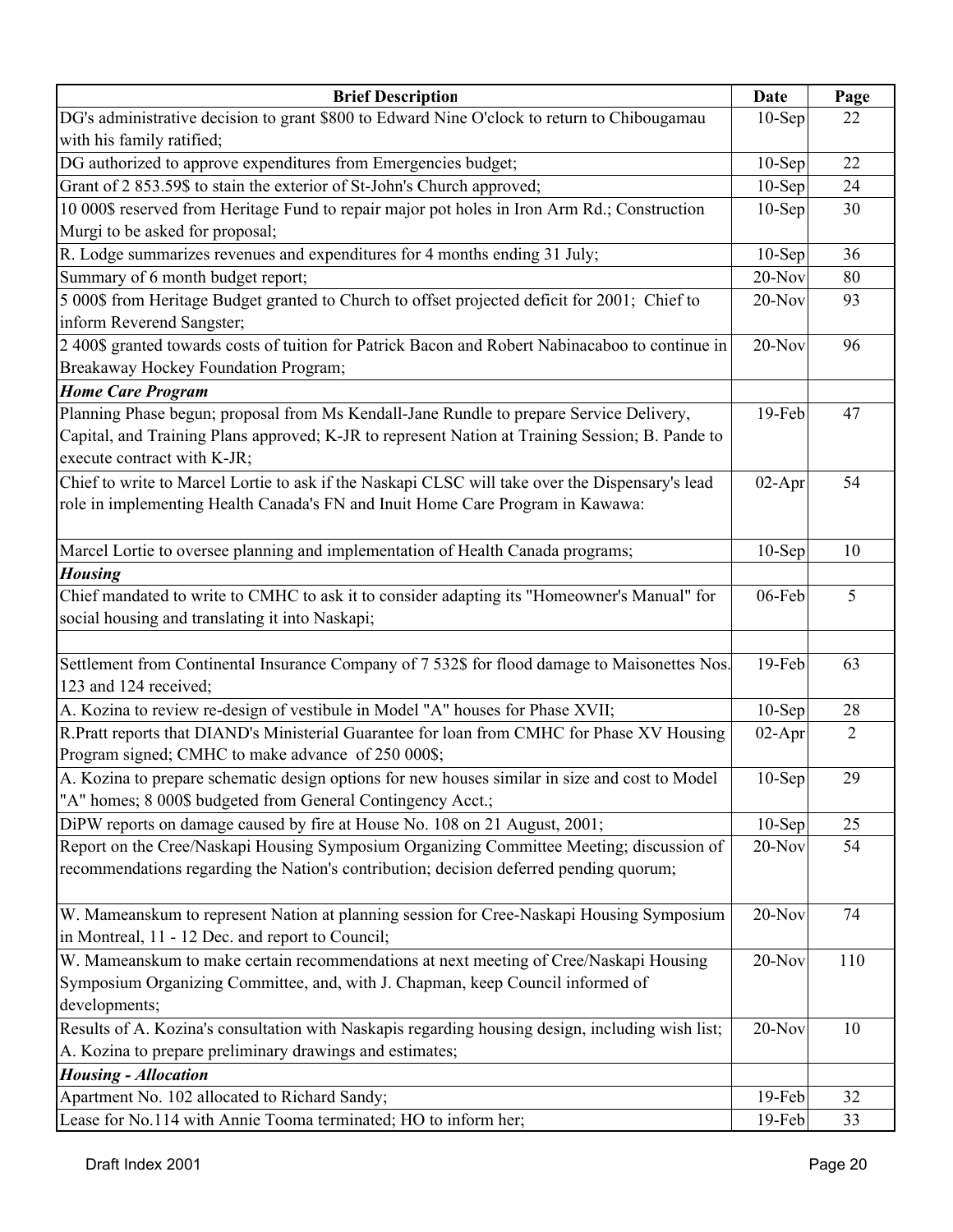| <b>Brief Description</b>                                                                         | Date      | Page           |
|--------------------------------------------------------------------------------------------------|-----------|----------------|
| Lease for No. 57 with David Einish terminated; New lease for No. 57 to be executed with Minnie   | 19-Feb    | 33             |
| Chemaganish, HO to remove her request from list; HO to add David Einish's request for a house,   |           |                |
| duplex, or apartment to list effective 19 February, 2001;                                        |           |                |
| David Einish permitted to sublet No.114 from Melissa Peastitute from 1 February, 2001 to 31      | 19-Feb    | 33             |
| January, 2002;                                                                                   |           |                |
| DiPW to prepare cost estimates for repares to Houses Nos. 9, 21, 28 and Apartment 104, so that   | 19-Feb    | 34             |
| they can be occupied by the persons to whom they've been allocated;                              |           |                |
| 266 Laurentide allocated to Marcel Lortie, Interim Director of CLSC; P. Renzoni to finalize      | $19-Jun$  | $\overline{7}$ |
| details of lease with CLSC for review by Council;                                                |           |                |
| Housing Officer to allocate Apartments Nos. 301 and 304 according to "Backlog of Housing         | $24-Jul$  | 57             |
| Requests" list;                                                                                  |           |                |
| Phase XVI Housing allocated to Lucy Sandy-Joseph, Edward Shecanpish and Raquel Bacon, and        | $24-Jul$  | 29             |
| Marion Einish; DiPW to confirm their colour preferences for cupboards, countertops and tiles and |           |                |
| order; HO to have leases signed;                                                                 |           |                |
| House No. 9 allocated to Tamar Chittspattio provided she pay arrears in full;                    | $10-Sep$  | 68             |
| Maisonette No. 122 allocated to Ati Quiscappio for duration of repairs to House No. 13;          | $10-Sep$  | 69             |
| Apartment No. 101 allocated to Mary Martha Shecanapish;                                          | $10-Sep$  | 69             |
| Apartment No. 105 allocated to Jeremy Einish;                                                    | $10-Sep$  | 69             |
| Apartment No. 301 allocated to Hanna Tooma;                                                      | $10-Sep$  | 69             |
| Apartment No. 302 allocated to Annie Tooma;                                                      | $10-Sep$  | 69             |
| Apartment No. 304 allocated to Jeffrey Shecanapish;                                              | $10-Sep$  | 69             |
| Maisonette No. 123 allocated to Susie Nabinacaboo;                                               | $10-Sep$  | 69             |
| Maisonnette No. 122 allocated to Diane Mameanskum after repairs to House No. 13 are              | $10-Sep$  | 72             |
| completed;                                                                                       |           |                |
| HO to have leases signed for Apartments Nos. 101, 105, 301, 302, 304, Maisonette Nos. 122,       | $10-$ Sep | 70             |
| 123, and House No. 28;                                                                           |           |                |
| HO to have Assistant Chief Constable Edward Mameanskum sign lease for 157 A.P. Low,              | $10-$ Sep | 72             |
| specifying that term is conditional on his employment by the Police Force;                       |           |                |
| Allocation of Maisonette No. 123 to Susie Nabinacaboo rescinded; Luke Swappie allocated same,    | $20-Nov$  | 89             |
| conditional on his paying arrears within one month; HO to have Lease and Release Form signed;    |           |                |
|                                                                                                  |           |                |
| <b>Housing - Budget</b>                                                                          |           |                |
| "Summary of Rent Collection" reports total arrears for the period 1 April, 1993, to 31 December, | 19-Feb    | 31             |
| 2000, is 489 098.77\$;                                                                           |           |                |
| Referendum to approve By-Law No. 213 (Respecting a Long-Term Loan of 260 000\$ for Phase         | 19-Feb    | 42             |
| XVI of the Naskapi Housing Program) set;                                                         |           |                |
| 2001-2002 budget to be 120 000\$; position of Housing Maintenance Office Manager abolished fo    | $02-Apr$  | 8              |
| 2001-2002; DPW to employ Moses Mameammskum on DPW projects except during Sept and                |           |                |
| Oct;                                                                                             |           |                |
| Summary of rent collection reviewed;                                                             | $02-Apr$  | 65             |
| Summary of rent collection for period ending 31 July reviewed;                                   | $10-Sep$  | 40             |
| Referendum to approve By-law No. 218 Respecting a Long-Term Loan of 260 000\$ for Phase          | $30-Aug$  | $\overline{4}$ |
| XVI of the Naskapi Housing Program set for 21, 24, 25, and 26 Sept.;                             |           |                |
| Minister of DIAND has signed the guarantee for the 236 000\$ loan from CMHC and CMHC has         | $20-Nov$  | $\overline{3}$ |
| sent money to Nation's CIBC account;                                                             |           |                |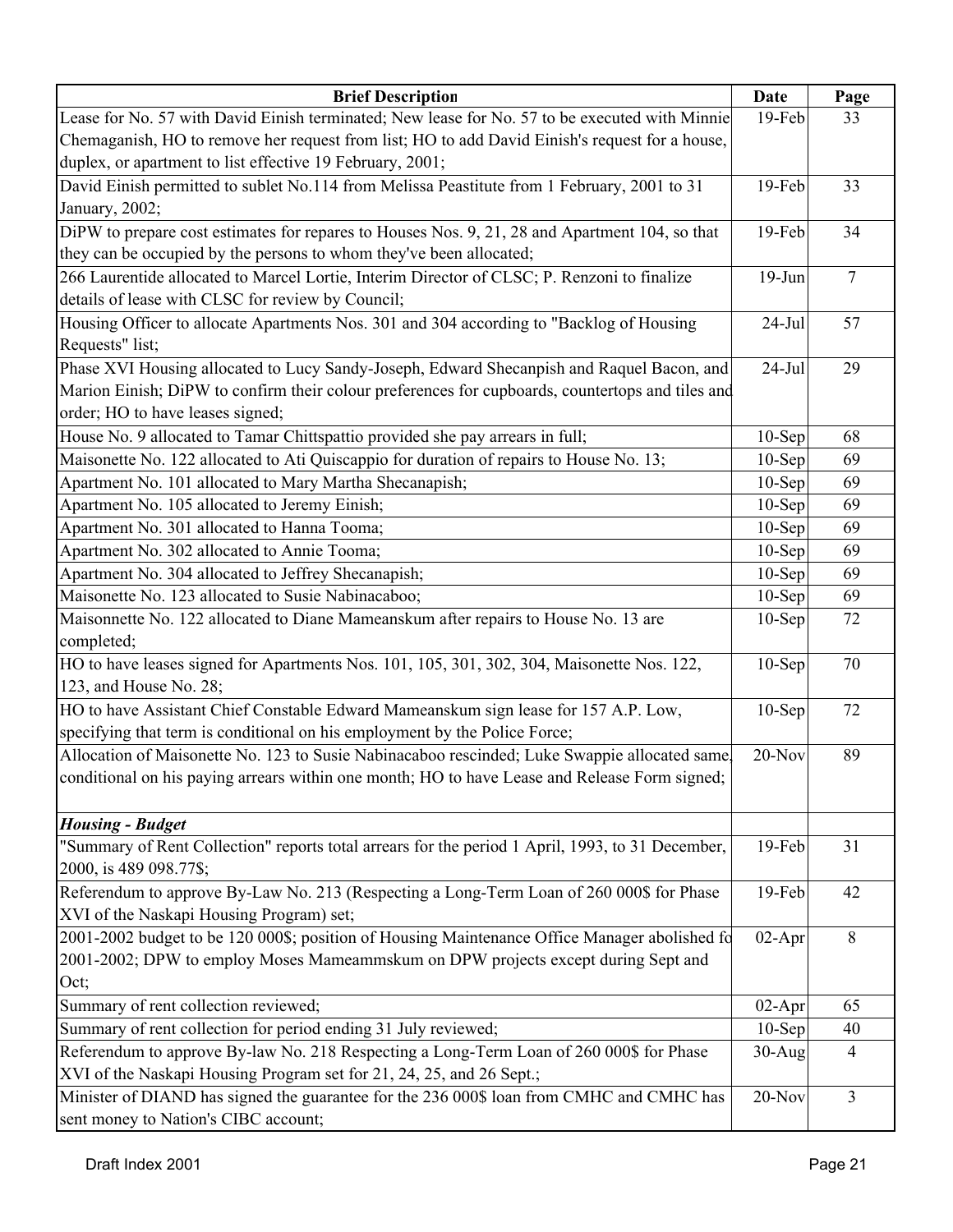| <b>Brief Description</b>                                                                                                                                                                          | Date      | Page           |
|---------------------------------------------------------------------------------------------------------------------------------------------------------------------------------------------------|-----------|----------------|
| Summary of rent collection and arrears;                                                                                                                                                           | 20-Nov    | 88             |
| <b>Housing - Complaints</b>                                                                                                                                                                       |           |                |
| Sampson Einish invited to discuss concerns with Housing Maintenance Department with Council:                                                                                                      | 19-Feb    | 34             |
| Chief explains that DiPW to prepare cost estimates for repairs to Apartment 104;                                                                                                                  | 19-Feb    | 43             |
| <b>Housing - New Sector</b>                                                                                                                                                                       |           |                |
| S. Simard shows location and principal features of new residential sector; Class "B" estimates<br>aaproved; Bruser to prepare Class "A" estimate for completion of new sector;                    | $02-Apr$  | 23             |
| S. Simard reports on status of new residential sector; DiPW to assign Gilles Corbeil to work on<br>new residential sector as heavy equipment mechanic if necessary;<br><b>Housing - Personnel</b> | $24-Jul$  | 29             |
| W. Mameanskum and J. Chapman to go to First Nation Housing Conference 2001; DiPW or<br>Moses Swappie to be backup for WM;                                                                         | 19-Feb    | 69             |
| HMD instructed to hire temporary employees in conformity with Nation's Personnel Policy;                                                                                                          | 19-Feb    | 26             |
| HM personnel instructed to follow DPW inventory procedures;                                                                                                                                       | 19-Feb    | 26             |
| HM personnel to use DPW e.mail, long distance telephone, and fax facilities, such costs being<br>charged to HM budget;                                                                            | 19-Feb    | 27             |
| HM personnel to use DPW vehicles, subject to availability and approval by DiPW and costs being<br>charged to HM budget;                                                                           | 19-Feb    | 27             |
| B. Pande to train HMM on MITEETAU in Kawawa during week of 9 April;                                                                                                                               | $02-Apr$  | 10             |
| HMM workplan for period 2 April to 31 October approved;                                                                                                                                           | $02-Apr$  | 11             |
| DiPW to evaluate tasks and expenditures of HMD; Council to decide on lay off of HMM for<br>period 1 Jan to 31 March, 2002, at meeting of 22 November;                                             | $02-Apr$  | 12             |
| 2001-2002 budget to be 120 000\$; position of Housing Maintenance Office Manager abolished fo<br>2001-2002; DPW to employ Moses Mameammskum on DPW projects except during Sept and<br>Oct;        | $02-Apr$  | 8              |
| W. Mameanskum rehired as Housing Maintenance Manager beginning 2 April, 2001;                                                                                                                     | $02$ -Apr | 10             |
| Request of HMM for vacation 20 July to 6 August, 2001, approved;                                                                                                                                  | $19-Jun$  | 11             |
| J. Chapman to encourage HO to take more responsibility in preparing briefing documents, monitor<br>his progress and inform Council;                                                               | $10-Sep$  | 74             |
| Decision on HMM deferred until Council meets with him;                                                                                                                                            | $10-Sep$  | 67             |
| Chief to inform HMM he must attend Council meetings when invited; HMM to present budget<br>status report for HMP and proposed priorities for the rest of 2001-2002;                               | $10-Sep$  | 80             |
| <b>Housing - Phase XVI</b>                                                                                                                                                                        |           |                |
| P. Renzoni reports that, conditional on retaining funding levels from CMHC, three Model "A"<br>houses could be built;                                                                             | $02-Apr$  | 24             |
| DiPW and Bruser to prepare for review by Council proposed site placement for three new houses.                                                                                                    | $02-Apr$  | 24             |
| DiPW directed to order construction material for three Model "A" houses;                                                                                                                          | 22-May    | 1              |
| DiPW to oversee construction of Phase XVI Housing Program, post job descriptions for General                                                                                                      | 22-May    | $\overline{2}$ |
| Foreman and 3 Team Leaders; Bruser to conduct daily site exams;                                                                                                                                   |           |                |
| Lots Nos. 128, 129, and 130 approved for Phase XVI Housing;                                                                                                                                       | $22-May$  | $\overline{2}$ |
| P. Renzoni to ask ÉEM inc. for a proposal for an environmental site assessment for land on which<br>Phase XVI houses will be built;                                                               | 22-May    | 10             |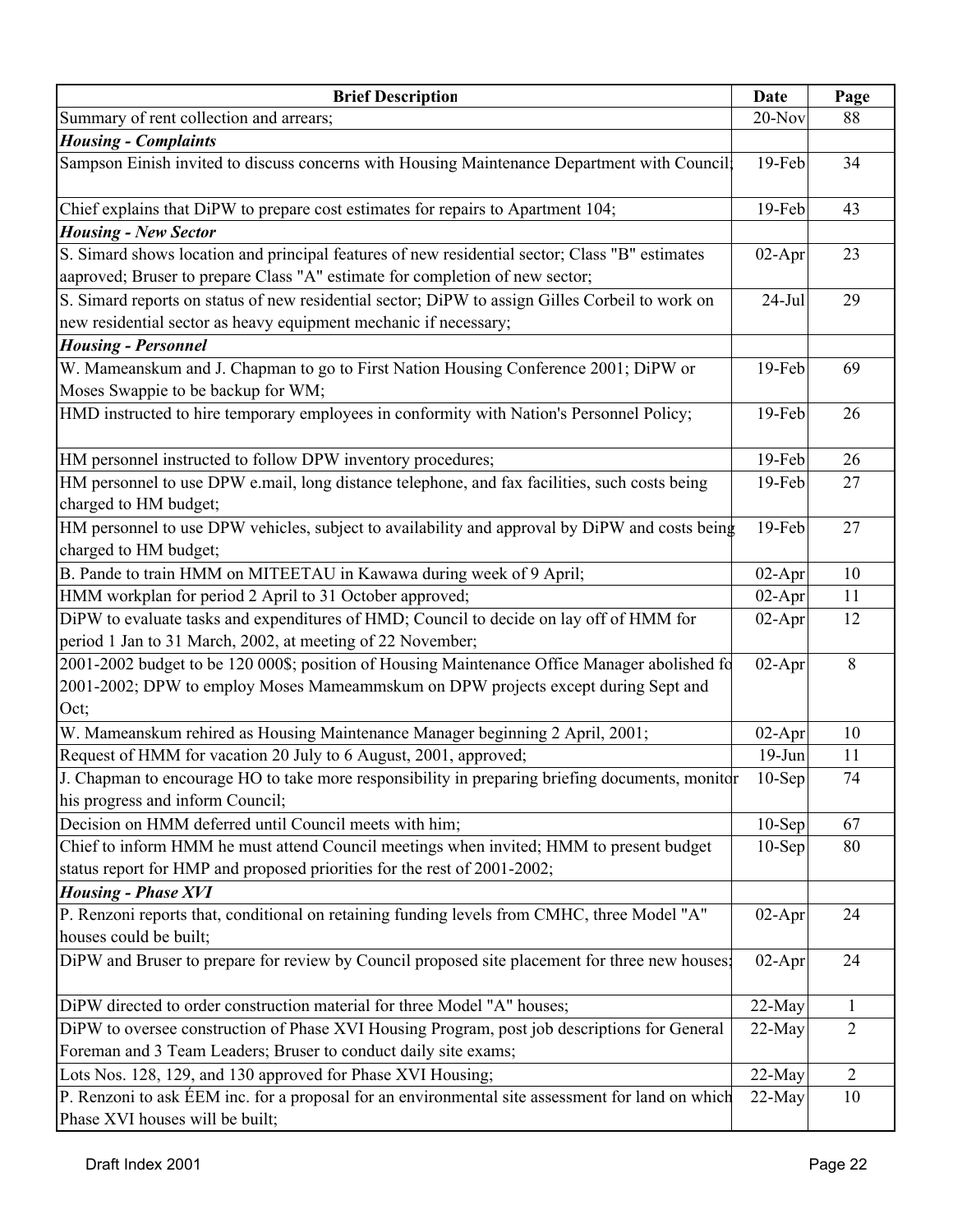| <b>Brief Description</b>                                                                           | Date      | Page           |
|----------------------------------------------------------------------------------------------------|-----------|----------------|
| Personnel Committee to conduct interviews for General Foreman and 3 team leaders for Phase         | 22-May    | 2              |
| XVI construction and make recommendations to Council;                                              |           |                |
| EEM inc.'s proposal for environmental assessment of site approved; P. Renzoni to confirm with      | $19-Jun$  | $\overline{7}$ |
| EEM approval not accepted as Standing Offer; Hartel to code EA to acct.;                           |           |                |
| Construction proceeding on schedule; CMHC to fund same as Phase XV;                                | $24-Jul$  | 28             |
| Plumbing to be carried out by Robert Robinson;                                                     | $24-Jul$  | 32             |
| Bid from Les entreprises d'éléctricité Marc Fontaine inc. for electrical works accepted;           | $24-Jul$  | 32             |
| Referendum to approve By-law No. 218 Respecting a Long-Term Loan of 260 000\$ for Phase            | $30-Aug$  | $\overline{4}$ |
| XVI of the Naskapi Housing Program set for 21, 24, 25, and 26 Sept.;                               |           |                |
| DiPW reports that Phase XVI construction going very well, on schedule and budget;                  | $10-$ Sep | 28             |
| Minister of DIAND has signed the guarantee for the 236 000\$ loan from CMHC and CMHC has           | 20-Nov    | $\overline{3}$ |
| sent money to Nation's CIBC account;                                                               |           |                |
| DiPW reports that, with exclusion of plumbing and electricity, houses built exclusively by         | $20-Nov$  | 34             |
| Naskapis; average cost per house is 137 325.67\$; tenants to move in in early Dec., 2001;          |           |                |
| <b>Housing - Renovations</b>                                                                       |           |                |
| Letter from Attie Quiscappio requesting renovations to House No. 13 referred to HMM for            | $02-Apr$  | 65             |
| consideration;                                                                                     |           |                |
| DiPW to prepare cost estimate for installing an emergency exit at House No. 83a in response to     | $02-Apr$  | 66             |
| request from Ms Anne Jean Mameanskum;                                                              |           |                |
| Policy to use O&M budget only to maintain housing, renovations being tenant's responsibility       | 19-Feb    | 26             |
| affirmed;                                                                                          |           |                |
| HMM to prepare cost estimate for renovations to house at 266 Laurentide;                           | $19-Jun$  | $\tau$         |
| HMM to prepare cost estimate for making House No. 58 handicapped accessible;                       | $19-Jun$  | 9              |
| HMM to prioritize renovations to Houses No. 104 and 28, Apts. No 304, 302, 301, Block 3, and       | $19-Jun$  | 10             |
| 157 A.P. Low;                                                                                      |           |                |
| <b>Housing - Requests</b>                                                                          |           |                |
| Luke Swappie to be informed he is illegally occupying Maisonette No. 123 and asked to leave; Ho    | 19-Feb    | 35             |
| to acknowledge receipt of request for housing and put it on list;                                  |           |                |
| HO to place request for apartment from Jeffrey Shecanapish on list effective 19 February, 2001;    | 19-Feb    | 36             |
|                                                                                                    |           |                |
| Occupant of No. 125, Noat Einish, to leave town for three to four weeks, but will return to house; | 19-Feb    | 31             |
| Noah Swappie and family, also residing at No. 125, to remain on "Backlog of Housing Requests"      |           |                |
|                                                                                                    |           |                |
| Jennifer Sandy added to list "Backlog of Housing Requests" effective 9 March, 2001;                | $02-Apr$  | 63             |
| Jeffery Shecanapish added to list "Backlog of Housing Requests" effective 19 Feb., 2001;           | $02-Apr$  | 64             |
| Edna Sandy added to list "Backlog of Housing Requests" effective 21 Nov., 2001; ES to be           | $02-Apr$  | 64             |
| informed that houses requested in Schefferville are not available for rent;                        |           |                |
| List "Backlog of Housing Requests" reviewed;                                                       | $02-Apr$  | 65             |
| Noah Swappie added to list "Backlog of Housing Requests" effective 19 March, 2001;                 | 02-Apr    | 65             |
| Louisa Shecanapish-Einish placed on list "Backlog of Housing Requests";                            | $24-Jul$  | 57             |
| HO to add Ida Guanish, Geneviève Quiscappio, and Sandy Pien/Lianne Chemaganish to list             | $10-Sep$  | 66             |
| "Backlog of Housing Requests", send each a copy of the list, and inform them of the foregoing;     |           |                |
|                                                                                                    |           |                |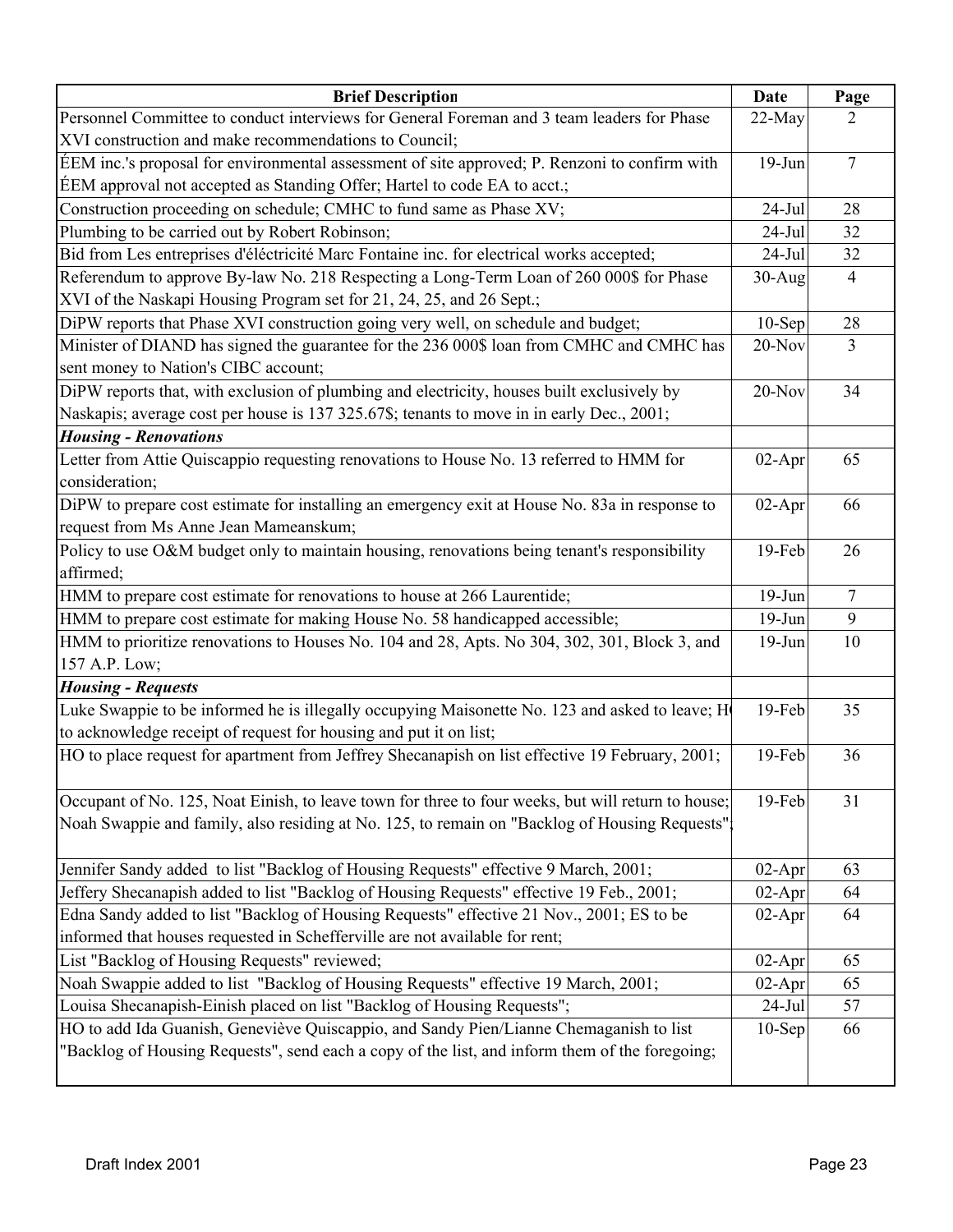| <b>Brief Description</b>                                                                                                   | <b>Date</b> | Page |
|----------------------------------------------------------------------------------------------------------------------------|-------------|------|
| R. Swappie to write to Sharon Shecanapish and Charlotte Pien asking them to ask Council to                                 | $20-Nov$    | 88   |
| remove them from list "Backlog of Housing Requests", and reminding them they can make a                                    |             |      |
| request any time in the future;                                                                                            |             |      |
| <b>Housing - Sublets</b>                                                                                                   |             |      |
| Elizabeth Mameamskum's request to sublet House No. 101 to Jeremy Einish and Annie Vollant                                  | 19-Feb      | 36   |
| from 20 February, 2001 to 30 June, 2001, granted; HO to make adjustments for rent due and paid;                            |             |      |
|                                                                                                                            |             |      |
| David Einish permitted to sublet No.114 from Melissa Peastitute from 1 February, 2001 to 31                                | 19-Feb      | 33   |
| January, 2002;                                                                                                             |             |      |
| HO to determine whether a sublet has been approved for House No. 125 between Noat Einish and                               | $10-$ Sep   | 68   |
| Noah Swappie;                                                                                                              |             |      |
| HO to inform Jeanne Guanish-Vachon that she has one month to arrange a sublet for House                                    | $10-$ Sep   | 72   |
| No.85;                                                                                                                     |             |      |
| HO to inform Melissa Peastitute that she has one month to arrange a sublet for House No. 114;                              | $10-Sep$    | 73   |
|                                                                                                                            |             |      |
| <b>Housing - Tenants' Manual</b>                                                                                           |             |      |
| Chief mandated to write to CMHC to ask it to consider adapting its "Homeowner's Manual" for                                | 06-Feb      | 5    |
| social housing and translating it into Naskapi;                                                                            |             |      |
| HMM to forward to all tenants the list of repairs for which they are responsible;                                          | $10-Sep$    | 66   |
| <b>Housing - Vacancies</b>                                                                                                 |             |      |
| Apartment Nos. 302, 304, and 210 reported vacant;                                                                          | 19-Feb      | 37   |
| <b>Housing Maintenance</b><br>Policy to use O&M budget only to maintain housing, renovations being tenant's responsibility | 19-Feb      | 26   |
| affirmed;                                                                                                                  |             |      |
| Ten month report of O&M budget; overspends in Administration, Maintenance Garage Activities,                               | 19-Feb      | 44   |
| and Maintenance - Housing;                                                                                                 |             |      |
| HMD instructed to hire temporary employees in conformity with Nation's Personnel Policy;                                   | $19$ -Feb   | 26   |
|                                                                                                                            |             |      |
| J. Chapman to coordinate merging of HMD 1(a) and MITEETAU 1.0 so that HM personnel can                                     | 19-Feb      | 26   |
| access date in HMD $1(a)$ and use them in MITEETAU 1.0; DiPW to approve purchase orders,                                   |             |      |
| work orders and invoices generated by HM;                                                                                  |             |      |
| DiPW to prepare cost estimates for repares to Houses Nos. 9, 21, 28 and Apartment 104, so that                             | 19-Feb      | 34   |
| they can be occupied by the persons to whom they've been allocated;                                                        |             |      |
| Possible overspend of 143 765\$; workplan and budget for 2001-2002 to be discussed at meeting i                            | 19-Feb      | 28   |
| early March and presented to Council on 26 March; possibility of using Housing Manager on                                  |             |      |
| certain capital projects to save money;                                                                                    |             |      |
| J. Chapman to coordinate the automatic production, transmission and distribution of budget                                 | 19-Feb      | 28   |
| transaction reports by e.mail to Council, Hartel, Bruser, and Atmacinta; DiPW to table budget                              |             |      |
| transaction reports generated by MITEETAU 1.0 at Council Meetings;                                                         |             |      |
| Policy for selling construction material to Naskapis approved, its implementation being the                                | 19-Feb      | 27   |
| responsibility of the DiPW;                                                                                                |             |      |
| Practice of exchanging construction material with the Montagnais Band of Schefferville approved;                           | 19-Feb      | 27   |
| DiPW to oversee such exchanges;                                                                                            |             |      |
| HM personnel instructed to follow DPW inventory procedures;                                                                | 19-Feb      | 26   |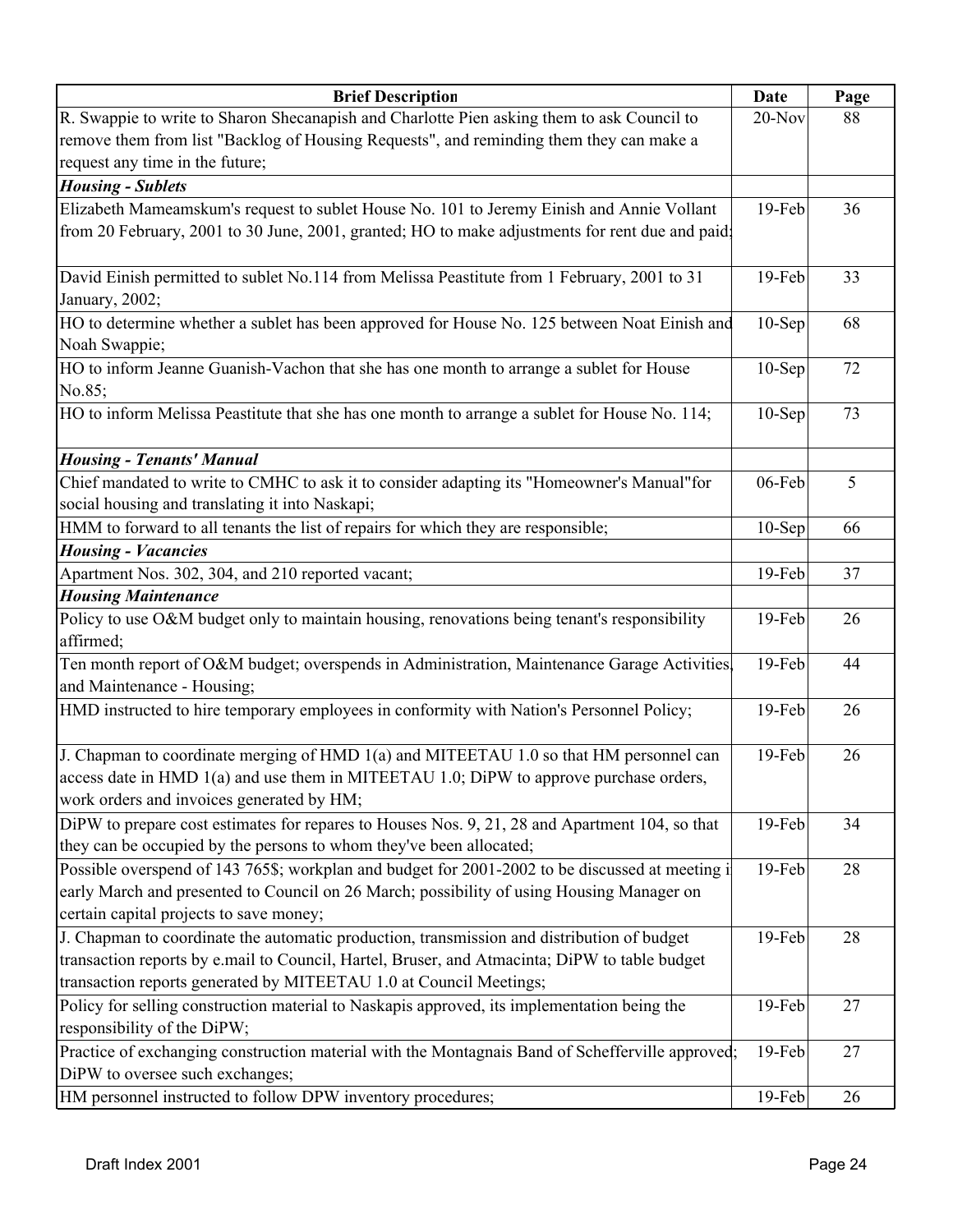| <b>Brief Description</b>                                                                        | Date      | Page |
|-------------------------------------------------------------------------------------------------|-----------|------|
| DiPW instructed to board up House No.22 until the ground thaws and water and sewage lines can   | 19-Feb    | 37   |
| be repaired;                                                                                    |           |      |
| Sampson Einish invited to discuss concerns with HMD with Council;                               | 19-Feb    | 34   |
| 2001-2002 budget to be 120 000\$; position of Housing Maintenance Office Manager abolished fo   | $02-Apr$  | 8    |
| 2001-2002; DPW to employ Moses Mameammskum on DPW projects except during Sept and               |           |      |
| Oct;                                                                                            |           |      |
| B. Pande to train HMM on MITEETAU in Kawawa during week of 9 April;                             | $02-Apr$  | 10   |
| HMM workplan for period 2 April to 31 October approved;                                         | $02-Apr$  | 11   |
| HMM to provide Council with monthly reports on activities and expenditures of HMD;              | $02$ -Apr | 12   |
| DiPW to evaluate tasks and expenditures of HMD; Council to decide on lay off of HMM for         | $02-Apr$  | 12   |
| period 1 Jan to 31 March, 2002, at meeting of 22 November;                                      |           |      |
| Budget for 2001-2002 reduced to 134 031\$ because of overspend in previous year;                | $02-Apr$  | 14   |
| Cost estimates for repairs to Houses Nos 21 and 28 and Apartments Nos.1 and 4, Block 3          | $02-Apr$  | 32   |
| approved; HMM to undertake repairs and decide on priority;                                      |           |      |
| Policy of zero-tolerance of indebtedness for tenants to qualify for repairs affirmed;           | $02-Apr$  | 61   |
| Non-accounting staff to be relocated to House No.9 during renovation of Nation Office; HMM to   | $02-Apr$  | 33   |
| prepare cost estimate for repairs to No. 9 that take into account its use as temporary Office;  |           |      |
|                                                                                                 |           |      |
| Budget for HMM and B. Pande to represent Naskapi Imuun at AFN housing symposium in              | $12-Apr$  | 13   |
| Toronto approved;                                                                               |           |      |
| HMM to present a budget status report for the HMP for 2001-2002 to Council at its next meeting; | $19-Jun$  | 10   |
|                                                                                                 |           |      |
| HMM and J. Chapman to prepare work plan for Home Adaptation for Seniors' Independence           | $24-Jul$  | 28   |
| Program; funding by CMHC of 35 400\$;                                                           |           |      |
| HMM to prepare estimate of repairs required at House No. 45, home of Louisa Shecanapish-        | $24-Jul$  | 57   |
| Einish;                                                                                         |           |      |
| Purchase order for repairs to House No. 35 approved;                                            | $30-Aug$  | 9    |
| Resolution No. 01-Aug30-04 Respecting the Approval of Repairs to House No.35 rescinded;         | $10-Sep$  | 26   |
| DiPW to prepare revised cost estimate;                                                          |           |      |
| Request from Caroline Uniam-Einish for repairs to floor of House No. 30 referred to HMM for     | $10-Sep$  | 34   |
| review;                                                                                         |           |      |
| Repairs to House No. 35 estimated at 469.89\$; DiPW to inform HMM;                              | $10-Sep$  | 62   |
| DiPW expresses frustration with the Housing Maintenance Program;                                | $10-Sep$  | 63   |
| HMM to forward to all tenants the list of repairs for which they are responsible;               | $10-Sep$  | 66   |
| Decision on HMM deferred until Council meets with him;                                          | $10-Sep$  | 67   |
| Letters from Noat Chemaganish requesting repairs to House No. 22 referred to HMM;               | $10-Sep$  | 67   |
| Letter from Rebecca Uniam requesting repairs to House No. 48 referred to HMM;                   | $10-Sep$  | 67   |
| HMM, Bruser and A. Kozina to prepare estimate and schedule for structural repairs to House No.  | $10-Sep$  | 69   |
| 13, a separate estimate for bathroom repairs, and present both to Council; Maisonette No. 122   |           |      |
| allocated to Ati Quiscappio for duration of repairs to No. 13;                                  |           |      |
| HO provides status report on housing maintenance approved by Council on meeting of 19 June;     | $10-Sep$  | 73   |
|                                                                                                 |           |      |
| Chief to inform HMM he must attend Council meetings when invited; HMM to present budget         | $10-Sep$  | 80   |
| statuse report for HMP and proposed priorities for the rest of 2001-2002;                       |           |      |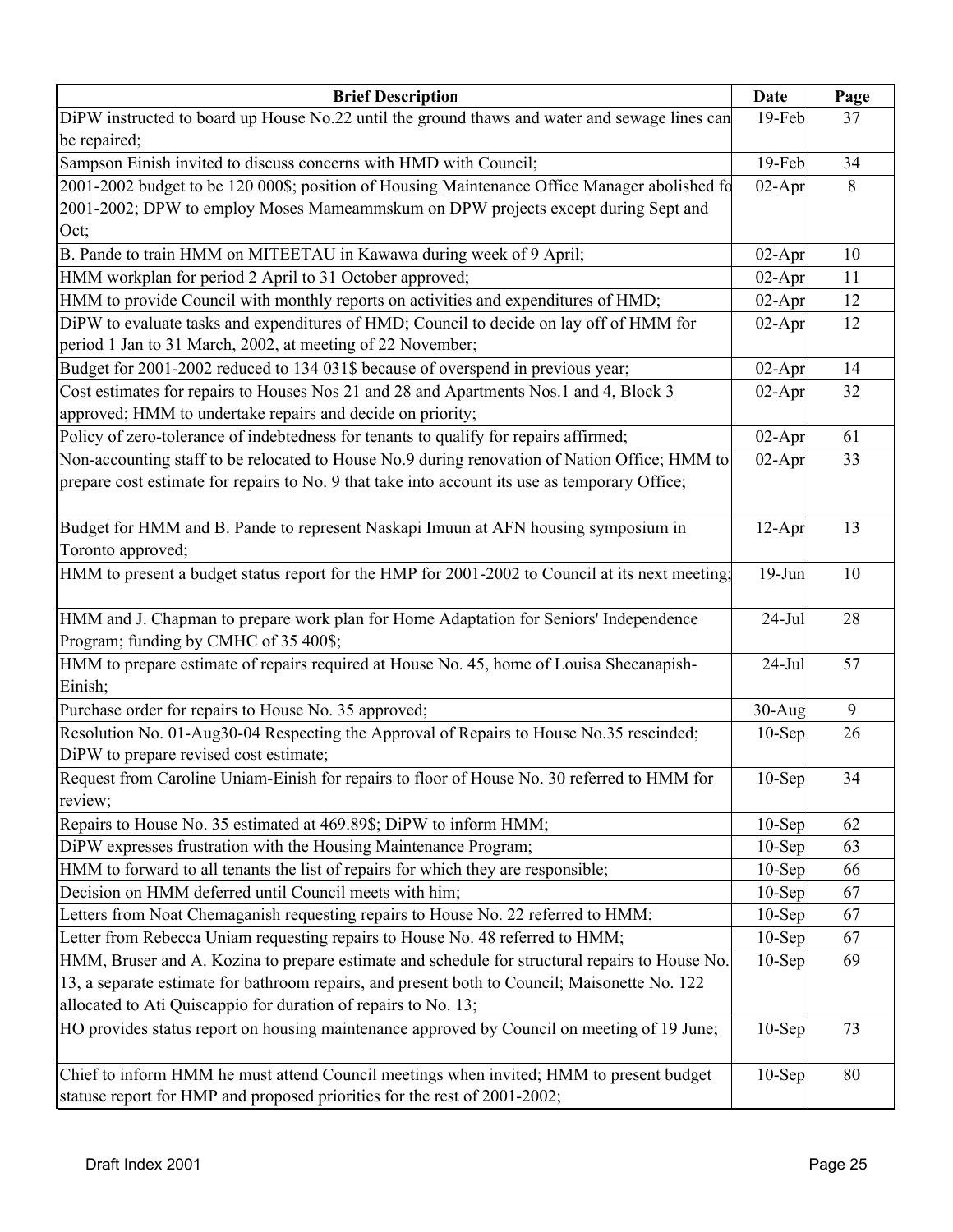| <b>Brief Description</b>                                                                        | Date     | Page           |
|-------------------------------------------------------------------------------------------------|----------|----------------|
| Annual maintenance of furnaces conducted by Ferblanterie Côte-Nord; letter regarding            | 20-Nov   | 35             |
| clarification of results reviewed;                                                              |          |                |
| Report on HM Operations and Budget; DiPW to oversee HMP; W. Mameanskum's job title              | $20-Nov$ | 74             |
| changed to Carpenter at no decrease in salary; DiPW to ensure WM's salary coded to HM when h    |          |                |
| is working on HM activities;                                                                    |          |                |
| <b>Hunting, Fishing, and Trapping Coordinating Committee</b>                                    |          |                |
| Joe Guanish, Isaac Pien, George Guanish, and J. Brunelle mandated to represent the Nation at    | 19-Feb   | 17             |
| Workshop in Kuujjuaq on 23 to 27 April; Up to 10 000\$ accessed from Heritage Fund to cover     |          |                |
| costs;                                                                                          |          |                |
| John Mameamskum appointed Vice-Chairperson for HFTCC for 2001-2002;                             | 19-Feb   | 60             |
| <b>Hunter Support Program/Committee</b>                                                         |          |                |
| Joe Guanish, Isaac Pien, George Guanish, and J. Brunelle mandated to represent the Nation at    | 19-Feb   | 17             |
| Workshop in Kuujjuaq on 23 to 27 April; Up to 10 000\$ accessed from Heritage Fund to cover     |          |                |
| costs;                                                                                          |          |                |
| Loan of 63 000\$ to HSP approved for Spring goose hunt approved; loan to be paid back when      | $12-Apr$ | 4              |
| funding received; Hartel to arrange;                                                            |          |                |
| Hydro Naskapi-Montagnais                                                                        |          |                |
| W. Pascher to inspect Air Schefferville hangar for potential use by HNM;                        | $24-Jul$ | 61             |
| Hydro-Québec                                                                                    |          |                |
| Peter Guanish, James Pien, Jimmy Shecanapish, and Noah Nabinacaboo selected to work on clean-   | $19-Jun$ | 17             |
| up; DG to inform Pierre Gregoire of resolution;                                                 |          |                |
| <b>Ice Rink</b>                                                                                 |          |                |
| Chief signs agreement with Central Quebec School Board for snow removal at JSMS for an          | $19-Feb$ | 16             |
| amount of 8 500\$; DPW instructed not to use heavy equipment to clear ice rink;                 |          |                |
| NLMB budget to hire an Ice Rink Attendant approved;                                             | 19 Feb   | 55             |
| <b>Indian Registry</b>                                                                          |          |                |
| Chief and Council, Membership Clerk, and DG to sign Privacy Statements and forward to           | 19-Feb   | 3              |
| DIAND;                                                                                          |          |                |
| <b>Industry Canada</b>                                                                          |          |                |
| Discussion of need for Council to pass resolution expressing support for Schoolnet Program and  | $20-Nov$ | 46             |
| authorizing Chief to execute funding agreement so that JSMS can receive funds to connect to     |          |                |
| Internet; decision pending quorum;                                                              |          |                |
| Chief authorized to sign letter to Kathleen Schroeder expressing support for SchoolNet Program, | 20-Nov   | 104            |
| and authorizing Industry Canada to enter agreement with JSMS to offset Internet access costs;   |          |                |
|                                                                                                 |          |                |
| Innu Nation of Matimekush/Lake John (See also Dereco)                                           |          |                |
| Practice of exchanging construction material with the Innu Nation of Matimekush/Lake John       | 19-Feb   | 27             |
| approved; DiPW to oversee such exchanges;                                                       |          |                |
| DG to confirm with Ricky Fontaine if Chief Jacques Gauthier will sign letters regarding PFA;    | 22-May   | 19             |
|                                                                                                 |          |                |
| J. Mameamskum reports on meeting with André Barrette and Daniel Picard to discuss proposal      | 20-Nov   | $\overline{2}$ |
| regarding use of eachother's recreation facilities;                                             |          |                |
| <b>Institute for Environmental Monitoring and Research</b>                                      |          |                |
| J. Brunelle to provide IEMR with Nation's web address to be linked to IEMR website;             | $24-Jul$ | 48             |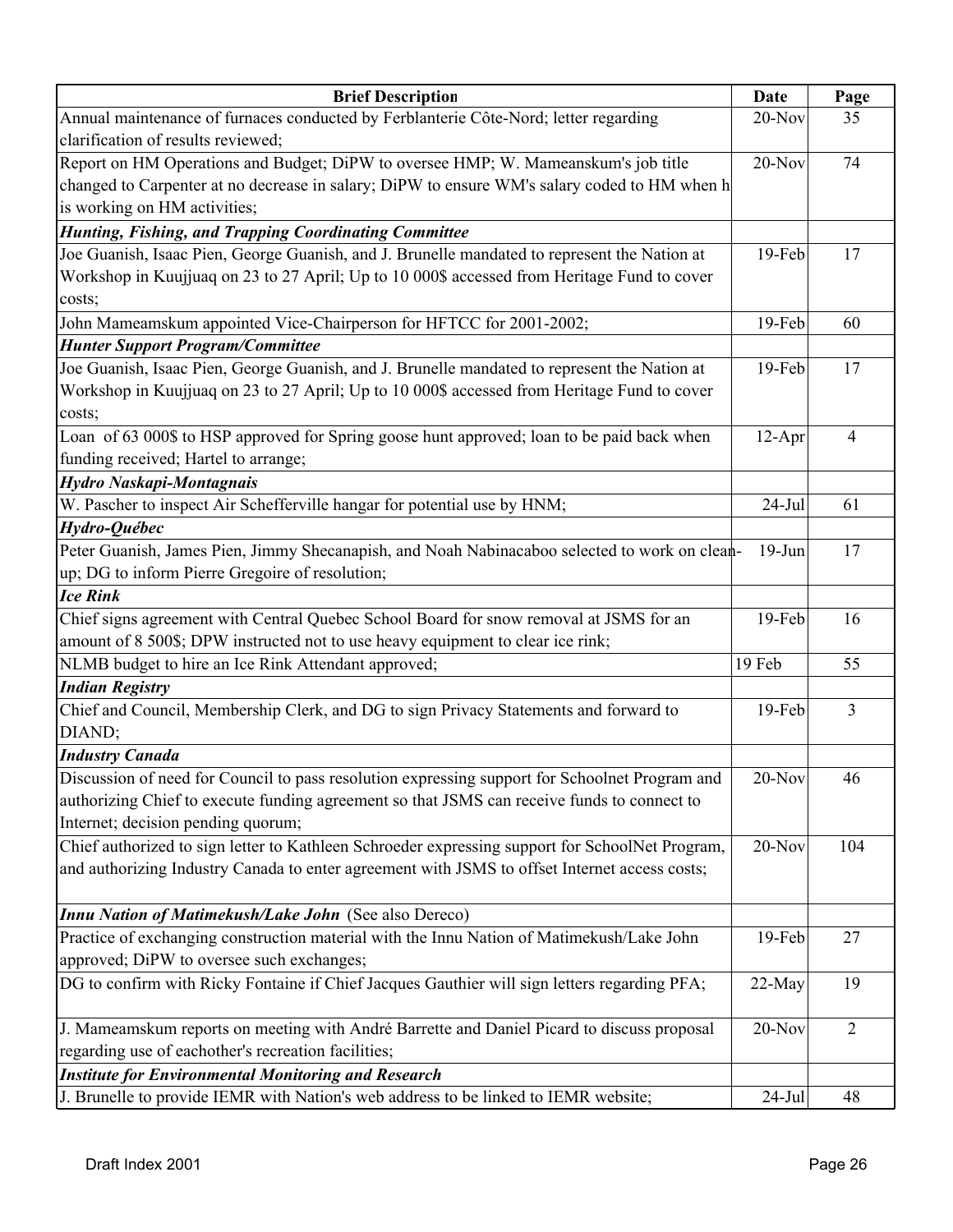| <b>Brief Description</b>                                                                                           | Date      | Page |
|--------------------------------------------------------------------------------------------------------------------|-----------|------|
| J. Mameamskum reports on meeting of 7-9 Nov. in Goose Bay; Briefing documents forwarded to                         | $20-Nov$  | 2    |
| J. Brunelle;                                                                                                       |           |      |
| <b>Insurance</b>                                                                                                   |           |      |
| Optimum Risk Management mandated to request tenders from at least 2 insurance companies,                           | $02-Apr$  | 21   |
| analyze them, and make recommendations to Council by 30 June;                                                      |           |      |
| Quotation from Robert Emond Sept-Ilse Inc. accepted;                                                               | $24-Jul$  | 54   |
| R. Lodges reminds Council of importance of informing him immediately of any accident to Nation                     | $10-Sep$  | 38   |
| employees or subsidiaries or of any damage to Nation's properties;                                                 |           |      |
| <b>Inter-Community Carnival</b>                                                                                    |           |      |
| Mark Sandy granted up to 1 250\$ from Heritage Fund to offset cost of travelling to Carnival in                    | 19-Feb    | 3    |
| Sept-Iles on 2 March;                                                                                              |           |      |
| Budget of 22 725\$ approved to send delegation of 85 atheletes and 18 coaches/escorts to Inter-                    | 19-Feb    | 67   |
| Community Carnival in Sept-Iles, 7-12 March;                                                                       |           |      |
| <b>Internet</b>                                                                                                    |           |      |
| Dr Donald Chan updating information on Web Page by 23 February, 2001;                                              | 19-Feb    | 49   |
| Brief on high speed internet access approved and to be sent to National Broadband Taskforce and                    | 19-Feb    | 57   |
| e.mailed to NBT's Working Groups on Infrastructure and Social Benefits and Challenges;                             |           |      |
|                                                                                                                    |           |      |
| J. Brunelle to provide IEMR with Nation's web address to be linked to IEMR website;                                | $24-Jul$  | 48   |
| RAMtelecom's quotation to install Satellite Internet System approved; balance of capital costs to                  | $20-Nov$  | 103  |
| come from Economic Development budget within O&M budget; B. Pande and R. Lodge to overs                            |           |      |
| project;                                                                                                           |           |      |
| NLMB Budget to offset some of the capital costs for the purchase and installation of a Satellite                   | $20$ -Nov | 102  |
| Internet System approved; Nation to sponsor;                                                                       |           |      |
| <b>Inventory Clerk</b>                                                                                             |           |      |
| Job Opportunities for positions of Data Entry Clerk and Inventory Clerk approved; DiPW to post                     | 19-Feb    | 29   |
| and inform Personnel Committee;                                                                                    |           |      |
| <b>Iron Arm Lake</b>                                                                                               |           |      |
| Discussion of possible clean-up of dump at Iron Arm Lake; decision deferred on preparation of                      | 20-Nov    | 25   |
| cost-estimate until Spring, 2002;                                                                                  |           |      |
| <b>Iron Arm Road</b><br>Repairs to Iron Arm Road delayed until heavy equipment no longer needed in new residential | $24$ -Jul | 60   |
| sector;                                                                                                            |           |      |
| 10 000\$ reserved from Heritage Fund to repair major pot holes in Iron Arm Rd.; Construction                       | $10-Sep$  | 30   |
| Murgi to be asked for proposal;                                                                                    |           |      |
| <b>Jimmy Sandy Memorial School</b>                                                                                 |           |      |
| Chief signs agreement with Central Quebec School Board to clear snow at JSMS for 8 500\$;                          | 19-Feb    | 16   |
| DPW instructed not to use heavy equipment to clear ice rink;                                                       |           |      |
| NLMB instructed to respond in writing to Eric Guay's request to increase Teacher's Aides' salarie                  | 19-Feb    | 50   |
| and Chief to inform him of Council's decision;                                                                     |           |      |
| NLMB instructed to decide whether to increase salaries of Teacher's Aides and to inform them in                    | 19-Feb    | 51   |
| writing; Chief to inform them of Council's decision;                                                               |           |      |
| Grant of 2 925.30\$ for six students and 1 chaperone to go to Albuquerque, New Mexico,                             | $12-Apr$  | 4    |
| approved;                                                                                                          |           |      |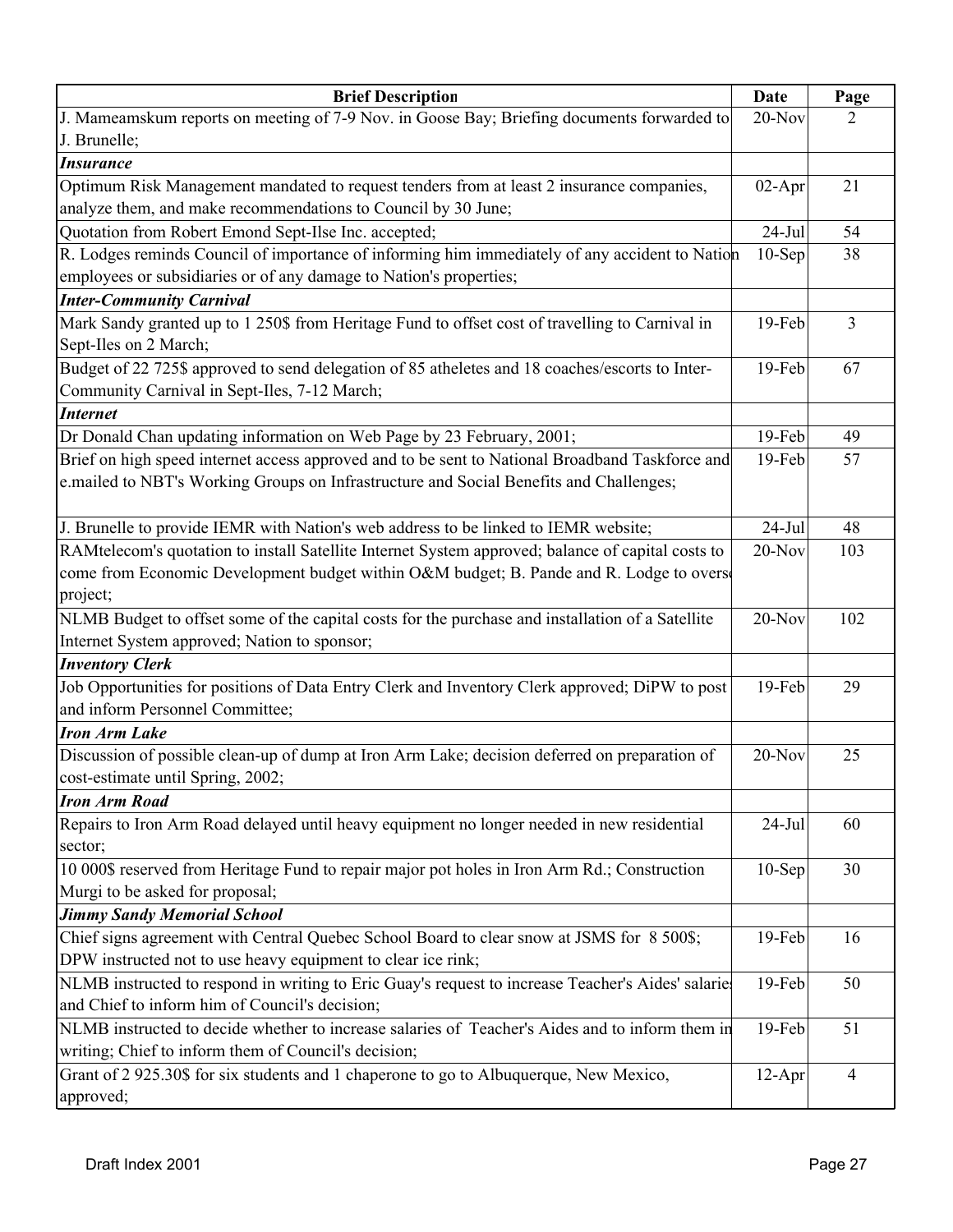| <b>Brief Description</b>                                                                                                                                                                                                            | <b>Date</b> | Page |
|-------------------------------------------------------------------------------------------------------------------------------------------------------------------------------------------------------------------------------------|-------------|------|
| Budget for Susan Tooma-Vollant and Louise Nattawappio to participate in General Methods in                                                                                                                                          | $12-Apr$    | 10   |
| Special Education and Teaching Science programs approved; Nation to sponsor;                                                                                                                                                        |             |      |
|                                                                                                                                                                                                                                     |             |      |
| CEDO contribution to organization of Science and Technology Camp for JSMS students                                                                                                                                                  | $12-Apr$    | 14   |
| approved;                                                                                                                                                                                                                           |             |      |
| J. Mameamskum reports that Nation donated two turkeys to Home and School Association                                                                                                                                                | $20-Nov$    | 16   |
| fundraising Bingo;                                                                                                                                                                                                                  |             |      |
| Ratification of execution of agreement with Central Quebec School Board for snow removal at<br>JSMS from 1 Oct., 2001, to 31 May, 2002 at a cost of 8 500\$;                                                                        | 20-Nov      | 19   |
| Chief authorized to sign letter to M. Valmont Richard of the Central Quebec School Board<br>concerning the use of the gymnasium at JSMS;                                                                                            | $20-Nov$    | 25   |
| Discussion of need for Council to pass resolution expressing support for Schoolnet Program and<br>authorizing Chief to execute funding agreement so that JSMS can receive funds to connect to<br>Internet; decision pending quorum; | $20-Nov$    | 46   |
| NLMB Budget to hire a Special Education Worker at the JSMS for 25 weeks approved; Nation to<br>sponsor;                                                                                                                             | 20-Nov      | 101  |
| Chief authorized to sign letter to Kathleen Schroeder expressing support for SchoolNet Program,<br>and authorizing Industry Canada to enter agreement with JSMS to offset Internet access costs;                                    | $20-Nov$    | 104  |
| C. Calderhead to organize internships for JSMS secondary students under the Cooperative<br>Education Program until budget surplus is committed in full; Chief to write to S. Robinson to<br>explain;                                | $20-Nov$    | 110  |
| <b>Justice Committee</b>                                                                                                                                                                                                            |             |      |
| Nine month report: 9 285\$ spent, but no income received from Solicitor General of Canada; P.                                                                                                                                       | 19-Feb      | 45   |
| Renzoni to ask Chairman of Justice Committee when income is expected;                                                                                                                                                               |             |      |
| Chief confirms Council's support of Michael Sandy's appointment as Quebec's representative on<br>Aboriginal Justice Advisory Committee;                                                                                             | 22-May      | 12   |
| Naskapi CLSC waiving 100\$ rent on condition an equivalent amount is given to charity;                                                                                                                                              | $19-Jun$    | 19   |
| M. Sandy provides status report on Teaching Lodge and undertakes to inform DiPW that debris<br>blocking access has been removed;                                                                                                    | $10-Sep$    | 31   |
| R. Lodge summarizes revenues and expenditures for 4 months ending 31 July; M. Sandy to ensure                                                                                                                                       | $10-$ Sep   | 36   |
| contribution agreement presented to Council for approval;                                                                                                                                                                           |             |      |
| Status report on signing of AIP respecting Community Justice Program Funding between Canada                                                                                                                                         | 20-Nov      | 63   |
| and Quebec; once signed, Justice Canada to make payment of 70% of Committee's budget;                                                                                                                                               |             |      |
| Summary of 6 month budget report; Councillor I. Pien reports that he has heard several complaint                                                                                                                                    | $20-Nov$    | 80   |
| from Elders;                                                                                                                                                                                                                        |             |      |
| Kamaka Resources Inc.                                                                                                                                                                                                               |             |      |
| Chief to acknowledge letter concerning exploration activities in Retty Lake area in Summer, 2001,                                                                                                                                   | $24$ -Jul   | 41   |
| and requests to be kept informed;                                                                                                                                                                                                   |             |      |
| Kawawachikamach Energy Services Inc.                                                                                                                                                                                                |             |      |
| No subsidy required in 2001-2002;                                                                                                                                                                                                   | $02-Apr$    | 14   |
| Decision to refrain from hooking up apartment buildings to emergency generator; W. Pascher to                                                                                                                                       | $02-Apr$    | 66   |
| prepare cost-estimate for hooking up Sachidun;                                                                                                                                                                                      |             |      |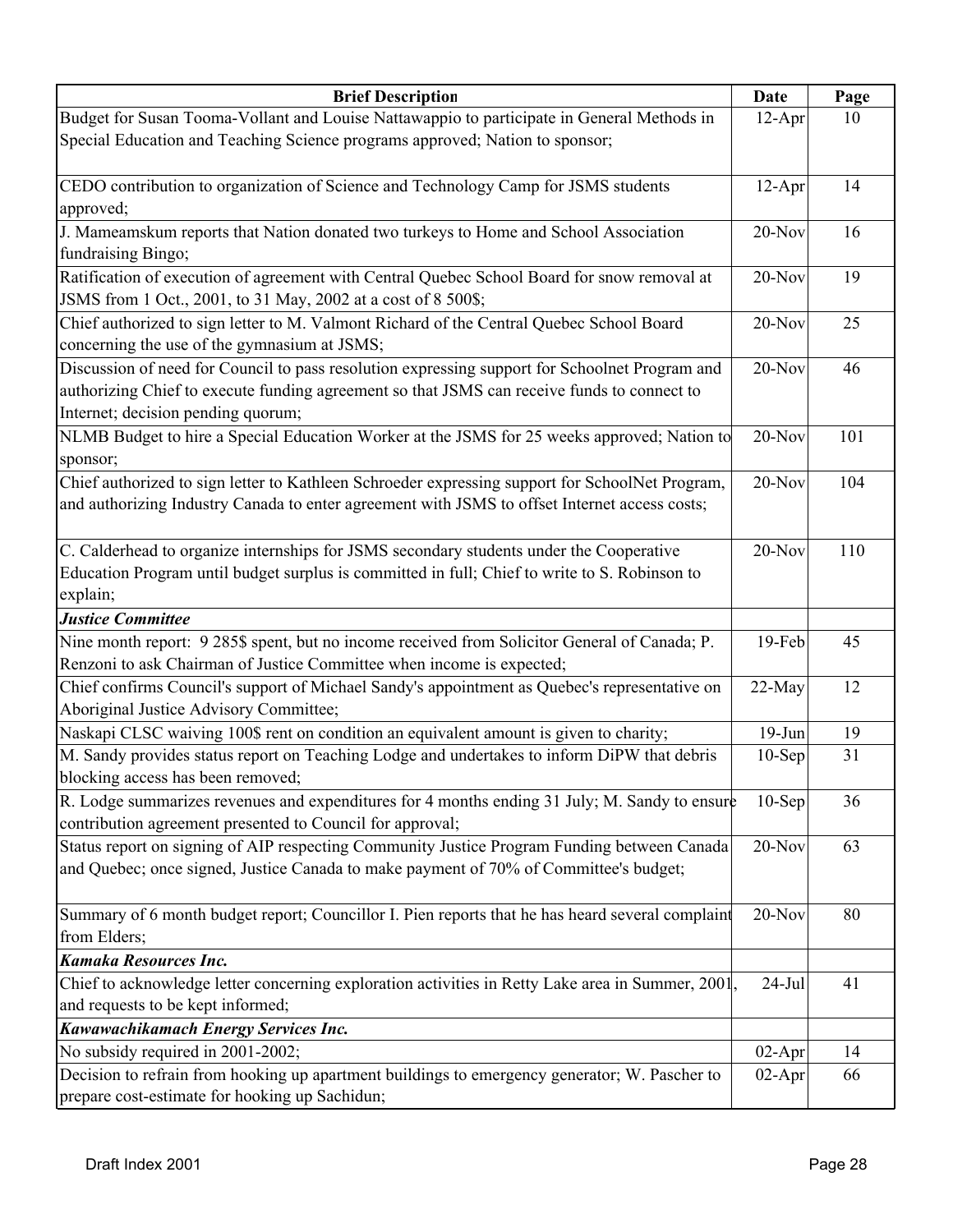| <b>Brief Description</b>                                                                           | <b>Date</b> | Page           |
|----------------------------------------------------------------------------------------------------|-------------|----------------|
| Proposal from Génératrice Drummond to inspect and maintain Nation's generators approved;           | $02-Apr$    | 67             |
| DiPW and W. Pascher to oversee maintenance; Hartel to identify appropriate account in O&M          |             |                |
| Budget;                                                                                            |             |                |
| Sachidun to be hooked to Emergency Generator at cost of 3 000\$ from "Unallocated Capital" in      | 22-May      | 9              |
| Capital Budget 2001-2002;                                                                          |             |                |
| Three-year budget from NLMB for on-the-job training for two Naskapis as Power House                | $12-Apr$    | 4              |
| Operators approved; KESI to sponsor program;                                                       |             |                |
| W. Pascher to inspect Air Schefferville hangar for potential use by HNM;                           | $24-Jul$    | 61             |
| DG and R. Lodge to find out if employees interested in joining Group Health Plan and report to     | $10-$ Sep   | 38             |
| Council;                                                                                           |             |                |
| Einish, Thomas Levi                                                                                |             |                |
| Discussion re. Thomas Einish's employment as heavy equipment operator with Les Services            | 22-May      | 18             |
| Naskapi Adoschouana in James Bay area;                                                             |             |                |
| Live Dialogue Conference                                                                           |             |                |
| DG mandated to attend conference in Ottawa on 2-3 March;                                           | 19-Feb      | 68             |
| Mameamskum, John                                                                                   |             |                |
| CEDO recommendation to allocate 3 750\$ towards the marketing and production of Ecolure            | $24-Jul$    | 36             |
| approved conditionally; Nation recognized as sponsor; Atmacinta to administer Program;             |             |                |
|                                                                                                    |             |                |
| <b>Manikin Centre</b>                                                                              |             |                |
| DiPW to direct heavy equipment operators to use new access road to go to Borrow Pit for safety     | $19-Jun$    | 20             |
| reasons and to avoid creating dust, and to inform Manikin Centre Manager of action taken;          |             |                |
|                                                                                                    |             |                |
| <b>Membership Clerk</b>                                                                            |             |                |
| Chief and Council, Membership Clerk, and DG to sign Privacy Statements and forward to              | 19-Feb      | 3              |
| DIAND;                                                                                             |             |                |
| DG reports that he has issued two letters of warning to Jimmy Shecanapish for failing to report to | 19-Feb      | 5              |
| work; Membership Clerk's probabation period extended three months                                  |             |                |
| Membership Clerk to ensure that Francis Napesh Bradley Vollant-Dominique, Roderique                | 19-Feb      | 6              |
| McKenzie, Vanessa McKenzie, Kamille Nadeau-McKenzie, Kuanceeta McKenzie, Ghyslain                  |             |                |
| Vollant enrolled as Naskapi beneficiaries;                                                         |             |                |
| DG reports that he has issued two letters of warning to Jimmy Shecanapish for failing to report to | $19-Feb$    | 5              |
| work; Membership Clerk's probabation period extended three months;                                 |             |                |
| Membership Clerk to ensure that Phillipe Vollant is registered as a Naskapi Beneficiary;           | $19-Jun$    | 18             |
| Membership Clerk to ensure that Dan George-MacKenzie is enrolled as Naskapi beneficiary;           | 20-Nov      | 93             |
|                                                                                                    |             |                |
| <b>Menihek Generating Station</b>                                                                  |             |                |
| Ferro-chrome plant could assist First Nations in water right negotiations; ensure long-term power  | $10$ -Oct   | $\overline{4}$ |
| supply; proposed renovations;                                                                      |             |                |
| Potential contribution of ferro-chrome development to Menihek water right negotiations;            | $23$ -Oct   | 9              |
| Increasing production of GS required for ferro-chrome project; several options being studied,      | $23$ -Oct   | $\overline{7}$ |
| including reducing energy consumption in Schefferville;                                            |             |                |
| <b>Mental Health Program</b>                                                                       |             |                |
| Operational plan for 2001-2002 approved; B. Pande to submit plan to Health Canada and              | $02-Apr$    | 53             |
| administer Program;                                                                                |             |                |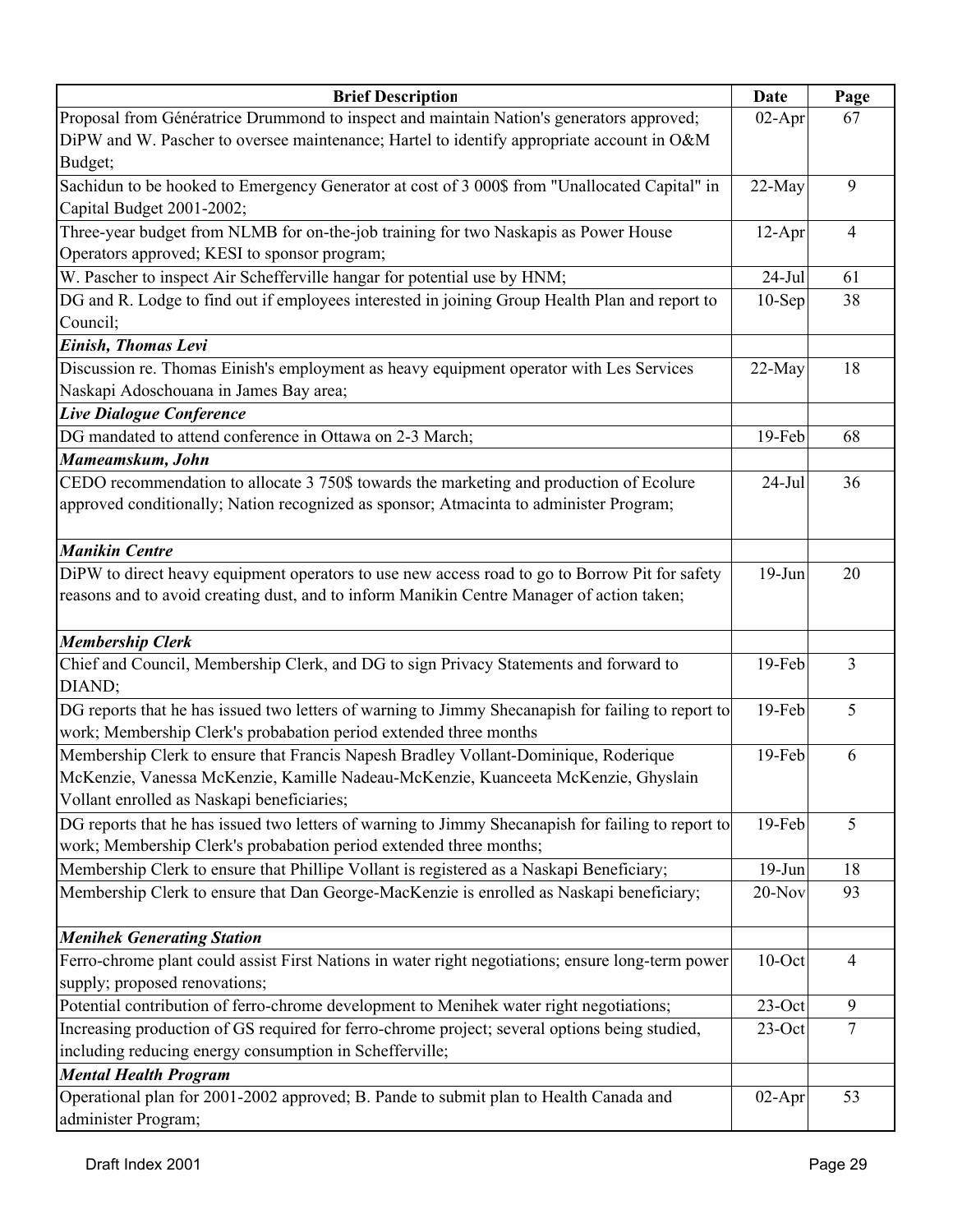| <b>Brief Description</b>                                                                          | <b>Date</b> | Page           |
|---------------------------------------------------------------------------------------------------|-------------|----------------|
| Budget of 1 000\$ to repair canvass siding of Teaching Lodge approved;                            | 22-May      | 12             |
| Amended Stacked Contribution Agreement for 244 770\$ signed;                                      | 22-May      | 16             |
| Budget of 1 000\$ from Traditional Skills account to level ground surrounding Teaching Lodge an   | $19-Jun$    | 19             |
| for 3 truck loads of gravel approved; DiPW to make arrangements;                                  |             |                |
| Council to confirm support of NDC's proposal "Naskapi Healing Camp Project," Chief to ask         | $30-Aug$    | 1              |
| NDC to match Nation's contribution of 24 371\$; B. Pande to include 24 371\$ in Mental Health     |             |                |
| and Brighter Futures 02-03 operational plans;                                                     |             |                |
| Marcel Lortie to oversee planning and implementation of Health Canada programs;                   | $10-Sep$    | 10             |
| M. Sandy provides status report on Teaching Lodge and undertakes to inform DiPW that debris       | $10-Sep$    | 31             |
| blocking access has been removed;                                                                 |             |                |
| Mental Health Worker encouraged to broaden scope of activities to include young Naskapis;         | $10-Sep$    | 32             |
| Chief to meet with Mental Health, NNADAP, Alcohol and CLSC social workers to discuss              | $10-Sep$    | 33             |
| possible implementation of suicide hotline at Kawawa;                                             |             |                |
| <b>Miam Uapukun Treatment Centre</b>                                                              |             |                |
| Elijah (John) Einish to represent Nation on Centre's Board of Directors;                          | 20-Nov      | 15             |
| <b>Mining</b>                                                                                     |             |                |
| Chief mandated to meet André Gaumond, President of Virginia Gold Mines, to discuss its drilling   | 06-Feb      | $\overline{2}$ |
| activity near Lake Gayot in Quebec City between Feb. 12 -15;                                      |             |                |
| Chief reports on lunch with André Gaumond; Nation to inform VGM of services Naskapis to           | 19-Feb      | $\overline{4}$ |
| provide if it works further in region;                                                            |             |                |
| P. Renzoni mandated to invite Ben Hubert of WMC International Ltd to meet with Council on 12      | 19-Feb      | 8              |
| March and to advise him to contact George Guanish regarding translation services;                 |             |                |
| J. Brunelle reports on NEI Workshop in Kawawachikamach 30 January to 2 February, 2001;            | 19-Feb      | 64             |
| Quebec Steering Committee to support three proposals on: information access; caribou herds;       |             |                |
| abandoned mining exploration sites;                                                               |             |                |
| Chief authorized to write to Mr Carey Ogilvie, NEI, stating Nations support of project to         | $19-Feb$    | 66             |
| characterize abandoned mining exploration sites; NLMB to be asked to contribute 2 000\$;          |             |                |
| Chief to acknowledge letter from VGM concerning exploration activities on Gayot property in       | $24-Jul$    | 41             |
| Summer, 2001, and request to be kept informed;                                                    |             |                |
| Chief to acknowledge letter from Kamaka Resources concerning exploration activities in Retty      | $24$ -Jul   | 41             |
| Lake area in Summer, 2001, and request to be kept informed;                                       |             |                |
| Joint project with KRG, Makivik, and GETIC to assess abandoned mining sites accepted by           | 20-Nov      | 91             |
| Northern Ecosystem Initiative; 35 sites to be studied in 2002, including some north of Kawawa; J. |             |                |
| Brunelle to keep Council informed;                                                                |             |                |
| Ministère des Transports - Transportation Plan                                                    |             |                |
| DG mandated to invite Luc Ampleman to Kawawa on 12 March to attend Public Meeting on              | 19-Feb      | 8              |
| MTQ's Transportation Plan of Nord-du-Québec;                                                      |             |                |
| Nation's brief to MTQ's Transportation Plan of Northern Quebec approved;                          | $10-Sep$    | 8              |
| <b>MITEETAU</b>                                                                                   |             |                |
| J. Chapman to coordinate merging of HMD 1(a) and MITEETAU 1.0 so that HM personnel can            | 19-Feb      | 26             |
| access data in HMD 1(a) and use them in MITEETAU 1.0; DiPW to approve purchase orders,            |             |                |
| work orders and invoices generated by HM;                                                         |             |                |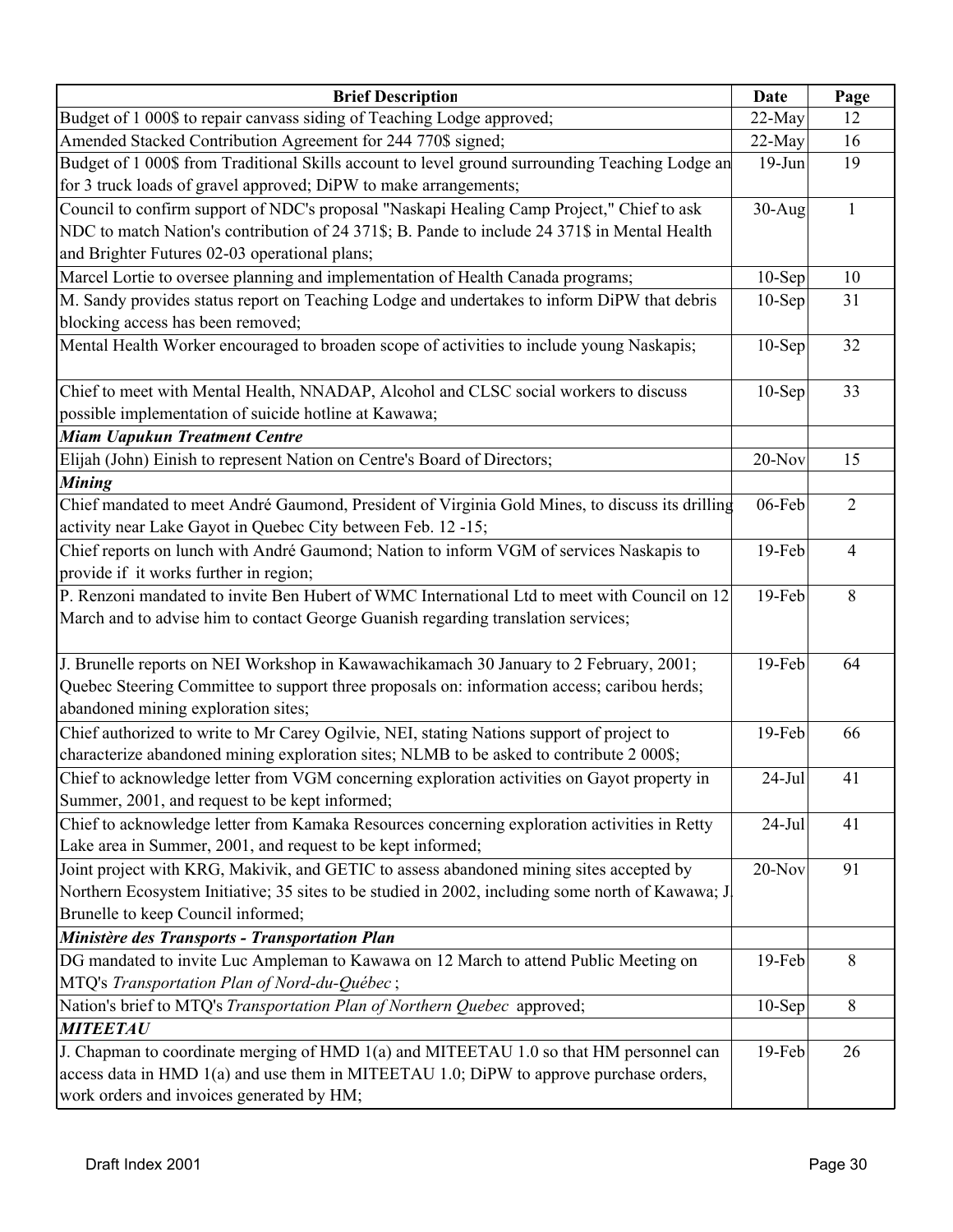| <b>Brief Description</b>                                                                          | Date     | Page |
|---------------------------------------------------------------------------------------------------|----------|------|
| J. Chapman to coordinate the automatic production, transmission and distribution of budget        | 19-Feb   | 28   |
| transaction reports by e.mail to Council, Hartel, Bruser, and Atmacinta; DiPW to table budget     |          |      |
| transaction reports generated by MITEETAU 1.0 at Council Meetings;                                |          |      |
| Job postings for Data Entry Clerk and Inventory Clerk approved; DiPW to post and inform           | 19-Feb   | 29   |
| Personnel Committee;                                                                              |          |      |
| B. Pande to train HMM on MITEETAU in Kawawa during week of 9 April;                               | $02-Apr$ | 10   |
| Resolution No. 01-Apr02-30 rescinded; B. Pande to give training to HMM in Montreal during         | $02-Apr$ | 35   |
| week of 17 April;                                                                                 |          |      |
| Montagnais Band of Schefferville - See Innu Nation of Matimekush/Lake John                        |          |      |
| Nabinacaboo, Ruby                                                                                 |          |      |
| DG to arrange purchase of wreath for funeral service;                                             | $02-Apr$ | 49   |
| Naskapi Adoschaouna Enr.                                                                          |          |      |
| Councillor Paul Mokoush expresses concern about Nation's practice of renting machinery from       | $02-Apr$ | 22   |
| Construction Murgi Inc. instead of Les Services Adoschaouna Enr.;                                 |          |      |
| NLMB budget for training allowance and tools for Adoschaouna to provide on-the-job ventilation    | $24-Jul$ | 35   |
| training to three Naskapis approved; Adoschaouna recognized as sponsor of project;                |          |      |
|                                                                                                   |          |      |
| <b>Naskapi Development Corporation</b>                                                            |          |      |
| NDC asked to submit to DIAND request for funding to send delegation to 9th North American         | 19-Feb   | 60   |
| Caribou Workshop in Kuujjuaq, 23-27 April;                                                        |          |      |
| Issues of joint concern with NDC as discussed at meeting on 7 February summarized;                | 19-Feb   | 70   |
| DG and P. Renzoni to collaborate with NDC regarding community consultation; P. Renzoni to         | 19-Feb   | 70   |
| forward relevant information from CRD de la Côte-Nord;                                            |          |      |
| R.Lodge to meet with NDC to determine feasibility of collaborating in area of insurance and       | 19-Feb   | 74   |
| pension and group health plans;                                                                   |          |      |
| NLMB budget for Nation and NDC each to sponsor three students for six weeks approved; B.          | $19-Jun$ | 13   |
| Pande to sign funding agreement with NDC for Program; TC to administer Program;                   |          |      |
|                                                                                                   |          |      |
| P. Renzoni to assist Judy Ross to prepare proposal to hold healing activities at NDC's outfitting | $24-Jul$ | 47   |
| camps;                                                                                            |          |      |
| NLMB budget to cover some of travel expenses for NDC's staff to receive management,               | $12-Apr$ | 10   |
| accounting, and clerical training approved; NDC to sponsor;                                       |          |      |
| Council to confirm support of NDC's proposal "Naskapi Healing Camp Project," Chief to ask         | $30-Aug$ |      |
| NDC to match Nation's contribution of 24 371\$; B. Pande to include 24 371\$ in Mental Health     |          |      |
| and Brighter Futures 02-03 operational plans;                                                     |          |      |
| Chief to ask electors at AGM if they support prioritizing construction of community centre;       | $10-Sep$ | 14   |
|                                                                                                   |          |      |
| Chief to inform Board of Directors that Council supports NDC's decision to appoint R. Lodge as    | $10-Sep$ | 39   |
| financial advisor;                                                                                |          |      |
| NLMB budget to offset costs to NDC of providing on-th-job training to 3 heavy equipment           | $19-Jun$ | 14   |
| operators approved; budget to purchase computer equipment and furniture for Computer $\&$         |          |      |
| Trainging Centre approved;                                                                        |          |      |
| NLMB budget to cover 25% of the costs of Bill Jancewicz's employment to provide translation       | $12-Apr$ | 11   |
| training the Naskapi employees approved; NDC to sponsor;                                          |          |      |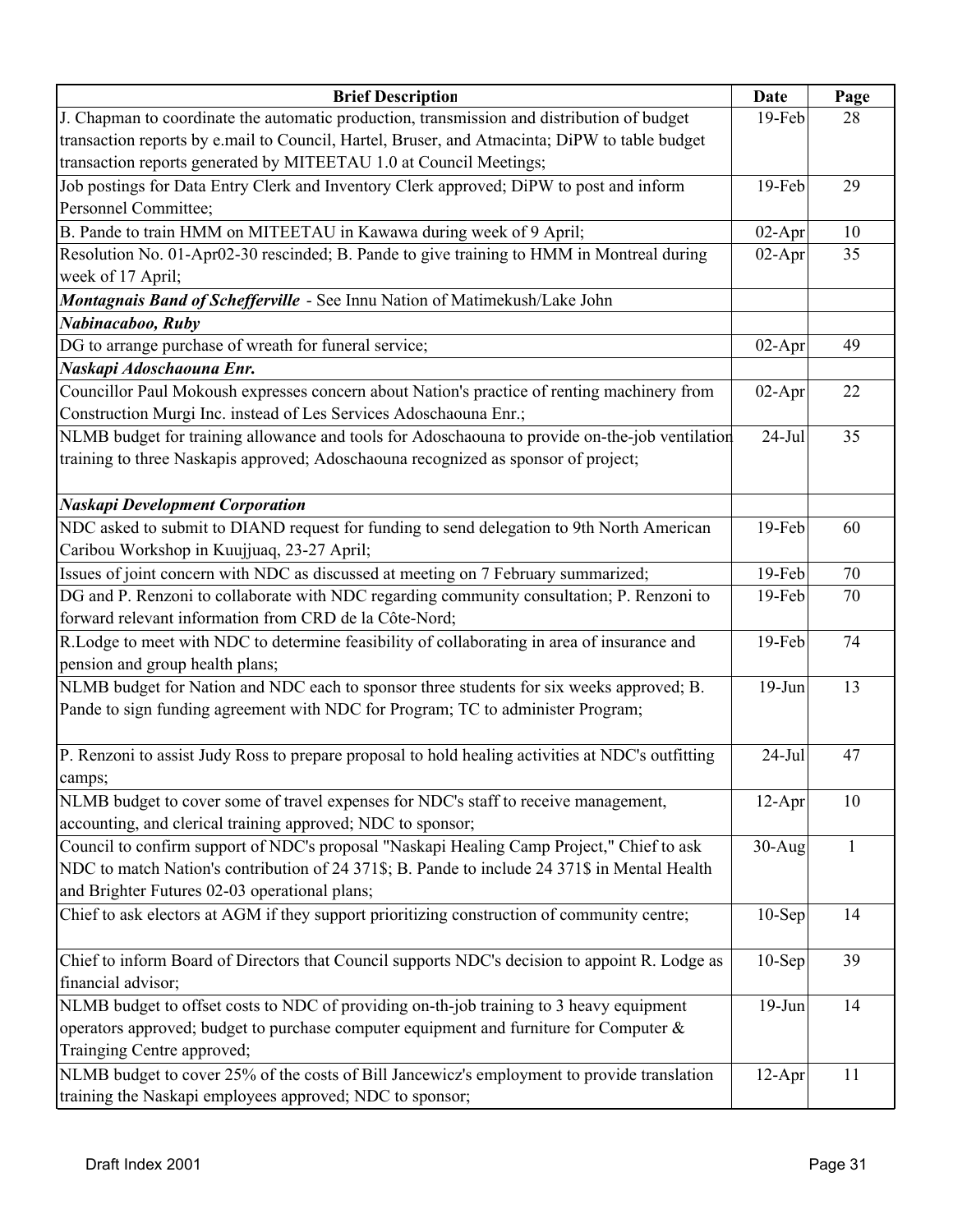| <b>Brief Description</b>                                                                                                                                                        | Date      | Page |
|---------------------------------------------------------------------------------------------------------------------------------------------------------------------------------|-----------|------|
| NLMB budget to hire Louise Einish as secretary-receptionist for NDC office in Quebec City,                                                                                      | $12-Apr$  | 12   |
| approved; NDC to sponsor;                                                                                                                                                       |           |      |
| B. Pande recommends seeking 25% of construction costs of Community Centre from NDC;                                                                                             | 20-Nov    | 45   |
| decision deferred pending quorum;                                                                                                                                               |           |      |
| Acceptance of 65\$ charge-out rate from NDC for B. Jancewicz to provide computer and technical                                                                                  | $20-Nov$  | 83   |
| services to Nation when necessary;                                                                                                                                              |           |      |
| Councillor Paul Mokoush expresses concern about Nation's practice of renting machinery from                                                                                     | $02-Apr$  | 22   |
| Construction Murgi Inc. instead of Les Services Adoschaouna Enr.;                                                                                                               |           |      |
| Naskapi Imuun Inc.                                                                                                                                                              |           |      |
| Budget from CEDO for HMM and B. Pande to represent Naskapi Imuun at AFN housing<br>symposium in Toronto approved;                                                               | $12-Apr$  | 13   |
| CEDO recommendation to allocate 10 060\$ to cover professional fees of J. Chapman and B.                                                                                        | 19-Feb    | 53   |
| Pande to prepare for and follow up to Housing Symposium in Saskatoon approved;                                                                                                  |           |      |
| HMM to receive training on MITEETAU to use in Kawawa, and to be able to provide training to                                                                                     | $02-Apr$  | 10   |
| customers of MITEETAU in Kawawa and across Canada;                                                                                                                              |           |      |
| Budget for HMM and B. Pande to represent Naskapi Imuun at AFN housing symposium in                                                                                              | $12-Apr$  | 13   |
| Toronto approved;                                                                                                                                                               |           |      |
| <b>Naskapi Local Management Board</b>                                                                                                                                           |           |      |
| Budget of 201 011\$ over four years to train three Naskapis to take Childcare Educator training                                                                                 | 22-May    | 17   |
| program approved; Sachidun to sponsor;                                                                                                                                          |           |      |
| Job postings for Data Entry Clerk and Inventory Clerk approved; DiPW to post and inform                                                                                         | 19-Feb    | 29   |
| Personnel Committee;                                                                                                                                                            |           |      |
| NLMB instructed to respond in writing to Eric Guay's request to increase Teacher's Aides' salaries<br>and Chief to inform him of Council's decision;                            | 19-Feb    | 50   |
| NLMB instructed to decide whether to increase salaries of Susan Tooma and Cheyenne Vachon-                                                                                      | 19-Feb    | 51   |
| Swappie and to inform them in writing; Chief to inform them of Council's decision;                                                                                              |           |      |
| Budget to employ and train a Data Entry Clerk at the DPW approved;                                                                                                              | 19-Feb    | 54   |
| Budget to employ and train a Inventory Clerk at the DPW approved;                                                                                                               | 19-Feb    | 54   |
| Budget to hire an Ice Rink Attendant approved;                                                                                                                                  | 19-Feb    | 55   |
| Budget to hire a General Labourer at DPW approved;                                                                                                                              | 19-Feb    | 55   |
| NLMB asked to contribute 2 000\$ for training of field technician to conduct water and soil                                                                                     | 19-Feb    | 66   |
| sampling;                                                                                                                                                                       |           |      |
| Budget for Nation and NDC each to sponsor three students for six weeks approved; B. Pande to                                                                                    | $19-Jun$  | 13   |
| sign funding agreement with NDC for Program;                                                                                                                                    |           |      |
| Budget to offset costs to NDC of providing on-th-job training to 3 heavy equipment operators                                                                                    | $19-Jun$  | 14   |
| approved; budget to purchase computer equipment and furniture for Computer & Trainging Centr                                                                                    |           |      |
| approved;                                                                                                                                                                       |           |      |
| Chief to suggest to NLMB that it prioritize carpentry, plumbing, and electrician training programs;                                                                             | $19-Jun$  | 16   |
| B. Pande to table request for funding to train Drop-in Centre Coordinator in areas of recreation                                                                                | $19-Jun$  | 20   |
| and youth development programming;                                                                                                                                              |           |      |
| Budget for training allowance and tools for Adoschaouna to provide on-the-job ventilation training<br>to three Naskapis approved; Adoschaouna recognized as sponsor of project; | $24$ -Jul | 35   |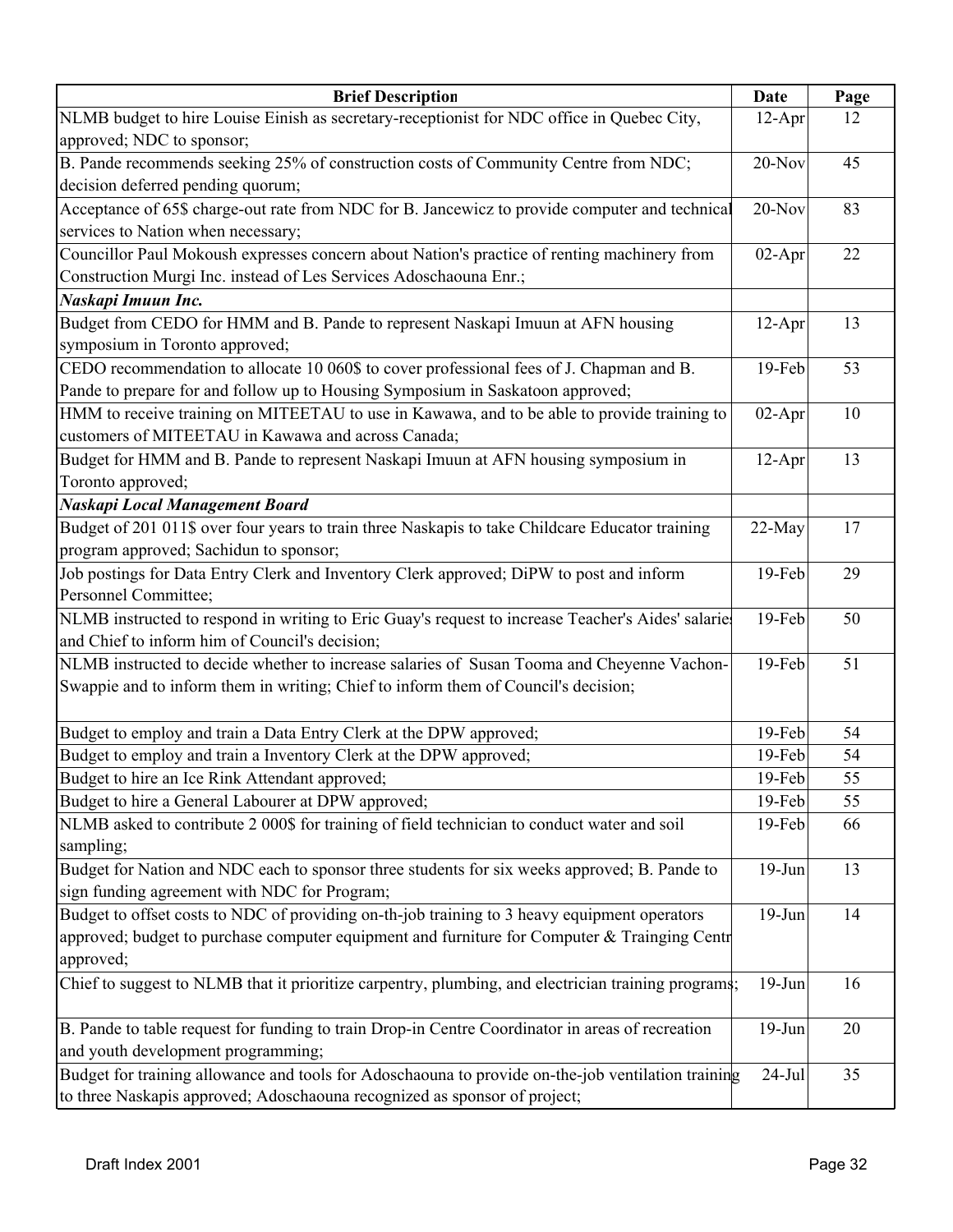| <b>Brief Description</b>                                                                             | Date     | Page            |
|------------------------------------------------------------------------------------------------------|----------|-----------------|
| Three-year budget for on-the-job training for two Naskapis as Power House Operators approved;        | $12-Apr$ | 4               |
| KESI to sponsor program;                                                                             |          |                 |
| Budget for Training Coordinator approved; NDC to sponsor;                                            | $12-Apr$ | 6               |
| Budget to cover 50% of costs of Economic Development and Outreach Officer approved; Nation           | $12-Apr$ | $\overline{7}$  |
| to sponsor;                                                                                          |          |                 |
| Budget for NLMB Secretariat approved; Nation to sponsor;                                             | $12-Apr$ | $7\phantom{.0}$ |
| Budget for Frank Scott to participate in Loader Operator training program approved; Nation to        | $12-Apr$ | $\,8\,$         |
| sponsor;                                                                                             |          |                 |
| Budget for Robert Mameamskum to participate in Excavator Operator training program approved          | $12-Apr$ | 8               |
| Nation to sponsor;                                                                                   |          |                 |
| Budget for six translators to participate in Mother Tongue Translation training program in           | $12-Apr$ | 9               |
| Catalina, Ariz. approved; Nation to sponsor;                                                         |          |                 |
| Budget for Susan Tooma-Vollant and Louise Nattawappio to participate in General Methods in           | $12-Apr$ | 10              |
| Special Education and Teaching Science programs approved; Nation to sponsor;                         |          |                 |
|                                                                                                      |          |                 |
| Budget to cover some of travel expenses for NDC's staff to receive management, accounting, and       | $12-Apr$ | 10              |
| clerical training approved; NDC to sponsor;                                                          |          |                 |
| Budget to cover 25% of the costs of Bill Jancewicz's employment to provide translation training      | $12-Apr$ | 11              |
| the Naskapi employees approved; NDC to sponsor;                                                      |          |                 |
| Budget to hire Louise Einish as secretary-receptionist for NDC office in Quebec City, approved;      | $12-Apr$ | 12              |
| NDC to sponsor;                                                                                      |          |                 |
| Budget for two Naskapi fire-fighters to take training in Florida approved; Nation to sponsor;        | $12-Apr$ | 12              |
|                                                                                                      |          |                 |
| By-law No. 221 passed to reflect the appointment of a member to the Naskapi CLSC;                    | $10-Sep$ | 50              |
| NLMB to identify a basic fire-fighter training program;                                              | $10-Sep$ | 76              |
| Discussion of E. Guay's request for funding for the JSMS to hire two Naskapis as Assistant           | 20-Nov   | 37              |
| Coordinators at the Drop-In Centre for 26 weeks starting on 28 Nov., 2001; decision deferred         |          |                 |
| pending quorum;                                                                                      |          |                 |
| Discussion of JSMS's request for funding for a Naskapi to be hired as Special Education Worker,      | 20-Nov   | 38              |
| for 26 weeks starting on 28 Nov., 2001; decision deferred pending quorum;                            |          |                 |
| Discussion of Nation's request for funding to offset some capital costs of the purchase and          | 20-Nov   | 38              |
| installation of Satellite Internet System; decision deferred pending quorum;                         |          |                 |
| Discussion of DG's administrative decision to accept NLMB's recommendation to approve an             | 20-Nov   | 38              |
| increase in N. Paschene's weekly training allowance; decision deferred pending quorum;               |          |                 |
|                                                                                                      |          |                 |
| Discussion of transfer of responsibility for advising Nation with respect to CEDO and NLMB to        | 20-Nov   | 57              |
| C. Calderhead; decision deferred pending quorum;                                                     |          |                 |
| Discussion of T. Chemaganish's attendance at Aboriginal Human Resource Development                   | 20-Nov   | 58              |
| Agreement Holder National Forum, 29 Nov. - 1 Dec. in Ottawa; decision deferred pending               |          |                 |
| quorum;                                                                                              |          |                 |
| Budget to hire 2 Assistant Coordinators at Drop-In Centre approved; Nation to sponsor;               | 20-Nov   | 101             |
| Budget to hire a Special Education Worker at the JSMS for 25 weeks approved; Nation to               | 20-Nov   | 101             |
| sponsor;                                                                                             |          |                 |
| Budget to offset some of the capital costs for the purchase and installation of a Satellite Internet | $20-Nov$ | 102             |
| System approved; Nation to sponsor;                                                                  |          |                 |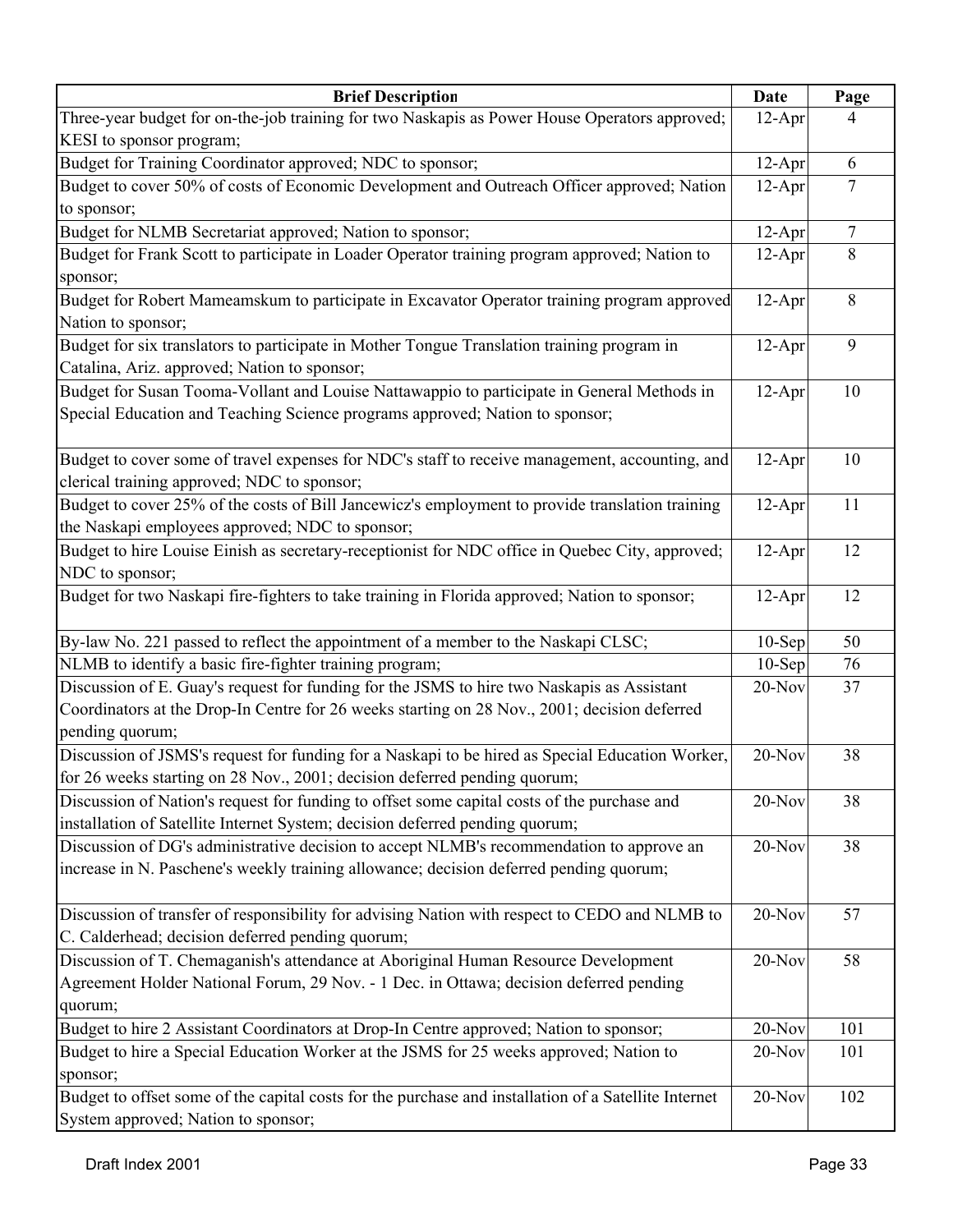| <b>Brief Description</b>                                                                            | Date      | Page           |
|-----------------------------------------------------------------------------------------------------|-----------|----------------|
| DG's administrative decision to approve budget to increase training allowance of Ned Paschene       | 20-Nov    | 102            |
| ratified;                                                                                           |           |                |
| C. Calderhead appointed Nation's representative; C. Calderhead to inform organization in writing    | $20-Nov$  | 111            |
| of her appointment;                                                                                 |           |                |
| T. Chemaganish and S. Einish to represent Nation at Aboriginal Human Resource Development           | $20-Nov$  | 111            |
| Agreement Holder Nation Forum, in Ottawa, 29 Nov. - 1 Dec., and to present brief summary to         |           |                |
| Council at next meeting;                                                                            |           |                |
| <b>Naskapi Police Force</b>                                                                         |           |                |
| Summary of reasons for financial shortfalls of NPF for Guy Chevrette; GC undertakes to              | 23-Mar    | 5              |
| personally raise matter with Department of Public Security, esp. issue of why Naskapis being        |           |                |
| treated differently from Crees;                                                                     |           |                |
| Budget from CEDO for travel and accommodation expenses of a Native Police Officer to provide        | $12-Apr$  | 15             |
| monitoring services to Naskapi Police Force approved;                                               |           |                |
| DG and R. Lodge to find out if employees of Nation's subsidiaries and organizations interested in   | $10-$ Sep | 38             |
| joining Pension and Group Health Plans and report to Council;                                       |           |                |
| Firearms Instructor Training by M. Gilles Martin, Info-Secure, post-poned from 19-21 Nov.,          | $20-Nov$  | $\mathbf{1}$   |
| 2001, to 30 Nov. and 1-2 Dec., 2001;                                                                |           |                |
| Funding status; funding shortfall resulting from Quebec's insistance on paying 40% of costs         | 20-Nov    | $\overline{4}$ |
| instead of agreed 48% to be taken up in negotiations;                                               |           |                |
| Administrative decision of Deputy Chief to sign courtesy response fo Serge Ménard regarding         | $20-Nov$  | 33             |
| infrastructure funding ratified; Hartel to ensure funding pays for Police Station construction, and |           |                |
| to recommend options for remaining funding;                                                         |           |                |
| <b>Nation Office</b>                                                                                |           |                |
| DG and R. Lodge to purchase office furniture and filing cabinets; DG to obtain estimate for         | $10-Sep$  | 62             |
| chairs;                                                                                             |           |                |
| J. Mameamskum reports on purchase of office furniture;                                              | 20-Nov    | $\overline{2}$ |
| Review of bid quotations for purchase and installation of new telephone system; decision deferred   | 20-Nov    | 53             |
| pending quorum;                                                                                     |           |                |
| Discussion of S. Simard's recommendation to have JM Communications evaluate old phone syste         | $20-Nov$  | 54             |
| for sale; decision deferred pending quorum;                                                         |           |                |
| DG to sign agreement with Sopec Inc., to lease photocopiers and telecopiers on behalf of Nation     | $20-Nov$  | 79             |
| organizations, and inform those orgs; lap top computer allocated to DG; Hartel to ensure orgs are   |           |                |
| invoiced on a monthly basis;                                                                        |           |                |
| Quotation from JM Communications for new telephone system accepted; Bruser to oversee               | 20-Nov    | 108            |
| purchase and installation; Hartel to ensure amount coded appropriately in budget;                   |           |                |
| JM Communications to evaluate value of existing phone system for sale; Bruser to implement sale;    | $20-Nov$  | 109            |
|                                                                                                     |           |                |
| National Aboriginal Day to be observed on 22 June, instead of 21 June, 2001;                        | $19-Jun$  | 6              |
| DG and R. Lodge to determine the feasibility of the Nation purchasing or leasing Canon              | $10-Sep$  | 61             |
| photocopiers;                                                                                       |           |                |
| <b>Nation Office - Extension and Renovations</b>                                                    |           |                |
| A. Kozina to prepare design options, with cost estimates; Bruser to prepare engineering estimates   | 19-Feb    | 17             |
|                                                                                                     |           |                |
| for each option; A. Kozina to confirm account code with Hartel;                                     |           |                |
| DG and P. Renzoni to oversee relocation of Office Employees to Fire Station and KESI Trailer,       | 19-Feb    | 17             |
| possibly NDC head office during construction in Summer 2001;                                        |           |                |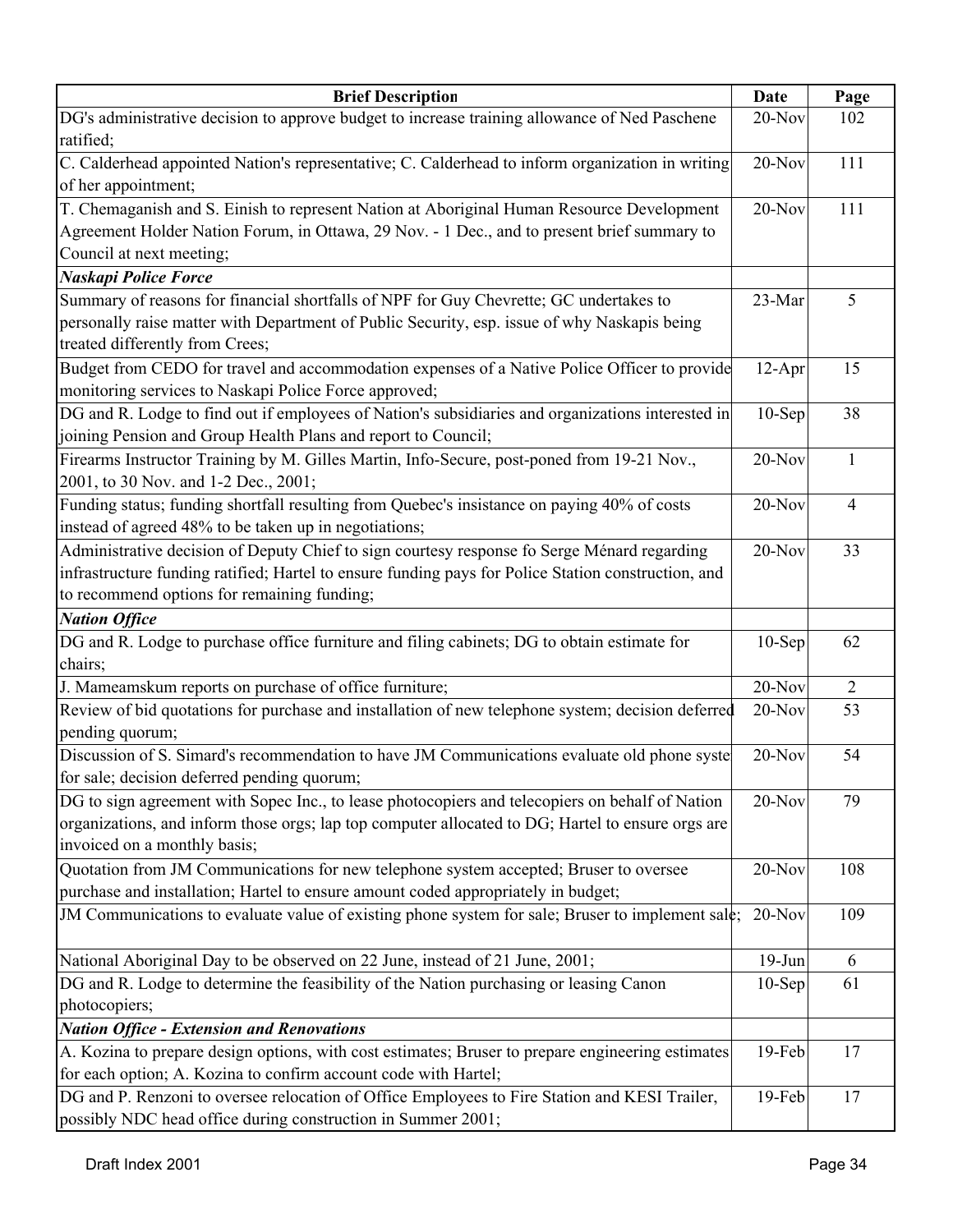| <b>Brief Description</b>                                                                           | Date      | Page           |
|----------------------------------------------------------------------------------------------------|-----------|----------------|
| Minister Guy Chevrette present for discussion of planned renovation and extension and request for  | 23-Mar    | 3              |
| financial assistance under Special Agreement with Québec Government;                               |           |                |
| 185 000\$ included in O&M budget for renovation/extension; amount includes mobilization and        | $02-Apr$  | 15             |
| demobilization, construction, furniture, and a new telephone system;                               |           |                |
| Design option "C" and class "B" estimate for renovation and extension of Nation Office             | $02-Apr$  | 30             |
| approved; A. Kozina to prepare final drawings and specs, including a balcony for smokers and       |           |                |
| larger windows in conference room;                                                                 |           |                |
| Non-accounting staff to be relocated to House No.9 during renovation of Nation Office; HMM to      | $02-Apr$  | 33             |
| prepare cost estimate for repairs to No. 9 that take into account its use as temporary Office;     |           |                |
|                                                                                                    |           |                |
| By-law No. 219 Respecting a long-term loan of \$409,872 to be guaranteed and repaid by the Gov.    | $10-$ Sep | 5              |
| of Qué. for the renovation and extension of the Nation office reviewed;                            |           |                |
| Status report on renovation and extension work given; Class "A" estimate dated 24 August           | $10-Sep$  | 34             |
| approved;                                                                                          |           |                |
| Funding status for renovations; CIBC manager seeking approval of loan from Quebec Regional         | 20-Nov    | $\overline{3}$ |
| Office, after which first draw down can be made;                                                   |           |                |
| Status of the renovations, including Naskapi employment and training, budget, and schedule;        | 20-Nov    | 5              |
|                                                                                                    |           |                |
| Tender documents, Option B illustration, organigramme for addition and renovations approved; A     | $24-Jul$  | 23             |
| Kozina to work with Bruser to prepare Class "A" estimate;                                          |           |                |
| Bid from Ventilation Air-Technic Inc. for the Mechanical (Ventilation) work accepted;              | $24-Jul$  | 32             |
| A. Kozina to collaborate with Bruser and DiPW to award contract for electrical works;              | $24-Jul$  | 33             |
| Donald Pien and Pien Einish hired as Carpenters for House No. 9 renovations for use as temporar    | 22-May    | $\overline{4}$ |
| Nation Office;                                                                                     |           |                |
| <b>Nation Office - Personnel</b>                                                                   |           |                |
| Shirley Pien-Bérubé appointed Secretary-Receptionist; Marianne (M) Chescappio appointed            | 06-Feb    | 5              |
| Administrative Assistant to the Director General;                                                  |           |                |
| David Einish fulfilling duties as Social Assistance Program Administrator (Replacement) in         | 19-Feb    | $\overline{2}$ |
| capable manner and is given raise                                                                  |           |                |
| David Einish fulfilling duties as Social Assistance Program Administrator (Replacement) in         | 19-Feb    | $\overline{2}$ |
| capable manner and is given raise;                                                                 |           |                |
| Sampson Einish receives second warning for failure to report to work; allegations that he requeste | 19-Feb    | $\overline{4}$ |
| donations over Radio-Naskapi, claiming he had permission of Chief, Deputy Chief and DG to do       |           |                |
| SO;                                                                                                |           |                |
| DG reports that he has issued two letters of warning to Jimmy Shecanapish for failing to report to | 19-Feb    | 5              |
| work; Membership Clerk's probabation period extended three months;                                 |           |                |
| Marianne (M) Chescappio's salary increased retroactive to 10 November, 2000;                       | 19-Feb    | 6              |
| Marianne (M) Chescappio's salary increased retroactive to 10 November, 2000;                       | 19-Feb    | 6              |
| Sampson Einish admits he raised 225\$ to attend a funeral in Sept-Iles while on probation; Chief   | 19-Feb    | 43             |
| and Councillor Paul Mokush raise concern about his alcohol dependency; DG to apply Personnel       |           |                |
| Policy rigorously, encourages SE to seek help;                                                     |           |                |
| SAP Administrator (Replacement) and B. Pande to attend DIAND's Self-Evaluation Workshop on         | 19-Feb    | 48             |
| the Reinvestment Strategies and Income Security Demonstration Project in Québec City on 1-2        |           |                |
| March;                                                                                             |           |                |
| DG to take vacation on 17 to 19 April;                                                             | $02-Apr$  | 36             |
|                                                                                                    |           |                |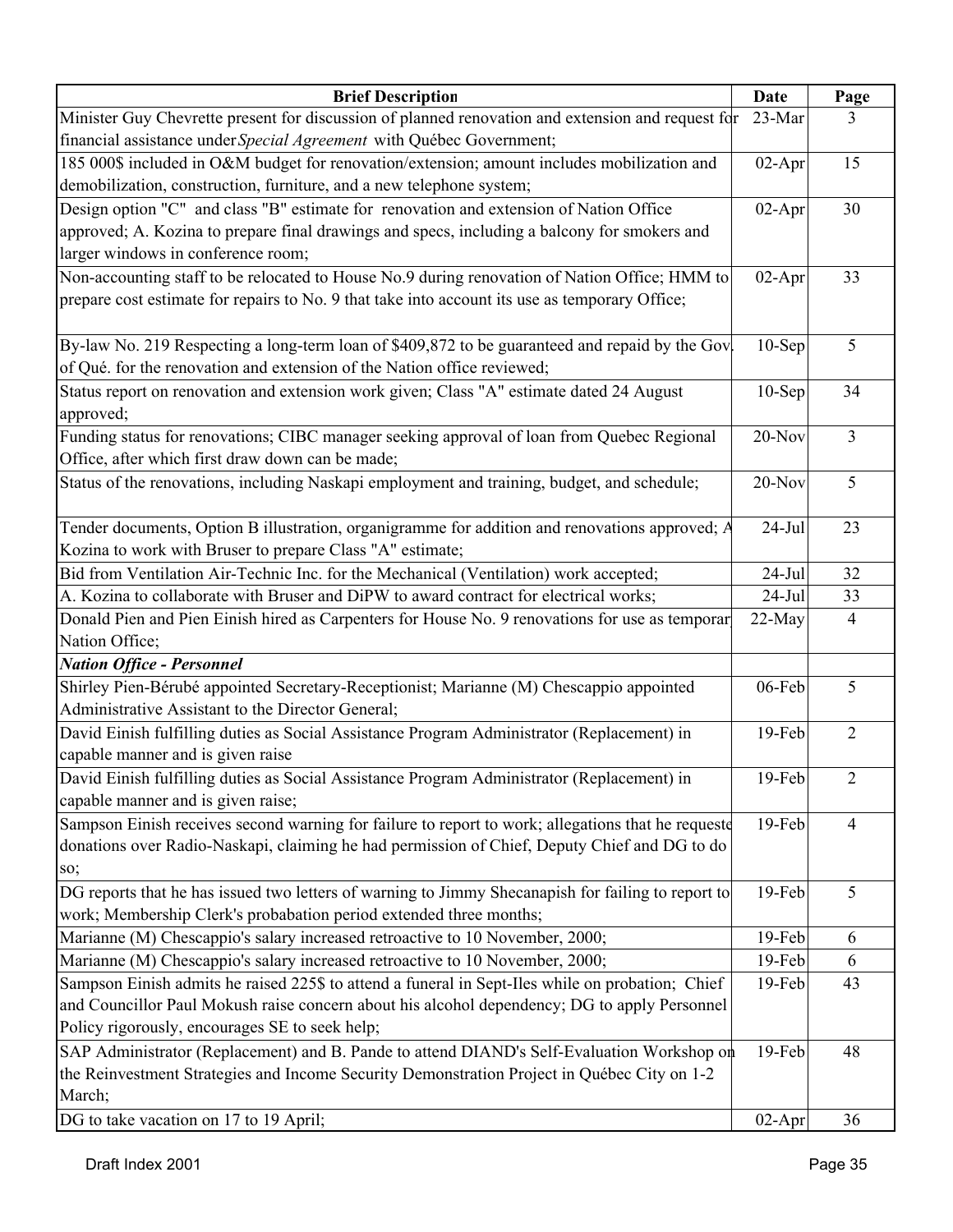| <b>Brief Description</b>                                                                            | Date      | Page           |
|-----------------------------------------------------------------------------------------------------|-----------|----------------|
| George Guanish to represent Nation at 8th Annual Stabilizing Indigenous Languages Symposium         | 22-May    | 18             |
| in Arizona, 14-16 June;                                                                             |           |                |
| David Einish to resume studies in North Bay, willing to train replacement, requests pay increase;   | $24-Jul$  | 25             |
| decision deferred until Elizabeth Mameanskum's employment status clarified;                         |           |                |
| Elizabeth Mameanskum terminated as Social Assistance Program Administrator                          | $24-Jul$  | 58             |
| Atmacinta and DG to prepare and post job description for Social Assistance Program                  | $24-Jul$  | 59             |
| Administrator;                                                                                      |           |                |
| Salary of David Einish increased to 15\$/hr to 31 August, 2001;                                     | $24-Jul$  | 59             |
| Johnny Mameamskum's request for vacation on 3-9 or 9 to 16 Aug. approved;                           | $24-Jul$  | 61             |
| <b>National Income Security Reform</b>                                                              |           |                |
| B. Pande to attend National Income Security Reform - Regional Dialogue in Québec City on 15-1       | 19-Feb    | 56             |
| March;                                                                                              |           |                |
| <b>National Native Alchohol and Drug Abuse Program</b>                                              |           |                |
| Amended stacked contribution agreement signed;                                                      | 22-May    | 16             |
| Operational plan for 2001-2002 approved; B. Pande to submit plan to Health Canada and               | $02-Apr$  | 51             |
| administer program;                                                                                 |           |                |
| Marcel Lortie to oversee planning and implementation of Health Canada programs;                     | $10-$ Sep | 10             |
| <b>New Residential Sector</b>                                                                       |           |                |
| S. Simard shows location and principal features of new residential sector; Class "B" estimates      | $02-Apr$  | 23             |
| approved; Bruser to prepare Class "A" estimate for completion of new sector;                        |           |                |
| S. Simard reports on Status of New Residential Sector; DiPW to assign G. Corbeil to work on         | $24-Jul$  | 29             |
| new residential sector as heavy equipment mechanic if necessary;                                    |           |                |
| Repairs to Iron Arm Road delayed until heavy equipment no longer needed in new residential          | $24-Jul$  | 60             |
| sector;                                                                                             |           |                |
| Class "A" estimate approved;                                                                        | $12-Apr$  | $\overline{4}$ |
| New Wells (See also Oil Spill)                                                                      |           |                |
| Payment of invoice from Les Puits du Québec for 67 490.20\$ for drilling two new wells approved     | $24-Jul$  | 26             |
| Bruser to prepare cost breakdown for DIAND;                                                         |           |                |
| Newco Inc.                                                                                          |           |                |
| P. Wilkinson appointed Nation's rep on Organization Committee; R. Pratt appointed P                 | $20$ -Nov | 76             |
| Wilkinson's substitute; P. Wilkinson to be appointed as Nation's rep on Board of Directors of       |           |                |
| Newco;                                                                                              |           |                |
| <b>Non-Roman Technical Conference</b>                                                               |           |                |
| 2 800\$ to offset costs of Bill Jancewicz to go to conference in England, 16-21 Sept. approved from | $02-Apr$  | 57             |
| Heritage Budget;                                                                                    |           |                |
| Northeastern Quebec Agreement                                                                       |           |                |
| Copy of re-translation of NEQA to be sent to: George Guanish, Sandy Robinson, GCCQ/CRA,             | $10-$ Sep | 17             |
| Dr. Marguerite McKenzie, the James Bay Implementation Office, Suzanne Larochelle (DIAND),           |           |                |
| Cree-Naskapi Commission;                                                                            |           |                |
| Copies of re-translation of NEQA available at AGM;                                                  | $10-$ Sep | 17             |
| Chief signs letters to Minister of Environment and Minister of DIAND supporting Cree arguments      | $24$ -Jul | 15             |
| to amend JBNQA and NEQA to reflect changes toMigratory Birds Convention;                            |           |                |
|                                                                                                     |           |                |
| Summary of status of Complementary Agreement to Amend Section 10;                                   | $24-Jul$  | 13             |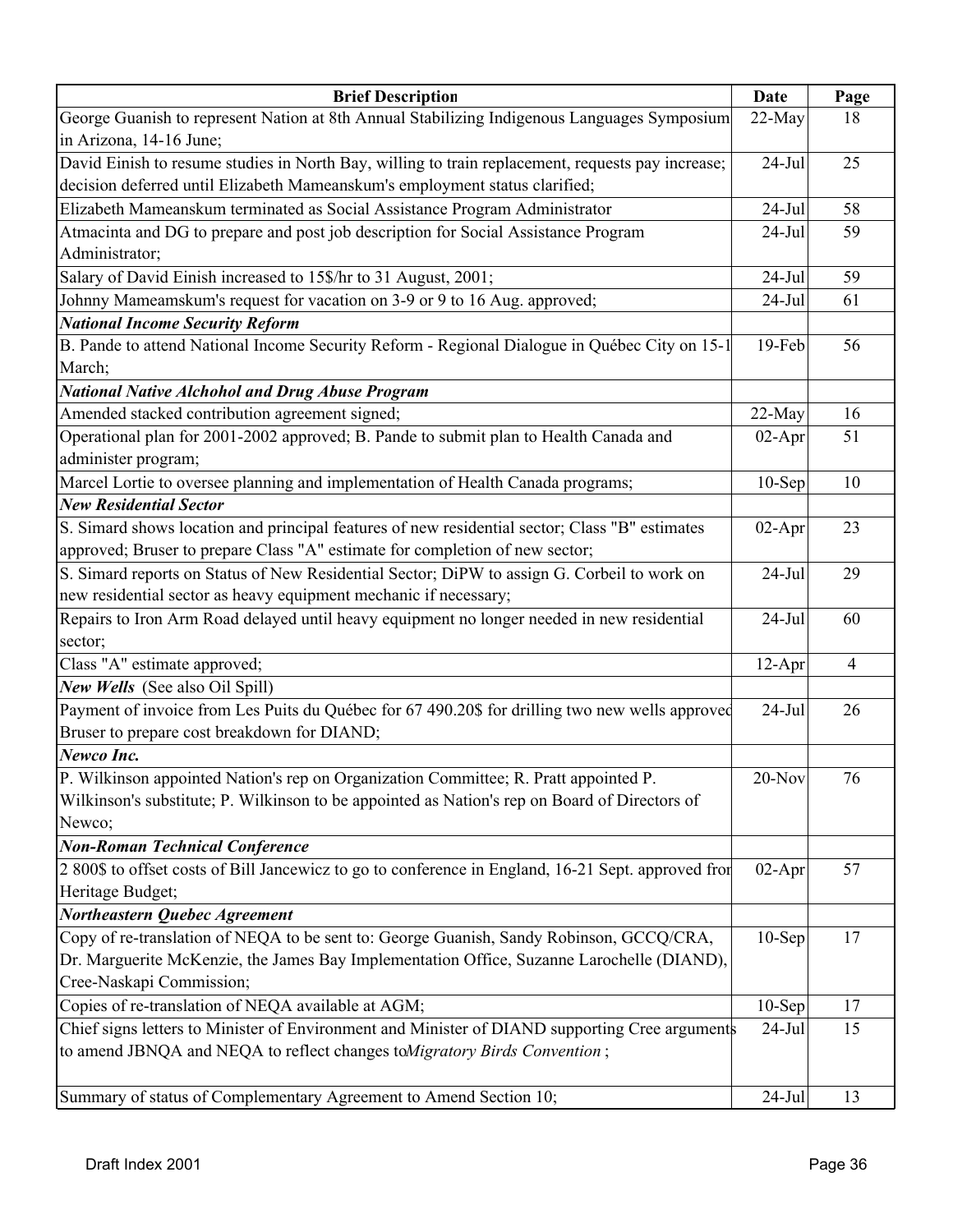| <b>Brief Description</b>                                                                            | Date     | Page           |
|-----------------------------------------------------------------------------------------------------|----------|----------------|
| Transfer of education programs and services to Nation raised with Guy Chevrette; GC undertakes      | 23-Mar   | 10             |
| to assist efforts to establish locally-controlled and administered board of education;              |          |                |
|                                                                                                     |          |                |
| Chief signs letter to Sampson Einish acknowledging receipt of document from Naskapi Education       | 20-Nov   | 32             |
| Committee; P. Wilkinson to draft letter from Chief to Minister of Education asking if Dept. will    |          |                |
| pay for review of Section 11;                                                                       |          |                |
| <b>Northern Chair Program</b>                                                                       |          |                |
| Chief signs letter endorsing Dr. Wayne Pollard's proposal to study the impacts of climate change;   | $10-Sep$ | 35             |
| <b>Northern Ecosystem Initiative</b>                                                                |          |                |
| J. Brunelle reports on NEI Workshop in Kawawachikamach 30 January to 2 February, 2001;              | $19-Feb$ | 64             |
| Quebec Steering Committee to support three proposals on: information access; caribou herds;         |          |                |
| abandoned mining exploration sites;                                                                 |          |                |
| Joint project with KRG, Makivik, and GETIC to assess abandoned mining sites accepted; 35 sites      | $20-Nov$ | 91             |
| to be studied in 2002, including some north of Kawawa; J. Brunelle to keep Council informed;        |          |                |
|                                                                                                     |          |                |
| <b>Nunavik Commission</b>                                                                           |          |                |
| Establishment of commission with Crees and Inuit to discuss increased regional self-government;     | 23-Mar   | 3              |
| Guy Chevrette undertakes to meet with Council in May to discuss recommendation of Nunavik           |          |                |
| Commission;                                                                                         |          |                |
| Chief signs letters to Guy Chevrette and Robert Nault responding to Report of the Nunavik           | 22-May   | 5              |
| Commission, March 2001;                                                                             |          |                |
| Chief to sign letter to Minister Robert Nault regarding Nunavik Commission's report and enclosin    | $10-Sep$ | 20             |
| two maps prepared by Makivik supporting Naskapi position;                                           |          |                |
| Summary of response of R. Nault to Naskapi concerns about Nunavik Commission Report; Chief          | $20-Nov$ | 87             |
| signs letters regarding said report to R. Nault and G. Chevrette;                                   |          |                |
| <b>Nutritionist</b>                                                                                 |          |                |
| Proposals for New Family Allowance and National Child Benefit Supplement reviewed and               | $02-Apr$ | 56             |
| approved;                                                                                           |          |                |
| <b>Off-highway Vehicle Regulation</b>                                                               |          |                |
| R.Pratt to propose regulations for the use and speed of snowmobiles and all-terrain vehicles within | $10-Sep$ | $\overline{2}$ |
| Category IA-N land;                                                                                 |          |                |
| Office - Personnel (See Nation Office - Personnel)                                                  |          |                |
| <b>Oil Spill</b>                                                                                    |          |                |
| Enviroconseil authorized to enter into a contract with GEPEC International Limited for the          | 19-Feb   | 13             |
| removal of Manhole #1 and any adjacent contaminated soil as a result of the oil spill of Oct 13,    |          |                |
| 2000;                                                                                               |          |                |
| S. Simard gives status report of oil spill at Water Pumping Station, including estimate for         | 19-Feb   | 59             |
| implementing a system to remove oil residues and manganese from water supply; S. Simard to          |          |                |
| explore other options;                                                                              |          |                |
| DIAND to contribute 35 000\$ to remove and replace petroleum storage tank at Water Pumping          | 19-Feb   | 61             |
| Station;                                                                                            |          |                |
| GEPEC International Limited to be paid 75 000\$ for excavation work related to cleaning oil spill,  | $02-Apr$ | 3              |
| provided it agrees not to pursue legal action against the Nation;                                   |          |                |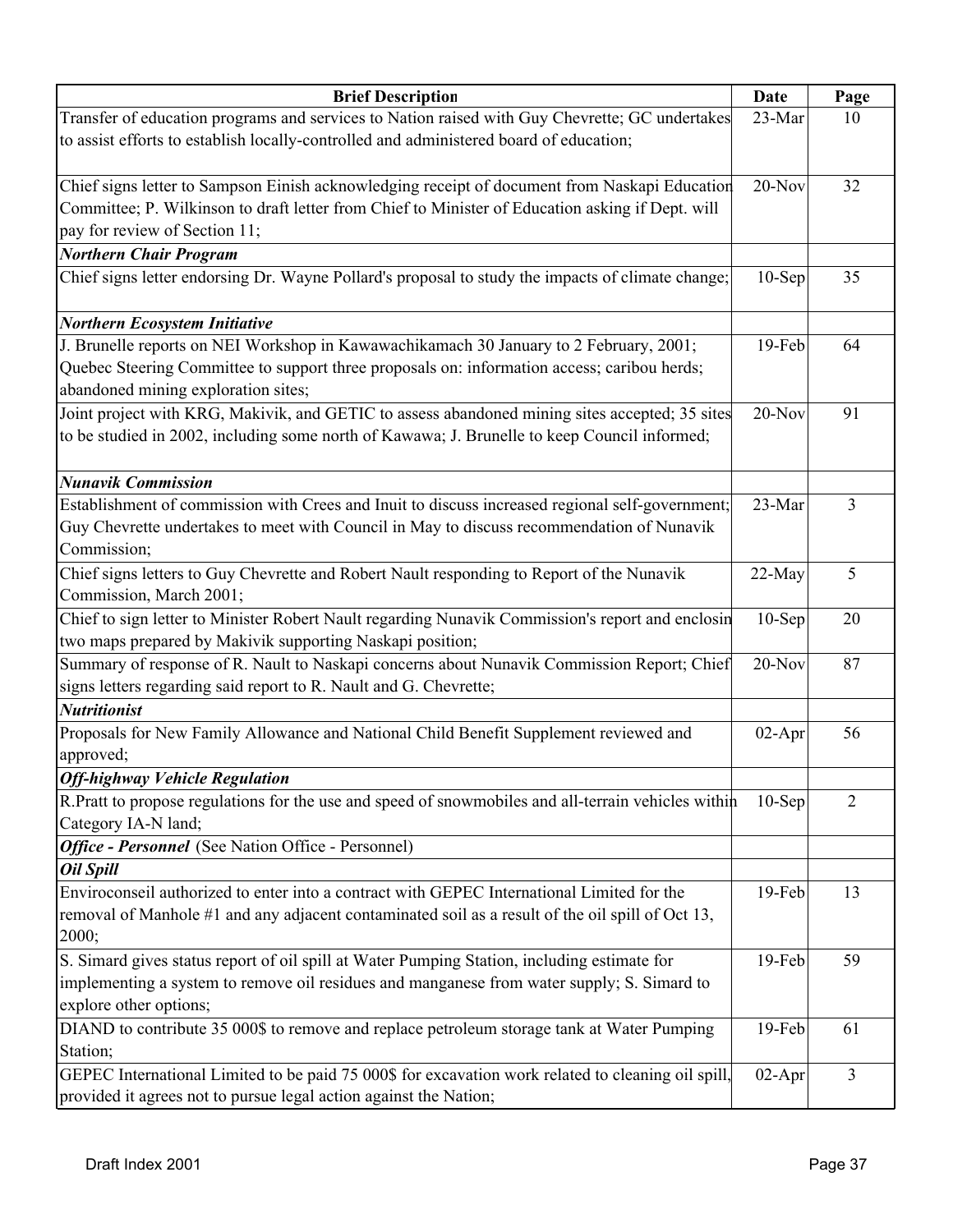| <b>Brief Description</b>                                                                            | Date     | Page            |
|-----------------------------------------------------------------------------------------------------|----------|-----------------|
| DIAND to provide 200 000\$ for uninsured costs arising from oil spill at Water Pumping Station      | $02-Apr$ | 6               |
| and to assume costs of new well(s) to replace the one potentially affected by spill;                |          |                 |
| S. Simard to instruct Enviroconseil to request bids from five companies for the drilling of two new | $02-Apr$ | $7\phantom{.0}$ |
| wells;                                                                                              |          |                 |
| 75 000\$ included in O&M budget for clean-up of oil spill at Water Pumping Station;                 | $02-Apr$ | 15              |
| Payment of invoice from Les Puits du Québec for 67 490.20\$ for drilling two new wells approved     | $24-Jul$ | 26              |
| Bruser to prepare cost breakdown for DIAND;                                                         |          |                 |
| Status report on replacement of petroluem storage tank in July, 2001; old tank to be removed,       | $24-Jul$ | 27              |
| cleaned, and discarded;                                                                             |          |                 |
| <b>Operations &amp; Maintenance Budget</b> (See Budget - Operations & Maintenance)                  |          |                 |
| <b>Outreach Officer</b>                                                                             |          |                 |
| Sampson Einish receives second warning for failure to report to work; allegations that he requeste  | 19-Feb   | $\overline{4}$  |
| donations over Radio-Naskapi, claiming he had permission of Chief, Deputy Chief and DG to do        |          |                 |
| so;                                                                                                 |          |                 |
| Sampson Einish admits he raised 225\$ to attend a funeral in Sept-Iles while on probation; Chief    | 19-Feb   | 43              |
| and Councillor Paul Mokush raise concern about his alcohol dependency; DG to apply Personnel        |          |                 |
| Policy rigorously, encourages SE to seek help;                                                      |          |                 |
| <b>Outreach Program</b>                                                                             |          |                 |
| Chief signs contribution agreement with Emploi-Quebec for Outreach Program; DG to forward to        | 22-May   | 19              |
| Emploi-Québec;                                                                                      |          |                 |
| NLMB to cover 50% of costs of Economic Development and Outreach Officer; Nation to sponsor;         | $12-Apr$ | $\tau$          |
|                                                                                                     |          |                 |
| Paul F. Wilkinson & Associates Inc.                                                                 |          |                 |
| Proposed transfer of responsibilities to Atmacinta Inc. approved;                                   | $24-Jul$ | 16              |
| <b>Pension Plan</b>                                                                                 |          |                 |
| DG and R. Lodge to find out if employees of Nation's subsidiaries and organization interested in    | $10-Sep$ | 38              |
| joining Pension and Group Health Plans and report to Council;                                       |          |                 |
| <b>Per Diem Allowance</b>                                                                           |          |                 |
| Per diem fixed at 59.70\$ south of 55th parallel, and 83.40\$ for Cree communities in Northern      | $02-Apr$ | 14              |
| Quebec and north of 55th parallel; rate for use of private car is 0.46\$ / km;                      |          |                 |
| Per diem allowance fixed at 61.50\$ per day for travel south of the 55th parallel, excluding Cree   | $20-Nov$ | 16              |
| communities, and 90.10\$ for travel north of the 55th parallel and Cree communities;                |          |                 |
| <b>Personnel</b>                                                                                    |          |                 |
| P. Renzoni mandated to facilitate "Nation Committees - Committee Development and Capacity           | 19-Feb   | $\overline{7}$  |
| Building" Program;                                                                                  |          |                 |
| DiPW to ask Willie Mameanskum to serve as Fire Chief; DiPW to inspect Fire Station daily until      | 19-Feb   | 30              |
| Fire Chief is appointed;                                                                            |          |                 |
| Per diem fixed at 59.70\$ south of 55th parallel, and 83.40\$ for Cree communities in Northern      | $02-Apr$ | 14              |
| Quebec and north of 55th parallel; rate for use of private car is 0.46\$ / km;                      |          |                 |
| DiPW to take vacation on 26 April;                                                                  | $02-Apr$ | 35              |
| Willie Mameanskum appointed Chief of the Kawawachikamach Volunteer Fire Department; WM              | $02-Apr$ | 35              |
| to inspect Fire Station daily;                                                                      |          |                 |
| B. Pande to table request for funding to train Drop-in Centre Coordinator in areas of recreation    | $19-Jun$ | 20              |
| and youth development programming;                                                                  |          |                 |
| Council defers decision to give raise to Drop-in Centre Coordinator until after training;           | $19-Jun$ | 20              |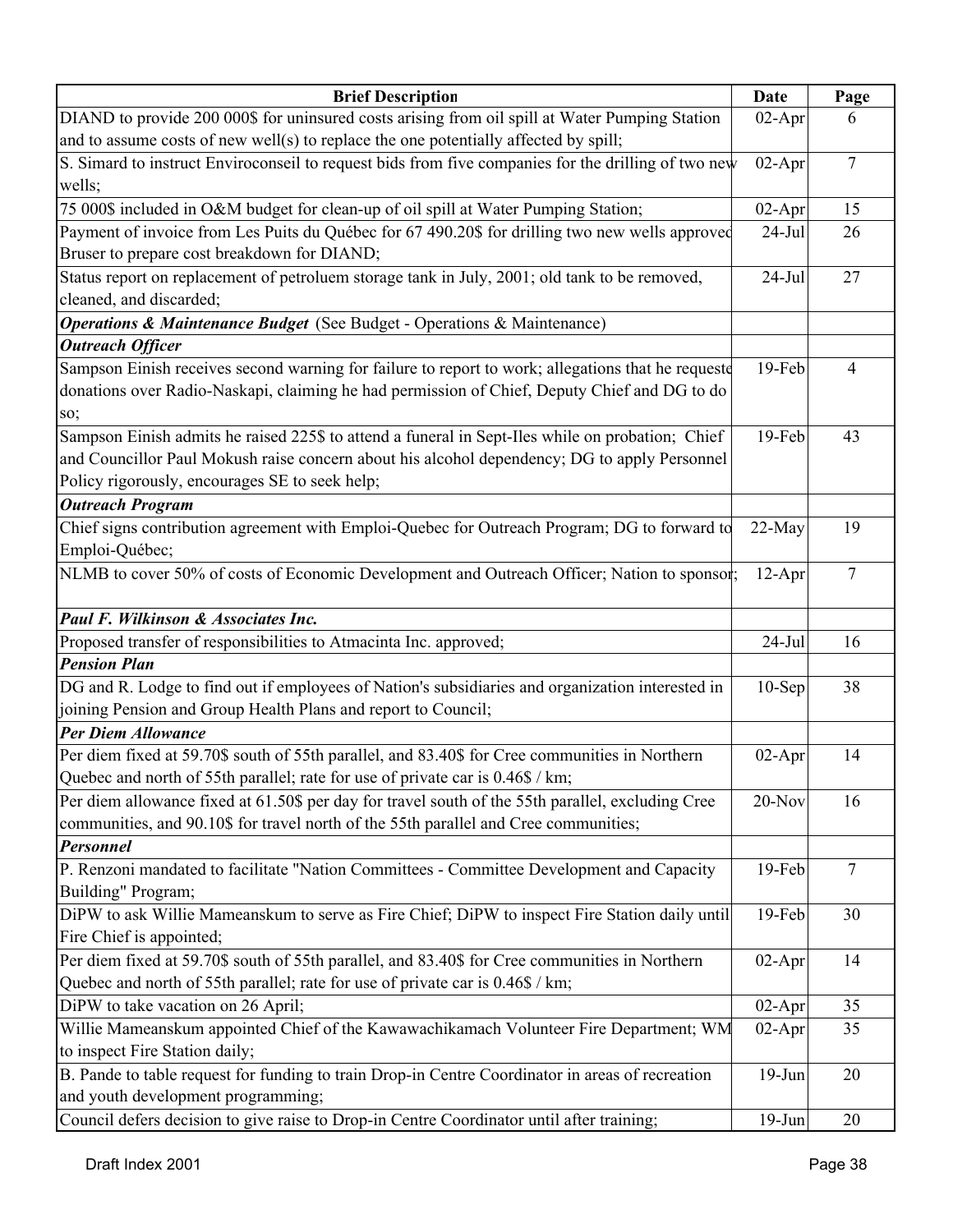| <b>Brief Description</b>                                                                                                                                                                                             | Date      | Page           |
|----------------------------------------------------------------------------------------------------------------------------------------------------------------------------------------------------------------------|-----------|----------------|
| Nation's employees permitted to attend AGM with no loss of pay; DG and DiPW to inform staff;                                                                                                                         | $10-Sep$  | 9              |
| DG and R. Lodge to find out if employees of Nation's subsidiaries interested in joining Pension<br>and Group Health Plans and report to Council;                                                                     | $10-Sep$  | 38             |
| Christmas vacation for permanent employees set for 13 Dec., 2001 to 7 Jan., 2002; set for<br>employees working on the Nation Office for 21 Dec., 2001, to 7 Jan., 2002;                                              | $20-Nov$  | 14             |
| Per diem allowance fixed at 61.50\$ per day for travel south of the 55th parallel, excluding Cree<br>communities, and 90.10\$ for travel north of the 55th parallel and Cree communities;                            | $20-Nov$  | 16             |
| Discussion of extended Christmas vacation for Permanent Employee, and certain employees of<br>DPW;                                                                                                                   | 20-Nov    | 35             |
| Christmas vacation set for Permanent Employees from 13 Dec., 2001 to 7 Jan., 2002;                                                                                                                                   | $20-Nov$  | 99             |
| Nation's permanent employees, Economic Development and Outreach Officer, Social Assistance<br>Administrator, Mental Health Worker, and NNADAP Worker to receive 1% salary increase;                                  | $02-Apr$  | 13             |
| B. Pande to organize First Aid/CPR courses for Recreation Director, Recreation Facility staff,<br>Drop-in Centre Coordinator;<br><b>Personnel Committee</b>                                                          | $10-$ Sep | 18             |
| P. Renzoni mandated to find out why Sampson Einish was removed from the Personnel Committee                                                                                                                          | $19$ -Feb | 11             |
|                                                                                                                                                                                                                      |           |                |
| Job ads for Data Entry Clerk and Inventory Clerk approved; DiPW to post and inform Personnel<br>Committee;                                                                                                           | 19-Feb    | 29             |
| Sampson Einish never a member, ex officio or elected;                                                                                                                                                                | $02-Apr$  | 68             |
| Personnel Committee to conduct interviews for General Foreman and 3 team leaders for Phase<br>XVI construction and make recommendations to Council;                                                                  | $22-May$  | $\overline{2}$ |
| Personnel Committee directed to recommend candidates for Games' Room Attendant;                                                                                                                                      | 22-May    | 13             |
| C. Calderhead to determine status of Elizabeth Chemaganish's membership on Personnel<br>Committee;                                                                                                                   | $24$ -Jul | 18             |
| Decision on whether to fill vacancy deferred to next meeting;                                                                                                                                                        | $24-Jul$  | 19             |
| Students Joseph Tooma, Bill Einish, Norman Chescappio, Peter Paul Mameanskum hired as<br>apprentice carpenters; Barry Einish, Gloria Mameanskum, Sandy Shecanapish, Lydia<br>Chemaganish hired as general labourers; | $24-Jul$  | 56             |
| Deisel Mingan to assist PC to interview heavy equipment operators and recommend candidates to<br>Council;                                                                                                            | $10-Sep$  | 24             |
| Information on Elizabeth Chemaganish's membership given; nominations for vacant position adde<br>to agenda of AGM on 11 Sept.;                                                                                       | $10-Sep$  | 44             |
| Personnel Committee to interview and recommend candidates for position of Inventory Clerk;                                                                                                                           | $10-$ Sep | 63             |
| Jimmish Einish elected to Personnel Committee; term ends 22 Feb., 2004;                                                                                                                                              | 20-Nov    | 17             |
| P. Renzoni, DiPW, and S. Simard to advise Council on feasibility of implementing system<br>suggested by Councillor M.M. Shecanapish;                                                                                 | 20-Nov    | 18             |
| <b>Personnel Policy</b><br>HMD instructed to hire temporary employees in conformity with Nation's Personnel Policy;                                                                                                  | 19-Feb    | 26             |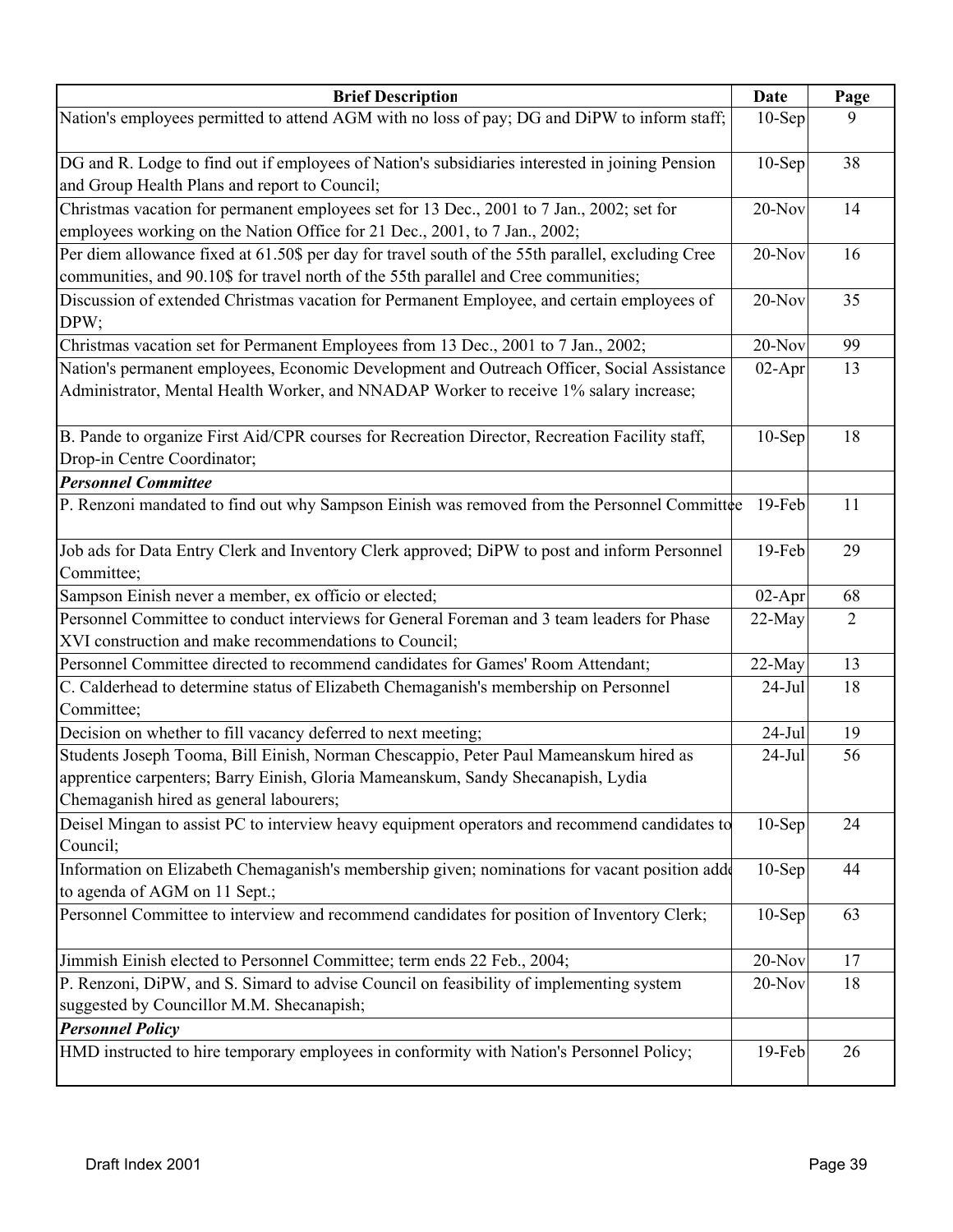| Sampson Einish admits he raised 225\$ to attend a funeral in Sept-Iles while on probation; Chief<br>19-Feb<br>43<br>and Councillor Paul Mokush raise concern about his alcohol dependency; DG to apply Personnel<br>Policy rigorously, encourages SE to seek help;<br>Personnel Policy revised; separate policies to be instituted for Nation Office, DPW, and<br>36<br>$02-Apr$<br>Recreation Facility;<br>By-Law No. 216 Respecting the Personnel Policy for the Nation Office and repealing By-Law No.<br>02-Apr<br>43<br>174 approved;<br>R.Pratt and P. Renzoni to revise policy to reflect Interim Director of CLSC's supervision of<br>10<br>$10-Sep$<br>Mental Health Worker, Alcohol Worker and NNADAP Worker;<br><b>Personnel Policy - DPW</b><br>By-Law No. 217 Respecting the Personnel Policy for the Department of Public Works and<br>$02-Apr$<br>43<br>repealing By-Law No. 174 approved;<br><b>Personnel Policy - Recreation Facility</b><br>P. Renzoni to prepare a Personnel Policy reflecting a "zero-tolerance" policy towards employees in<br>21<br>$19$ -Feb<br>the possession or under the influence of drugs or alcohol at the workplace;<br>Petroleum Storage Tank (See Oil Spill)<br><b>Police Station</b><br>Repairs and renovations after fire to cost 75 000\$ and be completed by mid Dec., 2001; R. Bacon<br>20-Nov<br>36<br>overseeing replacement of equipment to be paid by insurance; K. Hilt recommends Chief send<br>letter of thanks to SQ; decision deferred pending quorum;<br>Update provided on status of repairs and renovations to Police Station, as well as discussion of<br>51<br>$20-Nov$<br>insurance claim; discussion of administrative decision of P. Renzoni and K. Hilt to approve<br>modifications to Police Station; decision deferred pending quorum;<br>Chief to write to Schefferville Detachment of SQ to thank it for help investigating fire;<br>20-Nov<br>100<br>Estimate for insurance claim to repare and renovate the Police Station approved; P. Renzoni's and<br>$20-Nov$<br>106<br>K. Hilt's administrative decision to approve modifications to station to be paid for by<br>infrastructure grant from DIAND ratified;<br><b>Post Office</b><br>DG to ask Kawawa Post Office to change Nation's P.O. Box No. back to 5111;<br>$24-Jul$<br>61<br><b>Power Facilities Assets</b><br>R.Pratt briefs Council on meeting with Thierry Vandal of HQ on 25 January concerning HQ's<br>19-Feb<br>11<br>1992 commitment to assist the Naskapis and Montagnais to acquire and operate Menihek<br>Generating Station;<br>BAE-Newplan Group Limited contracted to provide services to design, cost, and act as Project<br>19-Feb<br>14<br>Manager for certain repairs and renovations to PFA;<br>Execution of RAN program agreement for 85 000\$ for negotiating water rights associated with th<br>19-Feb<br>15<br>PFA and the purchase of the PFA; P. Wilkinson mandated to coordinate activities contemplated in<br>agreement;<br>Summary of PFA file for Guy Chevrette; interim solutions to ensure power supply to Kawawa<br>23-Mar<br>4<br>after sale of PFA by IOCC; GC commits to assist Nation in resolution of water rights issue;<br>Briefing book for meeting with Minister Martin Cauchon approved;<br>$\overline{2}$<br>$12-Apr$<br>P. Wilkinson reports on his meeting with Premier Roger Grimes of Nfld regarding water rights;<br>$12-Apr$<br>$\overline{2}$ | <b>Brief Description</b> | Date | Page |
|------------------------------------------------------------------------------------------------------------------------------------------------------------------------------------------------------------------------------------------------------------------------------------------------------------------------------------------------------------------------------------------------------------------------------------------------------------------------------------------------------------------------------------------------------------------------------------------------------------------------------------------------------------------------------------------------------------------------------------------------------------------------------------------------------------------------------------------------------------------------------------------------------------------------------------------------------------------------------------------------------------------------------------------------------------------------------------------------------------------------------------------------------------------------------------------------------------------------------------------------------------------------------------------------------------------------------------------------------------------------------------------------------------------------------------------------------------------------------------------------------------------------------------------------------------------------------------------------------------------------------------------------------------------------------------------------------------------------------------------------------------------------------------------------------------------------------------------------------------------------------------------------------------------------------------------------------------------------------------------------------------------------------------------------------------------------------------------------------------------------------------------------------------------------------------------------------------------------------------------------------------------------------------------------------------------------------------------------------------------------------------------------------------------------------------------------------------------------------------------------------------------------------------------------------------------------------------------------------------------------------------------------------------------------------------------------------------------------------------------------------------------------------------------------------------------------------------------------------------------------------------------------------------------------------------------------------------------------------------------------------------------------------------------------------------------------------------------------------------------------------------------------------------------------------------------------------------------------------------------------------------------------------------------------------------------------------------------------------------------------------------------------------------------------------------------|--------------------------|------|------|
|                                                                                                                                                                                                                                                                                                                                                                                                                                                                                                                                                                                                                                                                                                                                                                                                                                                                                                                                                                                                                                                                                                                                                                                                                                                                                                                                                                                                                                                                                                                                                                                                                                                                                                                                                                                                                                                                                                                                                                                                                                                                                                                                                                                                                                                                                                                                                                                                                                                                                                                                                                                                                                                                                                                                                                                                                                                                                                                                                                                                                                                                                                                                                                                                                                                                                                                                                                                                                                          |                          |      |      |
|                                                                                                                                                                                                                                                                                                                                                                                                                                                                                                                                                                                                                                                                                                                                                                                                                                                                                                                                                                                                                                                                                                                                                                                                                                                                                                                                                                                                                                                                                                                                                                                                                                                                                                                                                                                                                                                                                                                                                                                                                                                                                                                                                                                                                                                                                                                                                                                                                                                                                                                                                                                                                                                                                                                                                                                                                                                                                                                                                                                                                                                                                                                                                                                                                                                                                                                                                                                                                                          |                          |      |      |
|                                                                                                                                                                                                                                                                                                                                                                                                                                                                                                                                                                                                                                                                                                                                                                                                                                                                                                                                                                                                                                                                                                                                                                                                                                                                                                                                                                                                                                                                                                                                                                                                                                                                                                                                                                                                                                                                                                                                                                                                                                                                                                                                                                                                                                                                                                                                                                                                                                                                                                                                                                                                                                                                                                                                                                                                                                                                                                                                                                                                                                                                                                                                                                                                                                                                                                                                                                                                                                          |                          |      |      |
|                                                                                                                                                                                                                                                                                                                                                                                                                                                                                                                                                                                                                                                                                                                                                                                                                                                                                                                                                                                                                                                                                                                                                                                                                                                                                                                                                                                                                                                                                                                                                                                                                                                                                                                                                                                                                                                                                                                                                                                                                                                                                                                                                                                                                                                                                                                                                                                                                                                                                                                                                                                                                                                                                                                                                                                                                                                                                                                                                                                                                                                                                                                                                                                                                                                                                                                                                                                                                                          |                          |      |      |
|                                                                                                                                                                                                                                                                                                                                                                                                                                                                                                                                                                                                                                                                                                                                                                                                                                                                                                                                                                                                                                                                                                                                                                                                                                                                                                                                                                                                                                                                                                                                                                                                                                                                                                                                                                                                                                                                                                                                                                                                                                                                                                                                                                                                                                                                                                                                                                                                                                                                                                                                                                                                                                                                                                                                                                                                                                                                                                                                                                                                                                                                                                                                                                                                                                                                                                                                                                                                                                          |                          |      |      |
|                                                                                                                                                                                                                                                                                                                                                                                                                                                                                                                                                                                                                                                                                                                                                                                                                                                                                                                                                                                                                                                                                                                                                                                                                                                                                                                                                                                                                                                                                                                                                                                                                                                                                                                                                                                                                                                                                                                                                                                                                                                                                                                                                                                                                                                                                                                                                                                                                                                                                                                                                                                                                                                                                                                                                                                                                                                                                                                                                                                                                                                                                                                                                                                                                                                                                                                                                                                                                                          |                          |      |      |
|                                                                                                                                                                                                                                                                                                                                                                                                                                                                                                                                                                                                                                                                                                                                                                                                                                                                                                                                                                                                                                                                                                                                                                                                                                                                                                                                                                                                                                                                                                                                                                                                                                                                                                                                                                                                                                                                                                                                                                                                                                                                                                                                                                                                                                                                                                                                                                                                                                                                                                                                                                                                                                                                                                                                                                                                                                                                                                                                                                                                                                                                                                                                                                                                                                                                                                                                                                                                                                          |                          |      |      |
|                                                                                                                                                                                                                                                                                                                                                                                                                                                                                                                                                                                                                                                                                                                                                                                                                                                                                                                                                                                                                                                                                                                                                                                                                                                                                                                                                                                                                                                                                                                                                                                                                                                                                                                                                                                                                                                                                                                                                                                                                                                                                                                                                                                                                                                                                                                                                                                                                                                                                                                                                                                                                                                                                                                                                                                                                                                                                                                                                                                                                                                                                                                                                                                                                                                                                                                                                                                                                                          |                          |      |      |
|                                                                                                                                                                                                                                                                                                                                                                                                                                                                                                                                                                                                                                                                                                                                                                                                                                                                                                                                                                                                                                                                                                                                                                                                                                                                                                                                                                                                                                                                                                                                                                                                                                                                                                                                                                                                                                                                                                                                                                                                                                                                                                                                                                                                                                                                                                                                                                                                                                                                                                                                                                                                                                                                                                                                                                                                                                                                                                                                                                                                                                                                                                                                                                                                                                                                                                                                                                                                                                          |                          |      |      |
|                                                                                                                                                                                                                                                                                                                                                                                                                                                                                                                                                                                                                                                                                                                                                                                                                                                                                                                                                                                                                                                                                                                                                                                                                                                                                                                                                                                                                                                                                                                                                                                                                                                                                                                                                                                                                                                                                                                                                                                                                                                                                                                                                                                                                                                                                                                                                                                                                                                                                                                                                                                                                                                                                                                                                                                                                                                                                                                                                                                                                                                                                                                                                                                                                                                                                                                                                                                                                                          |                          |      |      |
|                                                                                                                                                                                                                                                                                                                                                                                                                                                                                                                                                                                                                                                                                                                                                                                                                                                                                                                                                                                                                                                                                                                                                                                                                                                                                                                                                                                                                                                                                                                                                                                                                                                                                                                                                                                                                                                                                                                                                                                                                                                                                                                                                                                                                                                                                                                                                                                                                                                                                                                                                                                                                                                                                                                                                                                                                                                                                                                                                                                                                                                                                                                                                                                                                                                                                                                                                                                                                                          |                          |      |      |
|                                                                                                                                                                                                                                                                                                                                                                                                                                                                                                                                                                                                                                                                                                                                                                                                                                                                                                                                                                                                                                                                                                                                                                                                                                                                                                                                                                                                                                                                                                                                                                                                                                                                                                                                                                                                                                                                                                                                                                                                                                                                                                                                                                                                                                                                                                                                                                                                                                                                                                                                                                                                                                                                                                                                                                                                                                                                                                                                                                                                                                                                                                                                                                                                                                                                                                                                                                                                                                          |                          |      |      |
|                                                                                                                                                                                                                                                                                                                                                                                                                                                                                                                                                                                                                                                                                                                                                                                                                                                                                                                                                                                                                                                                                                                                                                                                                                                                                                                                                                                                                                                                                                                                                                                                                                                                                                                                                                                                                                                                                                                                                                                                                                                                                                                                                                                                                                                                                                                                                                                                                                                                                                                                                                                                                                                                                                                                                                                                                                                                                                                                                                                                                                                                                                                                                                                                                                                                                                                                                                                                                                          |                          |      |      |
|                                                                                                                                                                                                                                                                                                                                                                                                                                                                                                                                                                                                                                                                                                                                                                                                                                                                                                                                                                                                                                                                                                                                                                                                                                                                                                                                                                                                                                                                                                                                                                                                                                                                                                                                                                                                                                                                                                                                                                                                                                                                                                                                                                                                                                                                                                                                                                                                                                                                                                                                                                                                                                                                                                                                                                                                                                                                                                                                                                                                                                                                                                                                                                                                                                                                                                                                                                                                                                          |                          |      |      |
|                                                                                                                                                                                                                                                                                                                                                                                                                                                                                                                                                                                                                                                                                                                                                                                                                                                                                                                                                                                                                                                                                                                                                                                                                                                                                                                                                                                                                                                                                                                                                                                                                                                                                                                                                                                                                                                                                                                                                                                                                                                                                                                                                                                                                                                                                                                                                                                                                                                                                                                                                                                                                                                                                                                                                                                                                                                                                                                                                                                                                                                                                                                                                                                                                                                                                                                                                                                                                                          |                          |      |      |
|                                                                                                                                                                                                                                                                                                                                                                                                                                                                                                                                                                                                                                                                                                                                                                                                                                                                                                                                                                                                                                                                                                                                                                                                                                                                                                                                                                                                                                                                                                                                                                                                                                                                                                                                                                                                                                                                                                                                                                                                                                                                                                                                                                                                                                                                                                                                                                                                                                                                                                                                                                                                                                                                                                                                                                                                                                                                                                                                                                                                                                                                                                                                                                                                                                                                                                                                                                                                                                          |                          |      |      |
|                                                                                                                                                                                                                                                                                                                                                                                                                                                                                                                                                                                                                                                                                                                                                                                                                                                                                                                                                                                                                                                                                                                                                                                                                                                                                                                                                                                                                                                                                                                                                                                                                                                                                                                                                                                                                                                                                                                                                                                                                                                                                                                                                                                                                                                                                                                                                                                                                                                                                                                                                                                                                                                                                                                                                                                                                                                                                                                                                                                                                                                                                                                                                                                                                                                                                                                                                                                                                                          |                          |      |      |
|                                                                                                                                                                                                                                                                                                                                                                                                                                                                                                                                                                                                                                                                                                                                                                                                                                                                                                                                                                                                                                                                                                                                                                                                                                                                                                                                                                                                                                                                                                                                                                                                                                                                                                                                                                                                                                                                                                                                                                                                                                                                                                                                                                                                                                                                                                                                                                                                                                                                                                                                                                                                                                                                                                                                                                                                                                                                                                                                                                                                                                                                                                                                                                                                                                                                                                                                                                                                                                          |                          |      |      |
|                                                                                                                                                                                                                                                                                                                                                                                                                                                                                                                                                                                                                                                                                                                                                                                                                                                                                                                                                                                                                                                                                                                                                                                                                                                                                                                                                                                                                                                                                                                                                                                                                                                                                                                                                                                                                                                                                                                                                                                                                                                                                                                                                                                                                                                                                                                                                                                                                                                                                                                                                                                                                                                                                                                                                                                                                                                                                                                                                                                                                                                                                                                                                                                                                                                                                                                                                                                                                                          |                          |      |      |
|                                                                                                                                                                                                                                                                                                                                                                                                                                                                                                                                                                                                                                                                                                                                                                                                                                                                                                                                                                                                                                                                                                                                                                                                                                                                                                                                                                                                                                                                                                                                                                                                                                                                                                                                                                                                                                                                                                                                                                                                                                                                                                                                                                                                                                                                                                                                                                                                                                                                                                                                                                                                                                                                                                                                                                                                                                                                                                                                                                                                                                                                                                                                                                                                                                                                                                                                                                                                                                          |                          |      |      |
|                                                                                                                                                                                                                                                                                                                                                                                                                                                                                                                                                                                                                                                                                                                                                                                                                                                                                                                                                                                                                                                                                                                                                                                                                                                                                                                                                                                                                                                                                                                                                                                                                                                                                                                                                                                                                                                                                                                                                                                                                                                                                                                                                                                                                                                                                                                                                                                                                                                                                                                                                                                                                                                                                                                                                                                                                                                                                                                                                                                                                                                                                                                                                                                                                                                                                                                                                                                                                                          |                          |      |      |
|                                                                                                                                                                                                                                                                                                                                                                                                                                                                                                                                                                                                                                                                                                                                                                                                                                                                                                                                                                                                                                                                                                                                                                                                                                                                                                                                                                                                                                                                                                                                                                                                                                                                                                                                                                                                                                                                                                                                                                                                                                                                                                                                                                                                                                                                                                                                                                                                                                                                                                                                                                                                                                                                                                                                                                                                                                                                                                                                                                                                                                                                                                                                                                                                                                                                                                                                                                                                                                          |                          |      |      |
|                                                                                                                                                                                                                                                                                                                                                                                                                                                                                                                                                                                                                                                                                                                                                                                                                                                                                                                                                                                                                                                                                                                                                                                                                                                                                                                                                                                                                                                                                                                                                                                                                                                                                                                                                                                                                                                                                                                                                                                                                                                                                                                                                                                                                                                                                                                                                                                                                                                                                                                                                                                                                                                                                                                                                                                                                                                                                                                                                                                                                                                                                                                                                                                                                                                                                                                                                                                                                                          |                          |      |      |
|                                                                                                                                                                                                                                                                                                                                                                                                                                                                                                                                                                                                                                                                                                                                                                                                                                                                                                                                                                                                                                                                                                                                                                                                                                                                                                                                                                                                                                                                                                                                                                                                                                                                                                                                                                                                                                                                                                                                                                                                                                                                                                                                                                                                                                                                                                                                                                                                                                                                                                                                                                                                                                                                                                                                                                                                                                                                                                                                                                                                                                                                                                                                                                                                                                                                                                                                                                                                                                          |                          |      |      |
|                                                                                                                                                                                                                                                                                                                                                                                                                                                                                                                                                                                                                                                                                                                                                                                                                                                                                                                                                                                                                                                                                                                                                                                                                                                                                                                                                                                                                                                                                                                                                                                                                                                                                                                                                                                                                                                                                                                                                                                                                                                                                                                                                                                                                                                                                                                                                                                                                                                                                                                                                                                                                                                                                                                                                                                                                                                                                                                                                                                                                                                                                                                                                                                                                                                                                                                                                                                                                                          |                          |      |      |
|                                                                                                                                                                                                                                                                                                                                                                                                                                                                                                                                                                                                                                                                                                                                                                                                                                                                                                                                                                                                                                                                                                                                                                                                                                                                                                                                                                                                                                                                                                                                                                                                                                                                                                                                                                                                                                                                                                                                                                                                                                                                                                                                                                                                                                                                                                                                                                                                                                                                                                                                                                                                                                                                                                                                                                                                                                                                                                                                                                                                                                                                                                                                                                                                                                                                                                                                                                                                                                          |                          |      |      |
|                                                                                                                                                                                                                                                                                                                                                                                                                                                                                                                                                                                                                                                                                                                                                                                                                                                                                                                                                                                                                                                                                                                                                                                                                                                                                                                                                                                                                                                                                                                                                                                                                                                                                                                                                                                                                                                                                                                                                                                                                                                                                                                                                                                                                                                                                                                                                                                                                                                                                                                                                                                                                                                                                                                                                                                                                                                                                                                                                                                                                                                                                                                                                                                                                                                                                                                                                                                                                                          |                          |      |      |
|                                                                                                                                                                                                                                                                                                                                                                                                                                                                                                                                                                                                                                                                                                                                                                                                                                                                                                                                                                                                                                                                                                                                                                                                                                                                                                                                                                                                                                                                                                                                                                                                                                                                                                                                                                                                                                                                                                                                                                                                                                                                                                                                                                                                                                                                                                                                                                                                                                                                                                                                                                                                                                                                                                                                                                                                                                                                                                                                                                                                                                                                                                                                                                                                                                                                                                                                                                                                                                          |                          |      |      |
|                                                                                                                                                                                                                                                                                                                                                                                                                                                                                                                                                                                                                                                                                                                                                                                                                                                                                                                                                                                                                                                                                                                                                                                                                                                                                                                                                                                                                                                                                                                                                                                                                                                                                                                                                                                                                                                                                                                                                                                                                                                                                                                                                                                                                                                                                                                                                                                                                                                                                                                                                                                                                                                                                                                                                                                                                                                                                                                                                                                                                                                                                                                                                                                                                                                                                                                                                                                                                                          |                          |      |      |
|                                                                                                                                                                                                                                                                                                                                                                                                                                                                                                                                                                                                                                                                                                                                                                                                                                                                                                                                                                                                                                                                                                                                                                                                                                                                                                                                                                                                                                                                                                                                                                                                                                                                                                                                                                                                                                                                                                                                                                                                                                                                                                                                                                                                                                                                                                                                                                                                                                                                                                                                                                                                                                                                                                                                                                                                                                                                                                                                                                                                                                                                                                                                                                                                                                                                                                                                                                                                                                          |                          |      |      |
|                                                                                                                                                                                                                                                                                                                                                                                                                                                                                                                                                                                                                                                                                                                                                                                                                                                                                                                                                                                                                                                                                                                                                                                                                                                                                                                                                                                                                                                                                                                                                                                                                                                                                                                                                                                                                                                                                                                                                                                                                                                                                                                                                                                                                                                                                                                                                                                                                                                                                                                                                                                                                                                                                                                                                                                                                                                                                                                                                                                                                                                                                                                                                                                                                                                                                                                                                                                                                                          |                          |      |      |
|                                                                                                                                                                                                                                                                                                                                                                                                                                                                                                                                                                                                                                                                                                                                                                                                                                                                                                                                                                                                                                                                                                                                                                                                                                                                                                                                                                                                                                                                                                                                                                                                                                                                                                                                                                                                                                                                                                                                                                                                                                                                                                                                                                                                                                                                                                                                                                                                                                                                                                                                                                                                                                                                                                                                                                                                                                                                                                                                                                                                                                                                                                                                                                                                                                                                                                                                                                                                                                          |                          |      |      |
|                                                                                                                                                                                                                                                                                                                                                                                                                                                                                                                                                                                                                                                                                                                                                                                                                                                                                                                                                                                                                                                                                                                                                                                                                                                                                                                                                                                                                                                                                                                                                                                                                                                                                                                                                                                                                                                                                                                                                                                                                                                                                                                                                                                                                                                                                                                                                                                                                                                                                                                                                                                                                                                                                                                                                                                                                                                                                                                                                                                                                                                                                                                                                                                                                                                                                                                                                                                                                                          |                          |      |      |
|                                                                                                                                                                                                                                                                                                                                                                                                                                                                                                                                                                                                                                                                                                                                                                                                                                                                                                                                                                                                                                                                                                                                                                                                                                                                                                                                                                                                                                                                                                                                                                                                                                                                                                                                                                                                                                                                                                                                                                                                                                                                                                                                                                                                                                                                                                                                                                                                                                                                                                                                                                                                                                                                                                                                                                                                                                                                                                                                                                                                                                                                                                                                                                                                                                                                                                                                                                                                                                          |                          |      |      |
|                                                                                                                                                                                                                                                                                                                                                                                                                                                                                                                                                                                                                                                                                                                                                                                                                                                                                                                                                                                                                                                                                                                                                                                                                                                                                                                                                                                                                                                                                                                                                                                                                                                                                                                                                                                                                                                                                                                                                                                                                                                                                                                                                                                                                                                                                                                                                                                                                                                                                                                                                                                                                                                                                                                                                                                                                                                                                                                                                                                                                                                                                                                                                                                                                                                                                                                                                                                                                                          |                          |      |      |
|                                                                                                                                                                                                                                                                                                                                                                                                                                                                                                                                                                                                                                                                                                                                                                                                                                                                                                                                                                                                                                                                                                                                                                                                                                                                                                                                                                                                                                                                                                                                                                                                                                                                                                                                                                                                                                                                                                                                                                                                                                                                                                                                                                                                                                                                                                                                                                                                                                                                                                                                                                                                                                                                                                                                                                                                                                                                                                                                                                                                                                                                                                                                                                                                                                                                                                                                                                                                                                          |                          |      |      |
|                                                                                                                                                                                                                                                                                                                                                                                                                                                                                                                                                                                                                                                                                                                                                                                                                                                                                                                                                                                                                                                                                                                                                                                                                                                                                                                                                                                                                                                                                                                                                                                                                                                                                                                                                                                                                                                                                                                                                                                                                                                                                                                                                                                                                                                                                                                                                                                                                                                                                                                                                                                                                                                                                                                                                                                                                                                                                                                                                                                                                                                                                                                                                                                                                                                                                                                                                                                                                                          |                          |      |      |
|                                                                                                                                                                                                                                                                                                                                                                                                                                                                                                                                                                                                                                                                                                                                                                                                                                                                                                                                                                                                                                                                                                                                                                                                                                                                                                                                                                                                                                                                                                                                                                                                                                                                                                                                                                                                                                                                                                                                                                                                                                                                                                                                                                                                                                                                                                                                                                                                                                                                                                                                                                                                                                                                                                                                                                                                                                                                                                                                                                                                                                                                                                                                                                                                                                                                                                                                                                                                                                          |                          |      |      |
|                                                                                                                                                                                                                                                                                                                                                                                                                                                                                                                                                                                                                                                                                                                                                                                                                                                                                                                                                                                                                                                                                                                                                                                                                                                                                                                                                                                                                                                                                                                                                                                                                                                                                                                                                                                                                                                                                                                                                                                                                                                                                                                                                                                                                                                                                                                                                                                                                                                                                                                                                                                                                                                                                                                                                                                                                                                                                                                                                                                                                                                                                                                                                                                                                                                                                                                                                                                                                                          |                          |      |      |
|                                                                                                                                                                                                                                                                                                                                                                                                                                                                                                                                                                                                                                                                                                                                                                                                                                                                                                                                                                                                                                                                                                                                                                                                                                                                                                                                                                                                                                                                                                                                                                                                                                                                                                                                                                                                                                                                                                                                                                                                                                                                                                                                                                                                                                                                                                                                                                                                                                                                                                                                                                                                                                                                                                                                                                                                                                                                                                                                                                                                                                                                                                                                                                                                                                                                                                                                                                                                                                          |                          |      |      |
|                                                                                                                                                                                                                                                                                                                                                                                                                                                                                                                                                                                                                                                                                                                                                                                                                                                                                                                                                                                                                                                                                                                                                                                                                                                                                                                                                                                                                                                                                                                                                                                                                                                                                                                                                                                                                                                                                                                                                                                                                                                                                                                                                                                                                                                                                                                                                                                                                                                                                                                                                                                                                                                                                                                                                                                                                                                                                                                                                                                                                                                                                                                                                                                                                                                                                                                                                                                                                                          |                          |      |      |
|                                                                                                                                                                                                                                                                                                                                                                                                                                                                                                                                                                                                                                                                                                                                                                                                                                                                                                                                                                                                                                                                                                                                                                                                                                                                                                                                                                                                                                                                                                                                                                                                                                                                                                                                                                                                                                                                                                                                                                                                                                                                                                                                                                                                                                                                                                                                                                                                                                                                                                                                                                                                                                                                                                                                                                                                                                                                                                                                                                                                                                                                                                                                                                                                                                                                                                                                                                                                                                          |                          |      |      |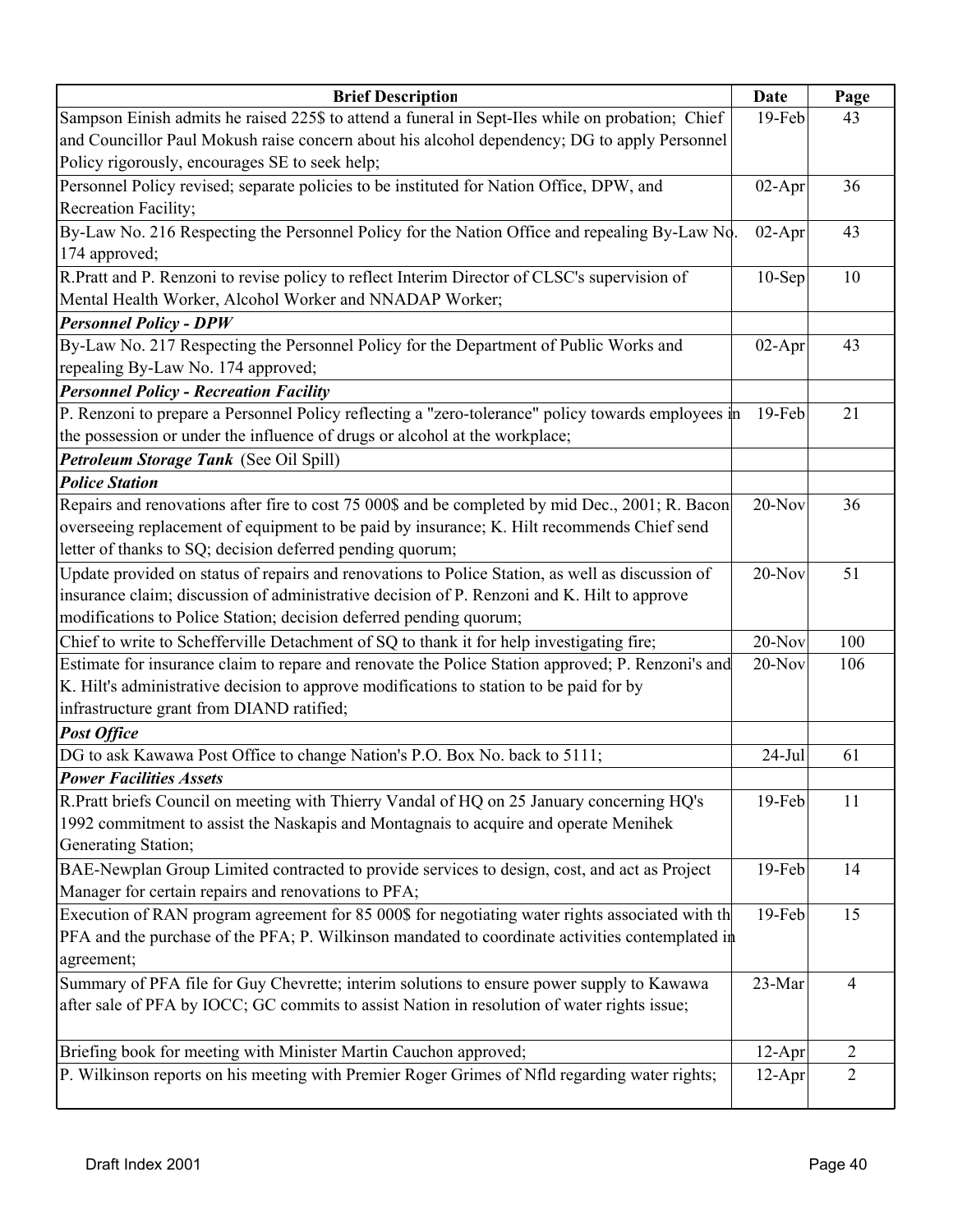| <b>Brief Description</b>                                                                            | Date      | Page |
|-----------------------------------------------------------------------------------------------------|-----------|------|
| Chief signs letter to Louise Harel concerning the continuation of an adequate supply of electricity | 22-May    | 19   |
| to Kawawachikamach/Schefferville;                                                                   |           |      |
| Chief signs letter to various federal and provincial officials confirming the Nation's and the      | 22-May    | 19   |
| Montagnais' understanding of the commitments arising from meeting at DIAND on 1 May;                |           |      |
| DG to confirm with Ricky Fontaine if Chief Jacques Gauthier will sign letters regarding PFA;        | 22-May    | 19   |
| <b>Prenatal Nutrition Program</b>                                                                   |           |      |
| Marcel Lortie to oversee planning and implementation of Health Canada programs;                     | $10-Sep$  | 10   |
| Operational plan for 2001-2002 approved; B. Pande to submit plan to Health Canada and help          | $02-Apr$  | 51   |
| Marie-Ange Brisson administer Program;                                                              |           |      |
| Amended Stacked Contribution Agreement for 244 770\$ signed;                                        | 22-May    | 16   |
| <b>Rabies</b>                                                                                       |           |      |
| DG's decision to have Dr Réal-Raymond Major and Michael Simard innoculate dogs against              | $10-$ Sep | 41   |
| rabies ratified;                                                                                    |           |      |
| Railway                                                                                             |           |      |
| Development of ferro-chrome plant to ensure railway's viability;                                    | $10$ -Oct | 5    |
| Use of railway between Ross Junction and Schefferville by ferro-chrome company; proposed            | $23$ -Oct | 6    |
| upgrade;                                                                                            |           |      |
| <b>Recreation</b>                                                                                   |           |      |
| Bruser and DiPW to prepare plans and cost estimate for a fast-pitch softball field;                 | $10-Sep$  | 64   |
| DiPW to ask Construction Murgi for a proposal to move backfill to the hill behind the Manikin       | $10-Sep$  | 65   |
| Centre for tobogganning;                                                                            |           |      |
| Plan for regulation baseball field, table of measurements for fast and slow pitch fields, and 3     | 20-Nov    | 49   |
| options for location of field and infrastructure reviewed; decision deferred pending quorum;        |           |      |
| Option 1 and preliminary Class "B" cost estimate for Softball Fast-Pitch Field approved;            | 20-Nov    | 105  |
| Atmacinta to identify possible sources of funding for construction in Spring 2002;                  |           |      |
| J. Mameamskum reports on meeting with André Barrette and Daniel Picard of Nation Innu               | 20-Nov    | 2    |
| Matimekush/Lac John to discuss proposal regarding use of eachother's recreation facilities;         |           |      |
|                                                                                                     |           |      |
| <b>Recreation Committee</b>                                                                         |           |      |
| Instructed not to incur any further expenses in 2000-2001;                                          | 19-Feb    | 67   |
| Recreation budget to remain at 110 000\$ for 2001-2002;                                             | $02-Apr$  | 16   |
| DG to review request to allocate 3 000\$ to costs of National Aboriginal Day celebrations;          | $19-Jun$  | 18   |
| Grant of 2 000\$ from Recreation Committee budget to Mannie Mameanskum for transportation           | $24-Jul$  | 21   |
| for Sainte-Anne-de-Beaupré Pilgrimage approved;                                                     |           |      |
| Recommendation to allocate 8 000\$ to enable Patrick Bacon and Roger Nabinacaboo to attend          | $24-Jul$  | 55   |
| Breakaway Hockey Foundation Program approved; balance to come from Heritage Fund;                   |           |      |
| 2 500\$ allocated to enable Team Kawawa to participate in fast pitch softball tournament in Sept-   | $24-Jul$  | 58   |
| Iles on 3 Aug.;                                                                                     |           |      |
| By-law No. 222 passed to improve the overall functioning of the Committee and reflect the           | $10-Sep$  | 55   |
| appointment of a member from the Naskapi CLSC                                                       |           |      |
| Council supports banning suspended students from recreational activities;                           | 20-Nov    | 97   |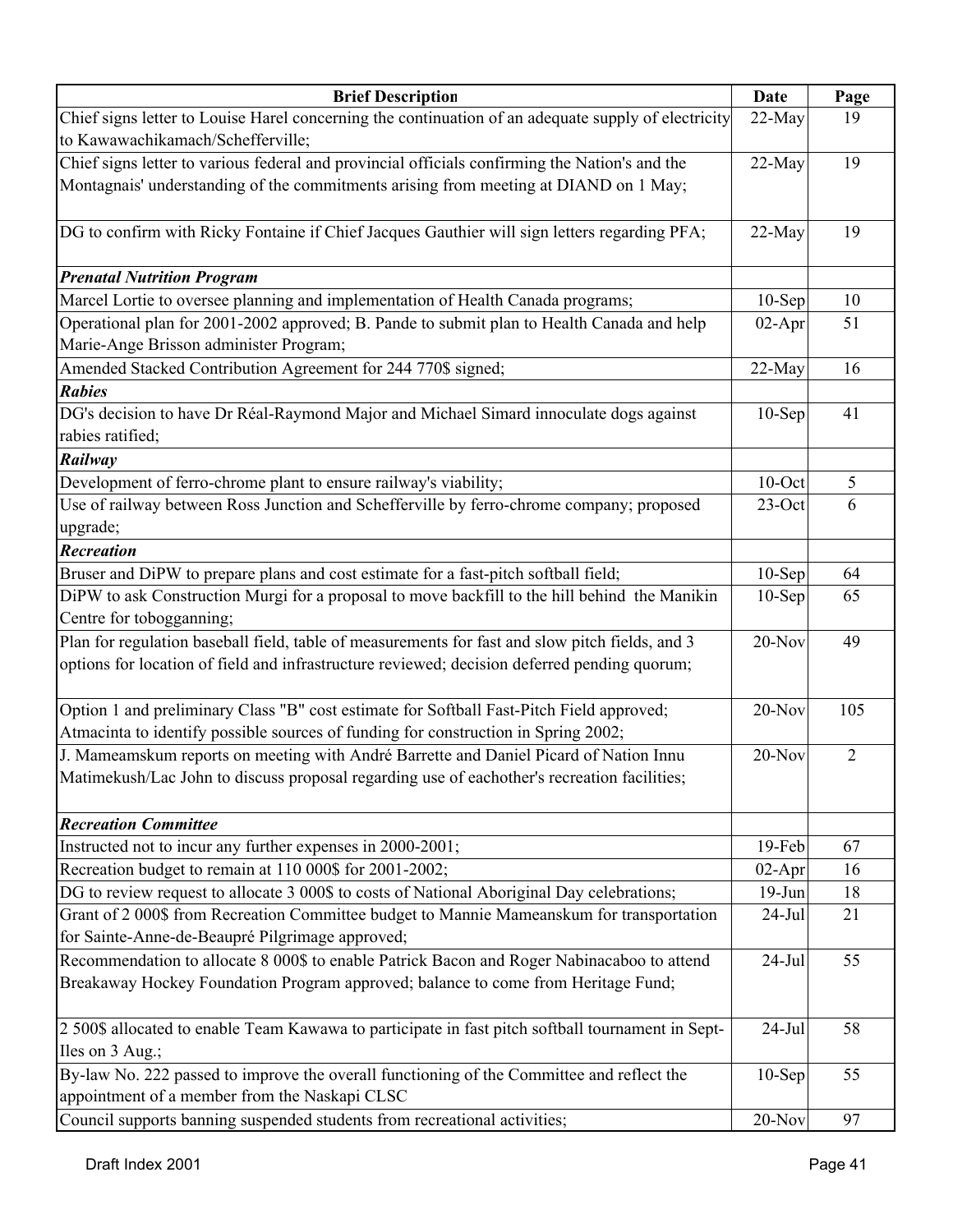| <b>Brief Description</b>                                                                              | Date      | Page           |
|-------------------------------------------------------------------------------------------------------|-----------|----------------|
| <b>Recreation Director</b>                                                                            |           |                |
| Job description approved;                                                                             | $10-$ Sep | 17             |
| <b>Recreation Facility</b>                                                                            |           |                |
| Ratification of hiring of Billy Shecanapish as Water Quality Technician (in Training);                | 06-Feb    | 6              |
| Grand opening fixed for 18 April, to be followed by community feast;                                  | 19-Feb    | 21             |
| P. Renzoni and M. Bérubé to prepare and post rules and regulations for Recreation Facility,           | 19-Feb    | 22             |
| reflecting a "zero-tolerance" policy towards users in possession or under the influence of drugs or   |           |                |
| alcohol;                                                                                              |           |                |
| P. Renzoni to prepare a fee structure for use of Facility;                                            | 19-Feb    | 22             |
| Contest to be held to name the Recreation Facility; 100\$ to winner selected by Council               | 19-Feb    | 22             |
| Visit by Minister Guy Chevrette; discussion of request for additional 152 500\$ underSpecial          | 23-Mar    | $\overline{2}$ |
| Agreement with Québec Government;                                                                     |           |                |
| Recreation Facility O&M budget 216 000\$ for 2001-2002; subject to change; funding from               | $02-Apr$  | 14             |
| DIAND's Reinvestment Strategies to offset costs of lifeguards;                                        |           |                |
| Council to reflect on list of suggested names;                                                        | $12-Apr$  | $\overline{3}$ |
| Miwaaitimuuchuuwaahp chosen as name; Agnes McKenzie awarded 100\$ for winning entry;                  | 22-May    | 9              |
|                                                                                                       |           |                |
| Edward Shecanapish to post job description for part-time Games Room Attendant; Personnel              | 22-May    | 13             |
| Committee directed to recommend candidates;                                                           |           |                |
| Budget of up to 4 000\$ approved for A. Kozina to have sign made with "Miwaaitimuuchwaahp" i          | $24-Jul$  | 17             |
| Naskapi syllabics and "Naskapi Recreation Facility";                                                  |           |                |
| Plaque to be mounted inside facility naming persons who worked on its construction;                   | $24-Jul$  | 17             |
| Salary of Billy Shecanapish, Water Quality Technician/Janitor increased; Recreation Facility          | $24-Jul$  | 17             |
| Manager to instruct Payroll Clerk;                                                                    |           |                |
| R. Lodge and P. Renzoni to determine potential rental rates for Recreation Facility;                  | $24-Jul$  | 52             |
| Unaudited analysis of construction costs approved; Hartel to arrange audit of costs; P. Renzoni to    | $24-Jul$  | 53             |
| send analysis and resolution approving to SAA;                                                        |           |                |
| Bruser to arrange purchase and installation of temporary filtration system and test its effectiveness | $10-$ Sep | 30             |
| in reducing manganese in pool water; arrange for permanent system if results positive;                |           |                |
|                                                                                                       |           |                |
| R. Lodge summarized revenues and expenditures for 4 months ending 31 July; Rec. Facility              | $10-$ Sep | 37             |
| Manager directed to gather daily attendence figures;                                                  |           |                |
| Update on pool water quality and liner;                                                               | 20-Nov    | $\overline{7}$ |
| Pilot project to filter manganese from pool water successful; permanent filtration system being       | 20-Nov    | 51             |
| installed;                                                                                            |           |                |
| S. Simard concerned about chemicals used to treat pool water and how to monitor water quality;        | 20-Nov    | 52             |
| Entretien Piscine Soucy willing to test water on ongoing basis free of charge, unless travel to       |           |                |
| Kawawa needed; decision deferred pending quorum;                                                      |           |                |
| Summary of 6 month budget report;                                                                     | 20-Nov    | 82             |
| Rental rate outside regular hours fixed at 150\$ per hour and rental is subject to approval by        | 20-Nov    | 82             |
| personnel, restricted to recognized groups, committees and organizations, subject to Facility's       |           |                |
| regular rules and regulations;                                                                        |           |                |
| Council supports banning suspended students from recreational activities;                             | 20-Nov    | 97             |
| J. Mitchell and B. Shecanapish to work with M. Normand Soucy, Entretien Piscine Soucy, to test        | $20-Nov$  | 107            |
| and monitor pool water quality; S. Simard to oversee;                                                 |           |                |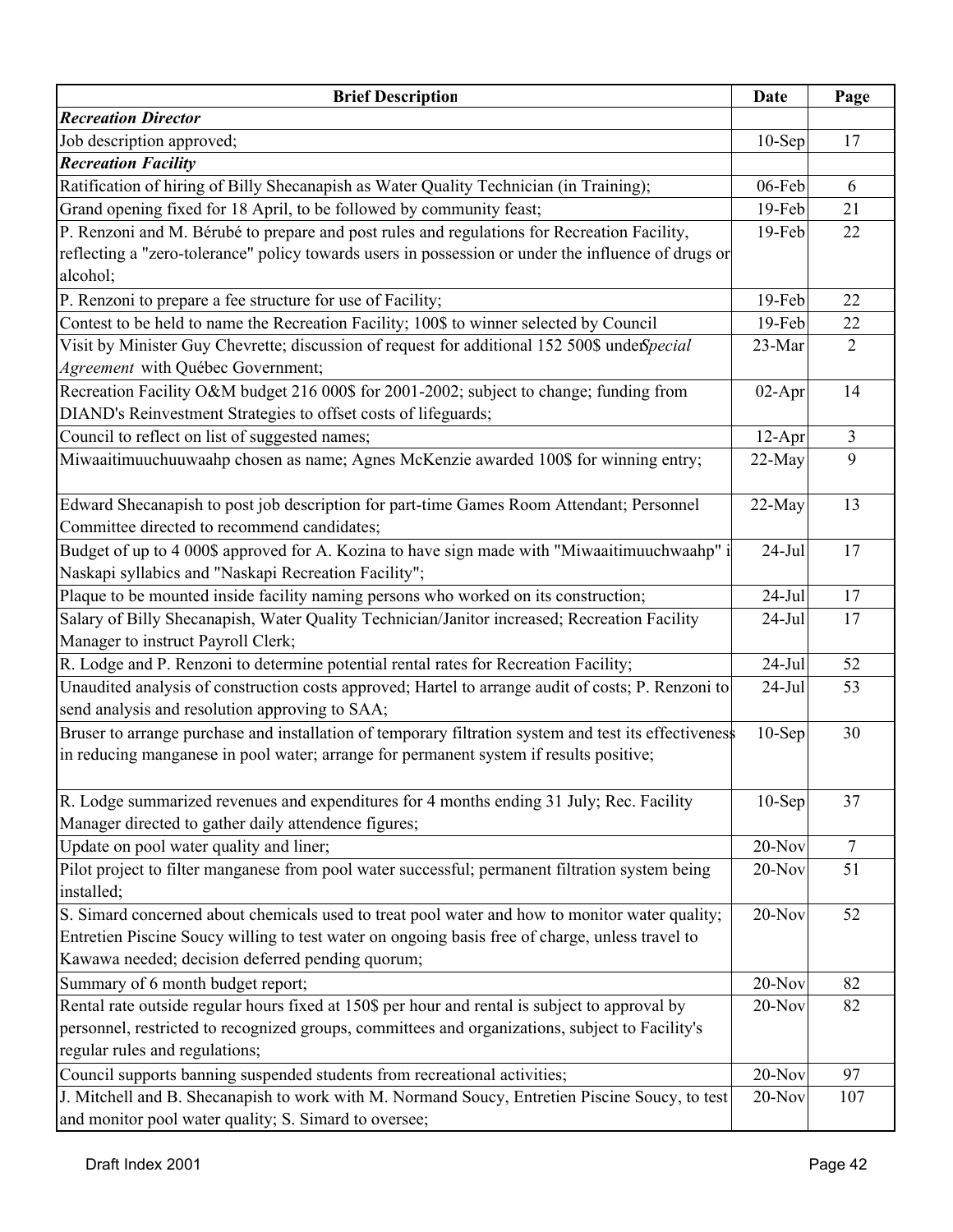| <b>Brief Description</b>                                                                           | <b>Date</b> | Page           |
|----------------------------------------------------------------------------------------------------|-------------|----------------|
| <b>Recreation Facility - Personnel</b>                                                             |             |                |
| Job description for Manager of Recreation Facility approved; DG to post;                           | 06-Feb      | $\mathfrak{Z}$ |
| Ratification of hiring of Maude Bérubé as Head Lifeguard;                                          | 06-Feb      | $\overline{3}$ |
| Ratification of hiring of Billy Shecanapish as Water Quality Technician (in Training);             | 06-Feb      | 6              |
| "Preliminary Equipment List - Recreation Facility" approved; A. Kozina to oversee purchase of      | 19-Feb      | 19             |
| equipment;                                                                                         |             |                |
| Jessica Mitchell hired as Lifeguard;                                                               | $19-Feb$    | 20             |
| P. Renzoni and A. Kozina to prepare an operations' manual concerning technical and                 | 19-Feb      | 20             |
| administrative components of Recreation Facility;                                                  |             |                |
| P. Renzoni to prepare a Personnel Policy reflecting a "zero-tolerance" policy towards employees in | $19$ -Feb   | 21             |
| the possession or under the influence of drugs or alcohol at the workplace;                        |             |                |
| Water Quality Technician (in Training)'s responsibilities to include janitorial tasks; schedule    | 19-Feb      | 23             |
| revised to 35 hours per week;                                                                      |             |                |
| Request by Recreation Manager to be absent from work 30 March to 6 April approved;                 | $02-Apr$    | $\overline{2}$ |
| Mme Guylaine Banville not hired as lifeguard, and Chief to confirm decision with her;              | $02-Apr$    | 67             |
| Pool to be closed from 25 June to 2 July, 2001, while lifeguards take vacation and repairs         | 22-May      | 9              |
| undertaken;                                                                                        |             |                |
| Edward Shecanapish to post job description for part-time Games Room Attendant; Personnel           | 22-May      | 13             |
| Committee directed to recommend candidates;                                                        |             |                |
| Salary of Billy Shecanapish, Water Quality Technician/Janitor increased; Recreation Facility       | $24-Jul$    | 17             |
| Manager to instruct Payroll Clerk;                                                                 |             |                |
| Request by Recreation Facility Manager for leave of absence from 27 July to 3 August approved;     | $24-Jul$    | 34             |
|                                                                                                    |             |                |
| Maude Bérubé and Jessica Mitchell not to renew contracts; Annie Vollant hired as third lifeguard;  | $24-Jul$    | 48             |
| Recreation Facility Manager and P. Renzoni to post job descriptions for two lifeguard positions;   |             |                |
|                                                                                                    |             |                |
| Unaudited analysis of construction costs approved; Hartel to arrange audit of costs; P. Renzoni to | $24-Jul$    | 53             |
| send analysis and resolution approving to SAA;                                                     |             |                |
| Lifeguard Pay Scale approved;                                                                      | $10-Sep$    | 11             |
| Jessica Mitchell hired as Head Lifeguard; P. Renzoni to execute contract;                          | $10-Sep$    | 12             |
| Guylaine Bainville hired as lifeguard;                                                             | $10-Sep$    | 12             |
| Job description for Recreation Director approved;                                                  | $10-Sep$    | 17             |
| Edward Shecanapish, Recreation Facility Manager made Permanent Employee retroactive to 19          | $20$ -Nov   | 21             |
| Sept., 2001; salary increased to 15.50\$ per hour; P. Renzoni to present Council with proposal for |             |                |
| fixed annual salary for Rec. Fac. Manager;                                                         |             |                |
| Annie Vollant, Lifeguard, made Permanent Employee retroactive to 19 Oct., 2001; salary             | 20-Nov      | 22             |
| increased to 13.75\$ per hour;                                                                     |             |                |
| <b>Rescue Tools</b>                                                                                |             |                |
| Discussion of possible purchase of "Jaws of Life"; summary of tools available, prices, and trainin | 20-Nov      | 62             |
| by C. Calderhead; Marcella Beaudoin to meet with DG to discuss financing; C. Calderhead to         |             |                |
| keep Council informed;                                                                             |             |                |
| <b>Roads</b>                                                                                       |             |                |
| Summary of Chief's request that Québec study feasibility of building a road between Schefferville  | 23-Mar      | 9              |
| and Kuujjuaq for Guy Chevrette; GC provides information on options being considered;               |             |                |
|                                                                                                    |             |                |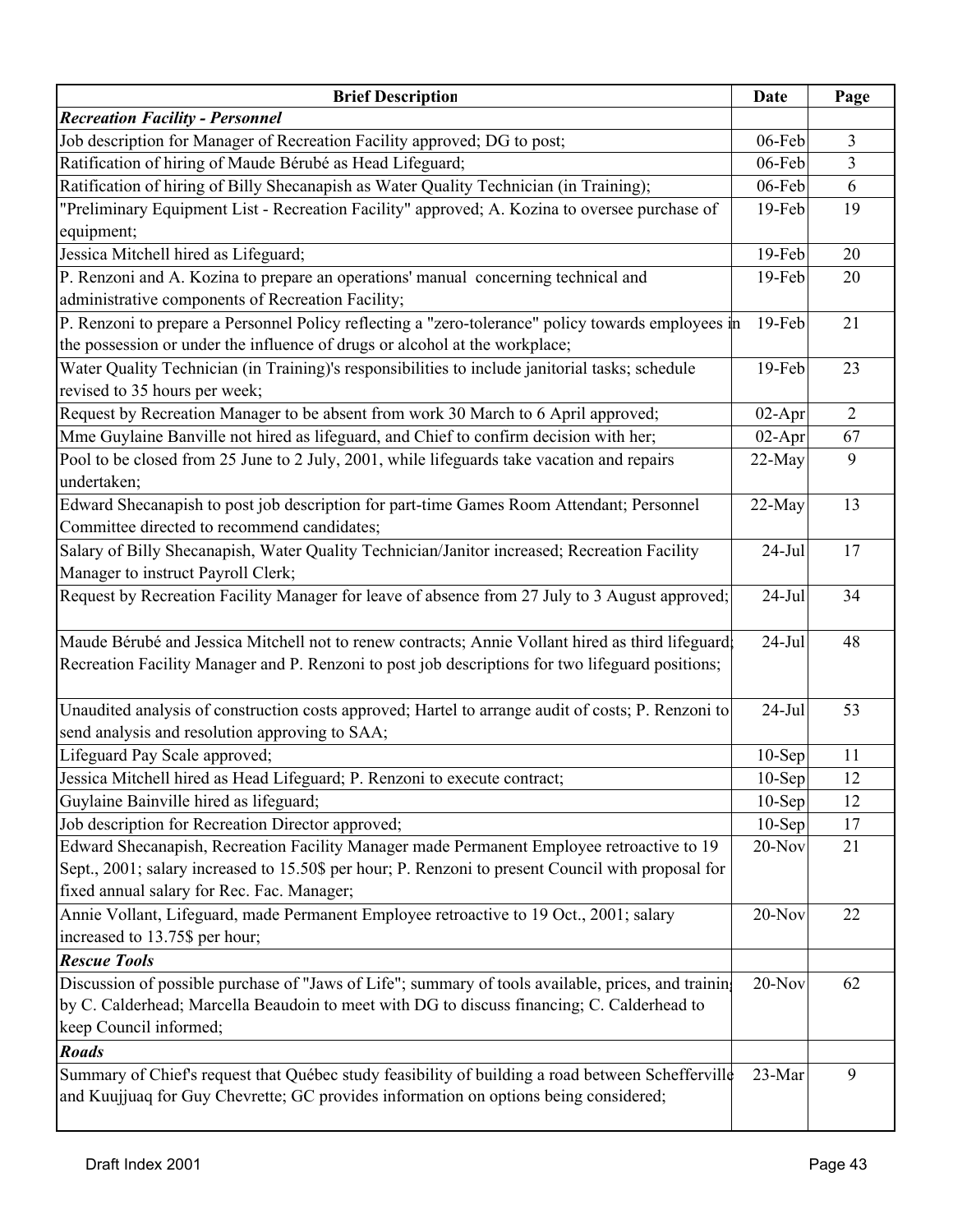| <b>Brief Description</b>                                                                         | Date      | Page           |
|--------------------------------------------------------------------------------------------------|-----------|----------------|
| DiPW to direct heavy equipment operators to use new access road to go to Borrow Pit for safety   | $19-Jun$  | 20             |
| reasons and to avoid creating dust;                                                              |           |                |
| Repairs to Iron Arm Road delayed until heavy equipment no longer needed in new residential       | $24-Jul$  | 60             |
| sector;                                                                                          |           |                |
| Sampson Chescappio, James Guanish, and Judas Tooma hired by DiPW to clear brush along road       | $10-$ Sep | 28             |
| to Kawawachikamach;                                                                              |           |                |
| <b>Sachidun Childcare Centre</b>                                                                 |           |                |
| Proposals for New Family Allowance and National Child Benefit Supplement reviewed and            | $02-Apr$  | 56             |
| approved;                                                                                        |           |                |
| W. Pascher to prepare cost-estimate for hooking up Sachidun to emergency generator;              | $02-Apr$  | 66             |
| Sachidun to be hooked to Emergency Generator at cost of 3 000\$ from "Unallocated Capital" in    | $22-May$  | 9              |
| Capital Budget 2001-2002;                                                                        |           |                |
| Childcare Services Initiative budget to be used to offset salaries of staff and for professional | 22-May    | 13             |
| development; P. Renzoni to inform FNQLHSSC;                                                      |           |                |
| Head Start Program budget to be used to offset coordinators salary, developing and strengthening | 22-May    | 14             |
| Naskapi foundations, and other training and outreach activities;                                 |           |                |
| NLMB budget of 201 011\$ over four years to train three Naskapis to take Childcare Educator      | 22-May    | 17             |
| training program approved; Sachidun to sponsor;                                                  |           |                |
| DG to ensure old conference table is donated to Sachidun;                                        | $24-Jul$  | 23             |
| DG and R. Lodge to find out if employees of Nation's subsidiaries interested in joining Pension  | $10-Sep$  | 38             |
| and Group Health Plans and report to Council;                                                    |           |                |
| P. Renzoni suggests A. Uniam-Einish take up matter of "Partnering with Parents" certificate with | $20-Nov$  | 81             |
| Sachidun Board of Directors;                                                                     |           |                |
| D. vanRaalte to present Council with status report on the Early Childhood Education Program at   | $20-Nov$  | 81             |
| Anishnabek Educational Institute in North Bay, Ont.;                                             |           |                |
| <b>Sandy</b> , Michael                                                                           |           |                |
| Chief confirms Council's support of Michael Sandy's appointment as Quebec's rep. On Aboriginal   | $22-May$  | 12             |
| Justice Advisory Committee;                                                                      |           |                |
| <b>Schefferville Dump</b>                                                                        |           |                |
| Tables showing share of costs between Naskapis, Montagnais, and Schefferville for operating and  | 02-Apr    | $\overline{2}$ |
| constructing new dump approved;                                                                  |           |                |
| Chief signs required population forms;                                                           | $12-Apr$  | $\overline{2}$ |
| <b>SchoolNet</b>                                                                                 |           |                |
| Chief authorized to sign letter to Kathleen Schroeder expressing support for SchoolNet Program,  | $20$ -Nov | 104            |
| and authorizing Industry Canada to enter agreement with JSMS to offset Internet access costs;    |           |                |
|                                                                                                  |           |                |
| <b>Search and Rescue</b>                                                                         |           |                |
| EPC to represent Nation at Search and Rescue meeting organized by DIAND in Schefferville on §    | $19-Jun$  | 21             |
| 9 Aug.;                                                                                          |           |                |
| Sécrétariat des affaires autochtones                                                             |           |                |
| Visit by Minister Guy Chevrette; discussion of request for additional 152 500\$ undefspecial     | 23-Mar    | $\overline{2}$ |
| Agreement with Québec Government;                                                                |           |                |
| Minister Guy Chevrette present for discussion of planned community consultation with NDC in      | 23-Mar    | $\overline{3}$ |
| Spring, 2001 regarding use of funds remaining underSpecial Agreement with Québec                 |           |                |
| Government;                                                                                      |           |                |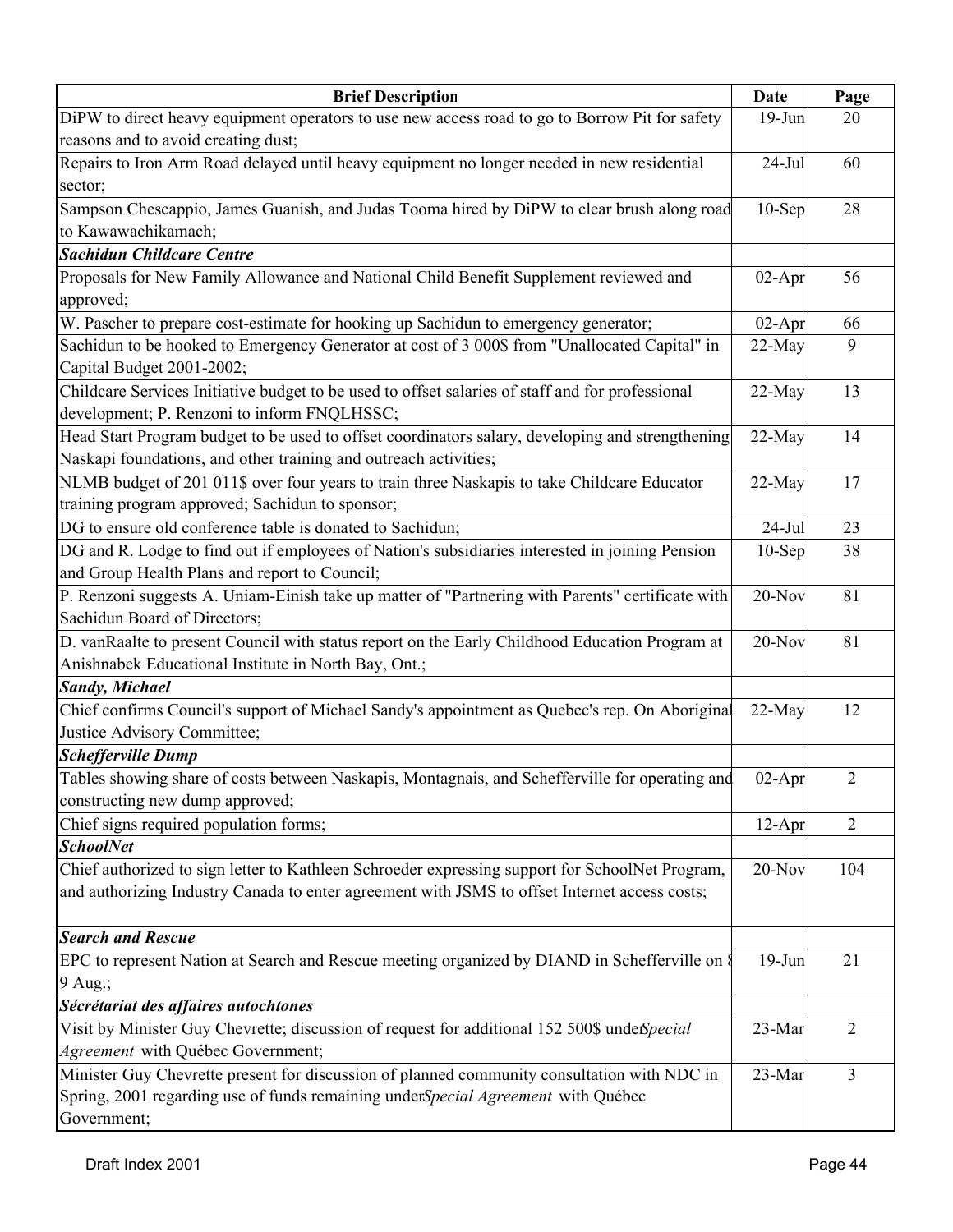| <b>Brief Description</b>                                                                                                                                                                         | <b>Date</b> | Page           |
|--------------------------------------------------------------------------------------------------------------------------------------------------------------------------------------------------|-------------|----------------|
| Minister Guy Chevrette present for discussion of planned renovation and extension of Nation                                                                                                      | 23-Mar      | 3              |
| Office and request for financial assistance underSpecial Agreement with Québec Government;                                                                                                       |             |                |
| Establishment of commission with Crees and Inuit to discuss increased regional self-government;                                                                                                  | 23-Mar      | $\overline{3}$ |
| Guy Chevrette undertakes to meet with Council in May to discuss recommendation of Nunavik                                                                                                        |             |                |
| Commission;                                                                                                                                                                                      |             |                |
| Summary of PFA file for Guy Chevrette; interim solutions to ensure power supply to Kawawa                                                                                                        | 23-Mar      | $\overline{4}$ |
| after sale of PFA by IOCC; GC commits to assist Nation in resolution of water rights issue;                                                                                                      |             |                |
| Summary of reasons for financial shortfalls of NPF for Guy Chevrette; GC undertakes to<br>personally raise matter with Department of Public Security, esp. issue of why Naskapis being           | 23-Mar      | 5              |
| treated differently from Crees;                                                                                                                                                                  |             |                |
| Summary of conservation problems in area for Guy Chevrette; request made for two permanent<br>conservation officers in Schefferville; GC promises to forward official position within two weeks. | 23-Mar      | 7              |
| Summary of Chief's request that Québec study feasibility of building a road between Schefferville<br>and Kuujjuaq for Guy Chevrette; GC provides information on options being considered;        | 23-Mar      | 9              |
| Transfer of education programs and services to Nation raised with Guy Chevrette; GC undertakes<br>to assist efforts to establish locally-controlled and administered board of education;         | 23-Mar      | 10             |
| Chief signs letters to Guy Chevrette and Robert Nault responding to Report of the Nunavik                                                                                                        | 22-May      | 5              |
| Commission, March 2001;                                                                                                                                                                          |             |                |
| Self-government                                                                                                                                                                                  |             |                |
| Establishment of commission with Crees and Inuit to discuss increased regional self-government;                                                                                                  | 23-Mar      | 3              |
| Guy Chevrette undertakes to meet with Council in May to discuss recommendation of Nunavik                                                                                                        |             |                |
| Commission;                                                                                                                                                                                      |             |                |
| <b>Snowmobile Trail</b>                                                                                                                                                                          |             |                |
| Isaac Pien to get more information from Tikile Kleist regarding potential joint-venture;                                                                                                         | $02-Apr$    | 61             |
| <b>Social Assistance Program</b>                                                                                                                                                                 |             |                |
| David Einish fulfilling duties as Social Assistance Program Administrator (Replacement) in<br>capable manner and is given raise;                                                                 | 19-Feb      | $\overline{2}$ |
| Audit by DIAND determined unjustified deductions; SAP Administrator (Replacement) to issue<br>reimbursement cheques to Beneficiaries from O&M budget;                                            | 19-Feb      | 46             |
| Councillor Paul Mokoush expresses concern over possible return of SAP Administrator after leav<br>of absence;                                                                                    | 19-Feb      | 46             |
| SAP Administrator (Replacement) and B. Pande to attend DIAND's Self-Evaluation Workshop on                                                                                                       | 19-Feb      | 48             |
| the Reinvestment Strategies and Income Security Demonstration Project in Québec City on 1-2<br>March;                                                                                            |             |                |
| B. Pande to attend National Income Security Reform - Regional Dialogue in Québec City on 15-1                                                                                                    | 19-Feb      | 56             |
| March;                                                                                                                                                                                           |             |                |
| Budget to enable 2 Naskapis to be hired at the Office or the DPW for 26 weeks under DIAND's                                                                                                      | $12-Apr$    | 15             |
| Social Assistance Transfer Program approved;                                                                                                                                                     |             |                |
| CEDO to contribute funds to enable 2 Naskapis to be hired at the Office or the DPW for 26 weeks                                                                                                  | $12-Apr$    | 15             |
| under DIAND's Social Assistance Transfer Program;                                                                                                                                                |             |                |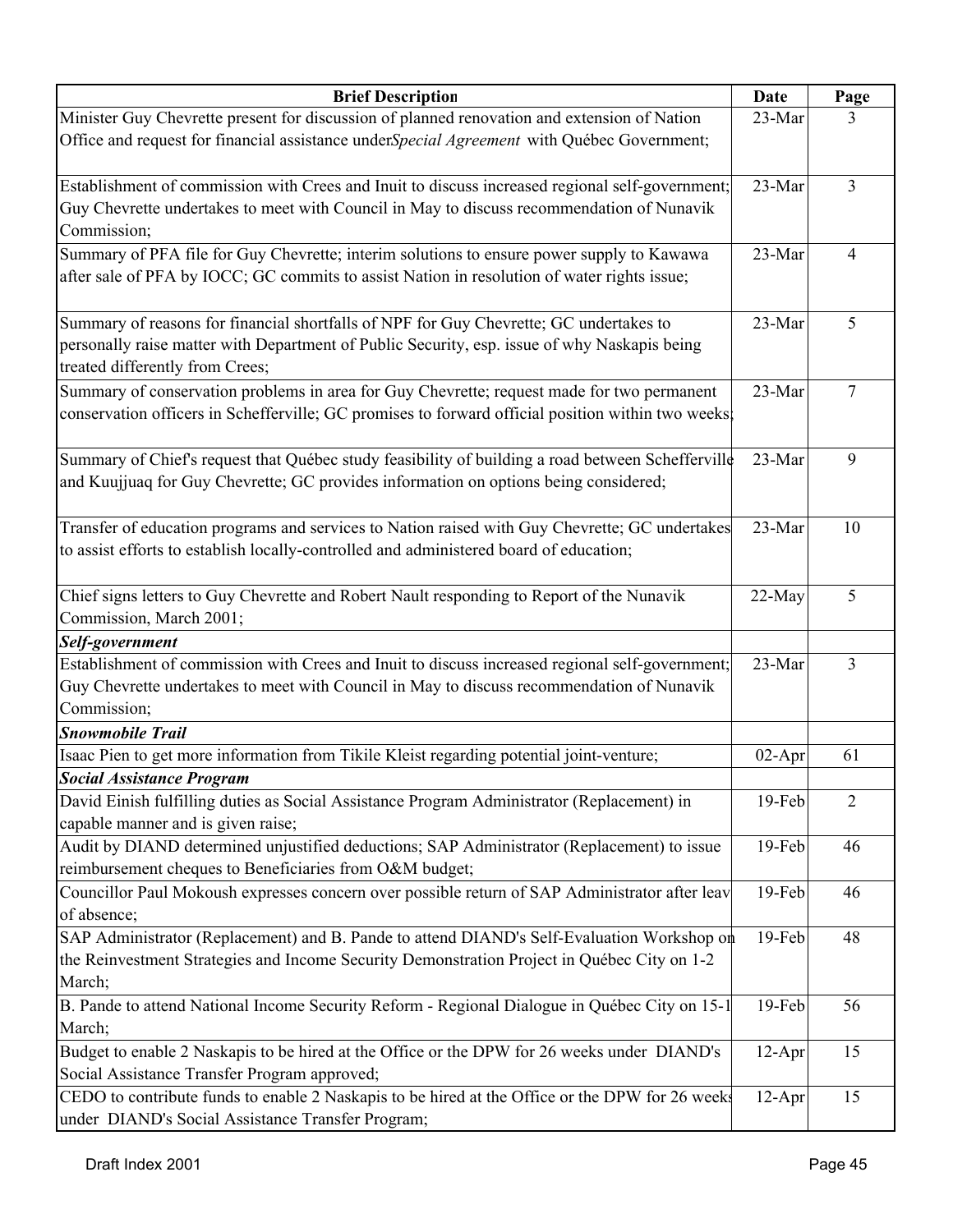| <b>Brief Description</b>                                                                                                                                        | Date      | Page           |
|-----------------------------------------------------------------------------------------------------------------------------------------------------------------|-----------|----------------|
| David Einish to resume studies in North Bay, willing to train replacement, requests pay increase;                                                               | $24$ -Jul | 25             |
| decision deferred until Elizabeth Mameanskum's employment status clarified;                                                                                     |           |                |
| Proposals for DIAND's Income Security Demonstration Project approved; B. Pande to submit to                                                                     | $24-Jul$  | 40             |
| DIAND;                                                                                                                                                          |           |                |
| Elizabeth Mameanskum terminated as Social Assistance Program Administrator                                                                                      | $24-Jul$  | 58             |
| Atmacinta and DG to prepare and post job description for Social Assistance Program                                                                              | $24-Jul$  | 59             |
| Administrator;                                                                                                                                                  |           |                |
| Salary of David Einish increased to 15\$/hr until 31 August, 2001;                                                                                              | $24-Jul$  | 59             |
| Louise Nattawappio-Tooma hired as Social Assistance Program Administrator; B. Pande to                                                                          | $10-Sep$  | 42             |
| monitor request for additional training from DIAND;                                                                                                             |           |                |
| Discussion of D. Einish's request for remuneration for providing assistance to the SAP                                                                          | $20$ -Nov | 39             |
| Administrator; B. Pande to confirm timing of next audit of SAP; decision deferred pending                                                                       |           |                |
| quorum;                                                                                                                                                         |           |                |
| Summary of 6 month budget report;                                                                                                                               | $20-Nov$  | 80             |
| DG's administrative decision to refuse request from David Einish for remuneration for assistance                                                                | $20-Nov$  | 102            |
| he provided to SAP Administrator in Sept., 2001, ratified;                                                                                                      |           |                |
| <b>Solvent Abuse Program</b>                                                                                                                                    |           |                |
| Operational plan for 2001-2002 approved; B. Pande to submit plan to Health Canada and                                                                           | $02-Apr$  | 52             |
| administer Program;                                                                                                                                             |           |                |
| Amended Stacked Contribution Agreement for 244 770\$ signed;                                                                                                    | 22-May    | 16             |
| Marcel Lortie to oversee planning and implementation of Health Canada programs;                                                                                 | $10-$ Sep | 10             |
| Special Agreement on Program Planning and Cooperation in Economic Development and<br><b>Community Infrastructure</b> (See Secrétariat des affaires autochtones) |           |                |
| Visit by Minister Guy Chevrette; discussion of requests for funds under Special Agreement                                                                       | 23-Mar    | $\overline{2}$ |
|                                                                                                                                                                 |           |                |
| <b>St. John's Church</b>                                                                                                                                        |           |                |
| Grant of 2 853.59\$ to stain the exterior of St-John's Church approved;                                                                                         | $10-Sep$  | 24             |
| 5 000\$ from Heritage Budget granted to Church to offset projected deficit for 2001; C. Calderhea                                                               | $20-Nov$  | 93             |
| to include 250\$/month for rent of Church in funding proposal for Drop-in Centre; Chief to inform<br>Reverend Sangster;                                         |           |                |
| <b>Subscriptions and Donations</b>                                                                                                                              |           |                |
| 50\$ towards a cellular telephone for radio announcer in Sept-Iles approved;                                                                                    | 19-Feb    | 44             |
| <b>Summer Youth Camp</b> (See Youth Camp)                                                                                                                       |           |                |
| <b>Telecommunications</b>                                                                                                                                       |           |                |
| Decision to appoint representative to DIAND Regional Working Group on telecommunications                                                                        | 19-Feb    | 62             |
| deferred to next meeting;                                                                                                                                       |           |                |
| S. Simard to determine if Télébec can offer "call display" feature at Kawawa;                                                                                   | $02-Apr$  | 32             |
| Chief signs letter to National Broadband Taskforce offering Kawawa as pilot test site for                                                                       | $24-Jul$  | 39             |
| deployment of broadband networks;                                                                                                                               |           |                |
| B. Pande appointed Nation's Rep. on DIAND - Quebec's Regional Working Group on                                                                                  | $24-Jul$  | 40             |
| telecommunications;                                                                                                                                             |           |                |
| Briefing book for meeting with Minister Martin Cauchon approved;                                                                                                | $12-Apr$  | 2              |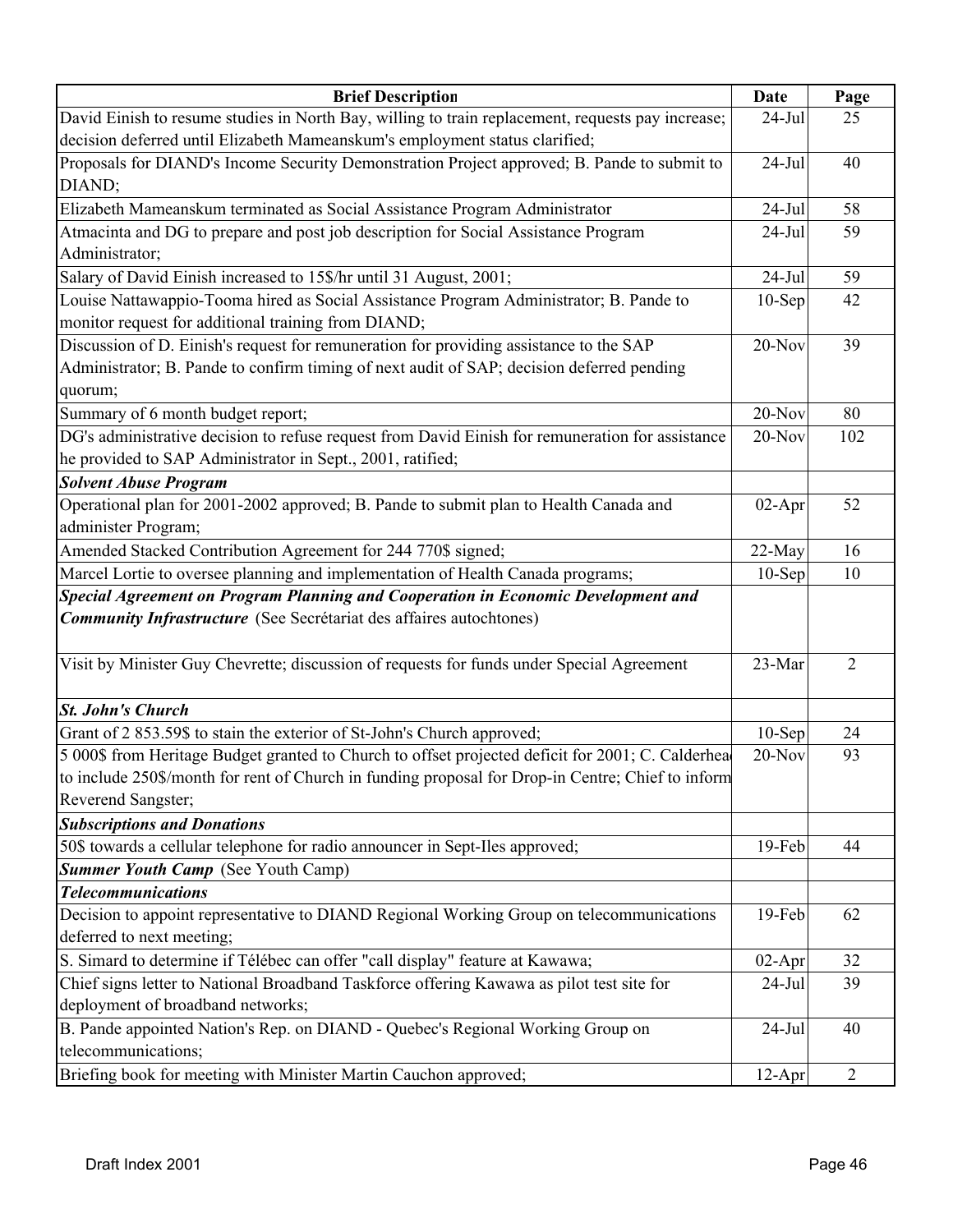| <b>Brief Description</b>                                                                            | Date      | Page           |
|-----------------------------------------------------------------------------------------------------|-----------|----------------|
| Discussion of quotation from RAMtelecom to install a Satellite Internet System in Kawawa; Bake      | 20-Nov    | 41             |
| Lake extremely satisfied with system; B. Pande identifying sources of funding; decision deferred    |           |                |
| pending quorum;                                                                                     |           |                |
| Funding application to Income Security Demonstration Project to create community web site           | 20-Nov    | 43             |
| accepted by DIAND; description of public access section and restricted access; site anticipated to  |           |                |
| be on line by mid-March;                                                                            |           |                |
| Discussion of possibility of purchasing a used analogue system in order to set up a regional        | 20-Nov    | 54             |
| cellular telephone system; decision deferred pending quorum;                                        |           |                |
| RAMtelecom's quotation to install Satellite Internet System approved; balance of capital costs to   | 20-Nov    | 103            |
| come from Economic Development budget within O&M budget; B. Pande and R. Lodge to overse            |           |                |
| project;                                                                                            |           |                |
| NLMB Budget to offset some of the capital costs for the purchase and installation of a Satellite    | 20-Nov    | 102            |
| Internet System approved; Nation to sponsor;                                                        |           |                |
| B. Pande and R. Lodge to determine cost and feasibility of installing and operating a cellular      | $20-Nov$  | 109            |
| telephone network and report to Council;                                                            |           |                |
| Training (See also Naskapi Local Management Board)                                                  |           |                |
| R. Lodge and B. Pande to prepare proposal to form group to look after Nation's computers,           | $24-Jul$  | 53             |
| including budget and ways to recruit and train Naskapis;                                            |           |                |
| Training programs for jobs created by Dereco to begin Spring, 2002                                  | $10$ -Oct | 5              |
| <b>Translation</b>                                                                                  |           |                |
| P. Renzoni mandated to invite Ben Hubert of WMC International Ltd to meet with Council on 12        | 19-Feb    | 8              |
| March and to advise him to contact George Guanish regarding translation services;                   |           |                |
|                                                                                                     |           |                |
| George Guanish to represent Nation at 8th Annual Stabilizing Indigenous Languages Symposium         | 22-May    | 18             |
| in Arizona, 14-16 June;                                                                             |           |                |
| Summary of Unicode Strategy, and letter of thanks from Bill Jancewicz for funding to attend Non-    | $20-Nov$  | 12             |
| Roman Technical Conference in Sept. 2001;                                                           |           |                |
| <b>Transportation</b>                                                                               |           |                |
| Summary of Chief's request that Québec study feasibility of building a road between Schefferville   | 23-Mar    | 9              |
| and Kuujjuaq for Guy Chevrette; GC provides information on options being considered;                |           |                |
|                                                                                                     |           |                |
| R.Pratt to propose regulations for the use and speed of snowmobiles and all-terrain vehicles within | $10-Sep$  | $\overline{2}$ |
| Category IA-N land;                                                                                 |           |                |
| Nation's brief to MTQ's Transportation Plan of Northern Quebec approved;                            | $10-Sep$  | 8              |
| Sampson Chescappio, James Guanish, and Judas Tooma hired by DiPW to clear brush along road          | $10-Sep$  | 28             |
| to Kawawachikamach;                                                                                 |           |                |
| 10 000\$ reserved from Heritage Fund to repair major pot holes in Iron Arm Rd.; Construction        | $10-$ Sep | 30             |
| Murgi to be asked for proposal;                                                                     |           |                |
| <b>Uashat Mak Mani-Utenam</b>                                                                       |           |                |
| Chief writes to Chief Rosario Pinette congratulating for election and apologizing for behaviour of  | $10-$ Sep | $\mathbf{1}$   |
| some Naskapis who took part in demonstration in Uashat on Aug. 1;                                   |           |                |
| <b>User Charges</b>                                                                                 |           |                |
| By-law No. 214 Respecting the Annual User Charge Rate for the Fiscal Year 2001-2002                 | $02-Apr$  | 17             |
| approved;                                                                                           |           |                |
| <b>Virginia Gold Mines</b>                                                                          |           |                |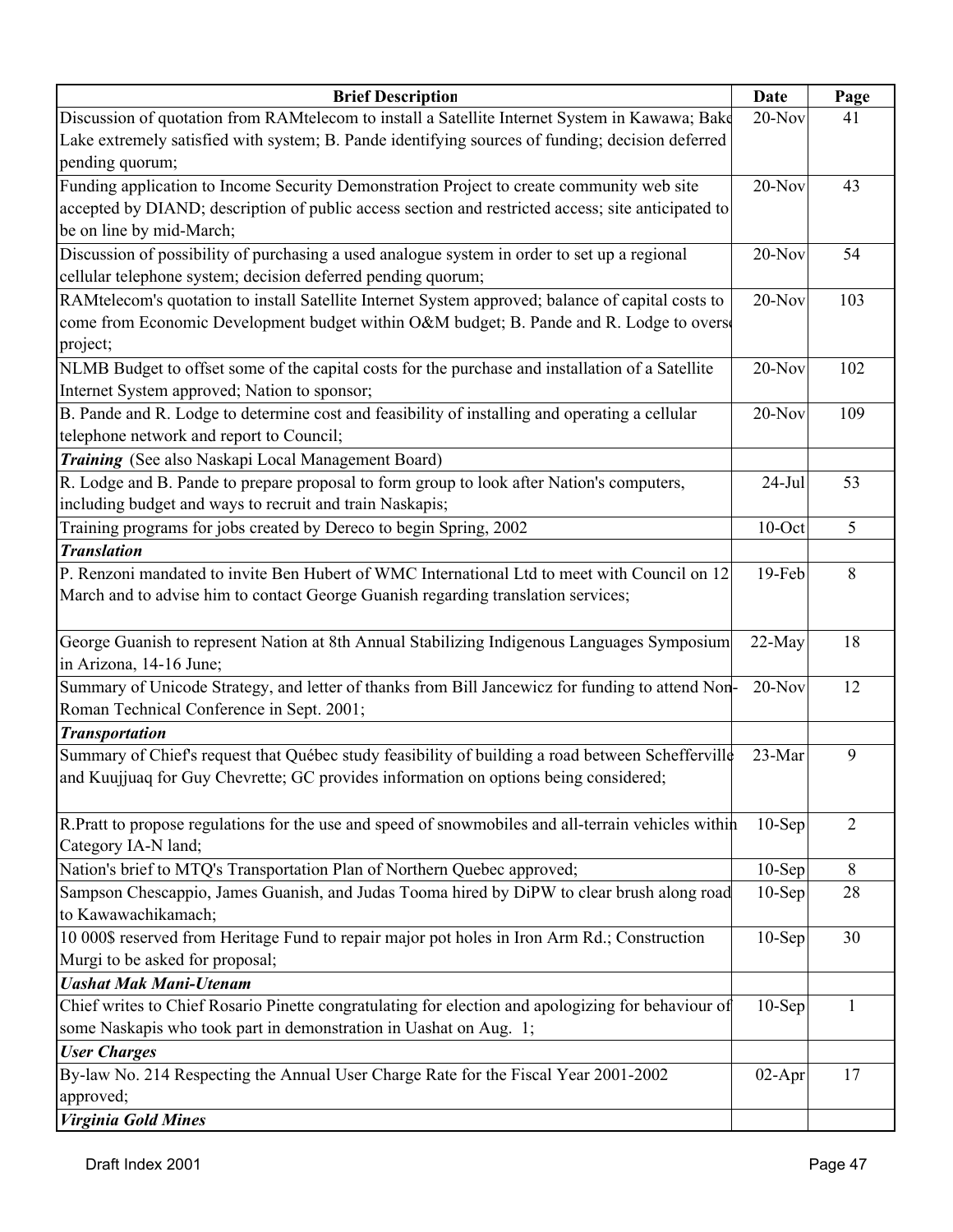| <b>Brief Description</b>                                                                             | Date      | Page           |
|------------------------------------------------------------------------------------------------------|-----------|----------------|
| Chief mandated to meet André Gaumond, President of Virginia Gold Mines, to discuss its drilling      | 06-Feb    | 2              |
| activity near Lake Gayot in Quebec City between Feb. 12 -15;                                         |           |                |
| Chief reports on lunch with André Gaumond; Nation to inform VGM of services Naskapis to              | 19-Feb    | $\overline{4}$ |
| provide if it works further in region;                                                               |           |                |
| Chief acknowledges in writing letter concerning exploration activities on Gayot property in          | $24-Jul$  | 41             |
| Summer, 2001, and requests to be kept informed;                                                      |           |                |
| <b>Vollant</b> , Augustin                                                                            |           |                |
| Legal proceedings of Augustin Vollantet al. vs. Attorney General of Canada, Naskapi Band of          | 20-Nov    | 4              |
| Quebec et al.; Transport Canada settled out of court for 12 500\$ and costs;                         |           |                |
| <b>Water and Wasterwater Facilities</b>                                                              |           |                |
| DIAND to assess; Bruser to collaborate, provide relevant info. on water distribution system,         | $24-Jul$  | 24             |
| instruct Environconseil to provide info. on wastewater facility, and seek funding from DIAND if      |           |                |
| Environconseil needs to travel to Kawawa for assessment;                                             |           |                |
| <b>Water Pumping Station</b>                                                                         |           |                |
| Status report of oil spill at Water Pumping Station, including estimate for implementing a system    | 19-Feb    | 59             |
| to remove oil residues and manganese from water supply; S. Simard to explore other options;          |           |                |
|                                                                                                      |           |                |
| Enviroconseil Inc. authorized to enter into a contract with GEPEC International Limited for the      | 19-Feb    | 13             |
| removal of Manhole #1 and any adjacent contaminated soil as a result of the oil spill of Oct 13,     |           |                |
| 2000;                                                                                                |           |                |
| DIAND to contribute 35 000\$ to remove and replace petroleum storage tank at Water Pumping           | 19-Feb    | 61             |
| Station;                                                                                             |           |                |
| GEPEC International Limited to be paid 75 000\$ for excavation work related to cleaning oil spill,   | $02-Apr$  | 3              |
| provided it agrees not to pursue legal action against the Nation;                                    |           |                |
| DIAND to provide 200 000\$ for uninsured costs arising from oil spill at Water Pumping Station       | $02-Apr$  | 6              |
| and to assume costs of new well(s) to replace the one potentially affected by spill;                 |           |                |
| S. Simard to instruct Enviroconseil Inc. to request bids from five companies for the drilling of two | $02-Apr$  | 7              |
| new wells;                                                                                           |           |                |
| 75 000\$ included in O&M budget for clean-up of oil spill at Water Pumping Station;                  | $02-Apr$  | 15             |
| DPW to install fencing around perimeter of Water Pumping Station and move sheds at House No.         | 22-May    | 3              |
| 65 to other side of house;                                                                           |           |                |
| Michael Quiscappio and Johnny Peastitute hired for 1 week to assist Daniel Jean to clean             | $22-May$  | 5              |
| reservoirs at Water Pumping Station;                                                                 |           |                |
| Payment of invoice from Les Puits du Québec for 67 490.20\$ for drilling two new wells approved      | $24$ -Jul | 26             |
| Bruser to prepare cost breakdown for DIAND;                                                          |           |                |
| Status report on replacement of petroluem storage tank in July, 2001; old tank to be removed,        | $24-Jul$  | 27             |
| cleaned, and discarded;                                                                              |           |                |
| <b>Water Quality</b>                                                                                 |           |                |
| Regular tests show quality not a cause for concern; S. Simard and P. Wilkinson to table strategy to  | $10-Sep$  | 29             |
| reduce levels of manganese in water supply;                                                          |           |                |
| Bruser to arrange purchase and installation of temporary filtration system for Recreation Facility   | $10-Sep$  | 30             |
| and test its effectiveness in reducing manganese in pool water; arrange for permanent system if      |           |                |
| results positive;                                                                                    |           |                |